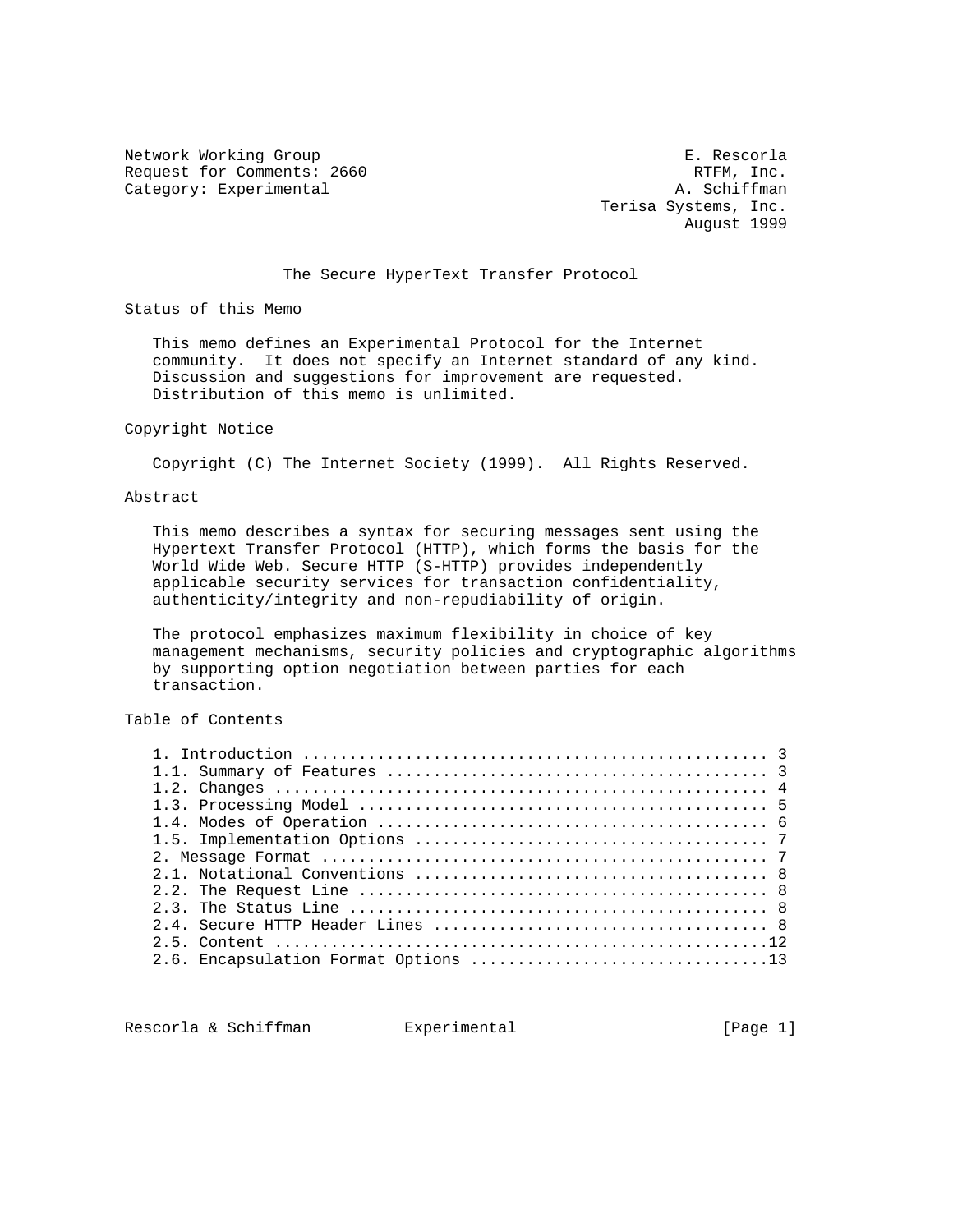| 2.6.1. Content-Privacy-Domain: CMS 13                     |  |
|-----------------------------------------------------------|--|
| 2.6.2. Content-Privacy-Domain: MOSS 14                    |  |
|                                                           |  |
|                                                           |  |
|                                                           |  |
|                                                           |  |
|                                                           |  |
|                                                           |  |
|                                                           |  |
|                                                           |  |
| 3.2.3. Parametrization for Variable-length Key Ciphers 18 |  |
|                                                           |  |
|                                                           |  |
|                                                           |  |
|                                                           |  |
|                                                           |  |
|                                                           |  |
| 3.4. Grouping Headers With SHTTP-Cryptopts 26             |  |
|                                                           |  |
|                                                           |  |
|                                                           |  |
| 5. (Retriable) Server Status Error Reports 27             |  |
|                                                           |  |
|                                                           |  |
| 5.3. Limitations On Automatic Retries 29                  |  |
|                                                           |  |
| 6.1. Compatibility of Servers with Old Clients 30         |  |
|                                                           |  |
|                                                           |  |
|                                                           |  |
|                                                           |  |
|                                                           |  |
| 7.2.1. Client-Proxy Authentication 34                     |  |
| 8. Implementation Recommendations and Requirements 34     |  |
|                                                           |  |
|                                                           |  |
|                                                           |  |
|                                                           |  |
|                                                           |  |
|                                                           |  |
|                                                           |  |

Rescorla & Schiffman Bxperimental Experimental [Page 2]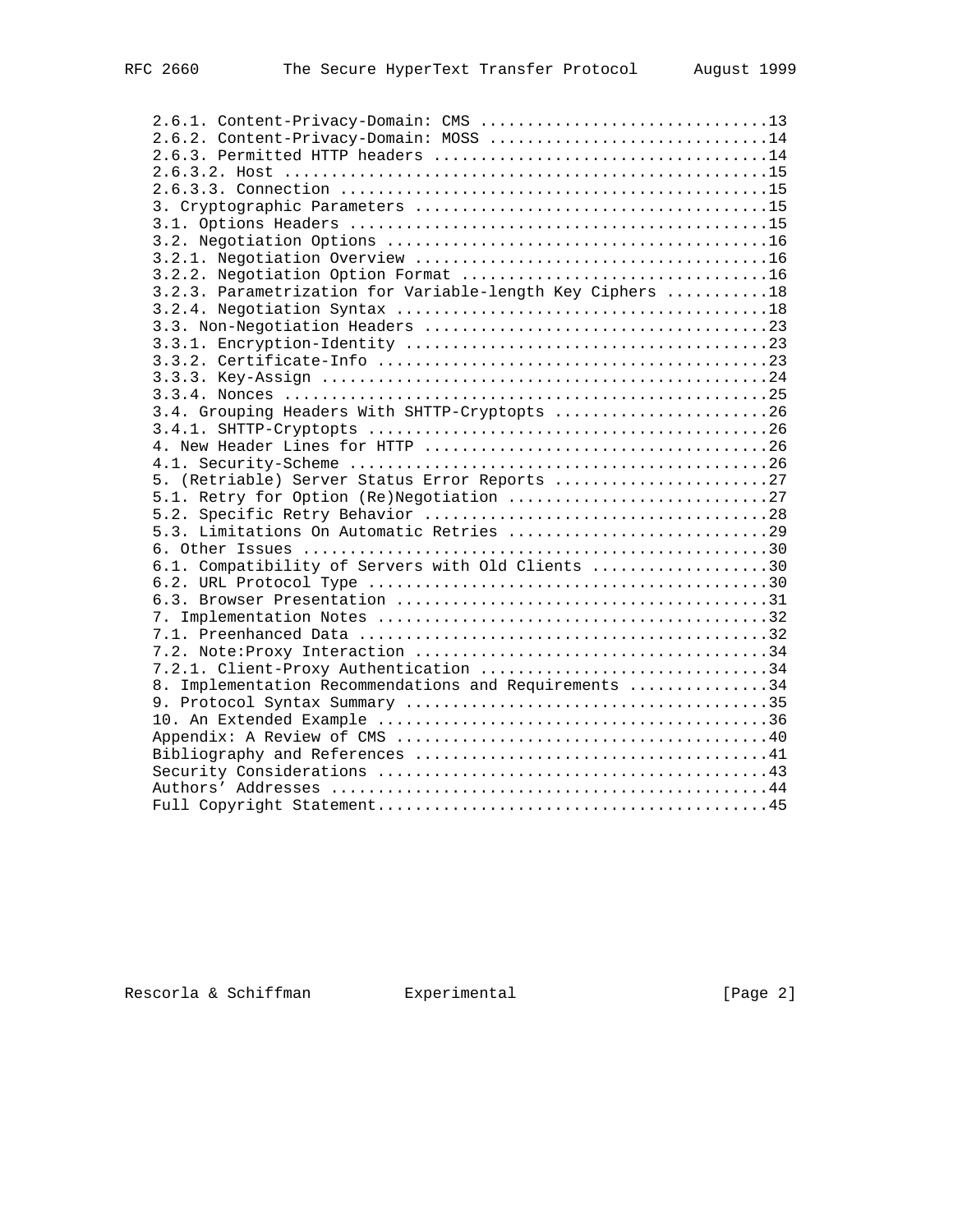# 1. Introduction

 The World Wide Web (WWW) is a distributed hypermedia system which has gained widespread acceptance among Internet users. Although WWW browsers support other, preexisting Internet application protocols, the native and primary protocol used between WWW clients and servers is the HyperText Transfer Protocol (HTTP) [RFC-2616]. The ease of use of the Web has prompted its widespread employment as a client/server architecture for many applications. Many such applications require the client and server to be able to authenticate each other and exchange sensitive information confidentially. The original HTTP specification had only modest support for the cryptographic mechanisms appropriate for such transactions.

 Secure HTTP (S-HTTP) provides secure communication mechanisms between an HTTP client-server pair in order to enable spontaneous commercial transactions for a wide range of applications. Our design intent is to provide a flexible protocol that supports multiple orthogonal operation modes, key management mechanisms, trust models, cryptographic algorithms and encapsulation formats through option negotiation between parties for each transaction.

# 1.1. Summary of Features

 Secure HTTP is a secure message-oriented communications protocol designed for use in conjunction with HTTP. It is designed to coexist with HTTP's messaging model and to be easily integrated with HTTP applications.

 Secure HTTP provides a variety of security mechanisms to HTTP clients and servers, providing the security service options appropriate to the wide range of potential end uses possible for the World-Wide Web. The protocol provides symmetric capabilities to both client and server (in that equal treatment is given to both requests and replies, as well as for the preferences of both parties) while preserving the transaction model and implementation characteristics of HTTP.

 Several cryptographic message format standards may be incorporated into S-HTTP clients and servers, particularly, but in principle not limited to, [CMS] and [MOSS]. S-HTTP supports interoperation among a variety of implementations, and is compatible with HTTP. S-HTTP aware clients can communicate with S-HTTP oblivious servers and vice-versa, although such transactions obviously would not use S-HTTP security features.

 S-HTTP does not require client-side public key certificates (or public keys), as it supports symmetric key-only operation modes.

Rescorla & Schiffman Bxperimental Change 3]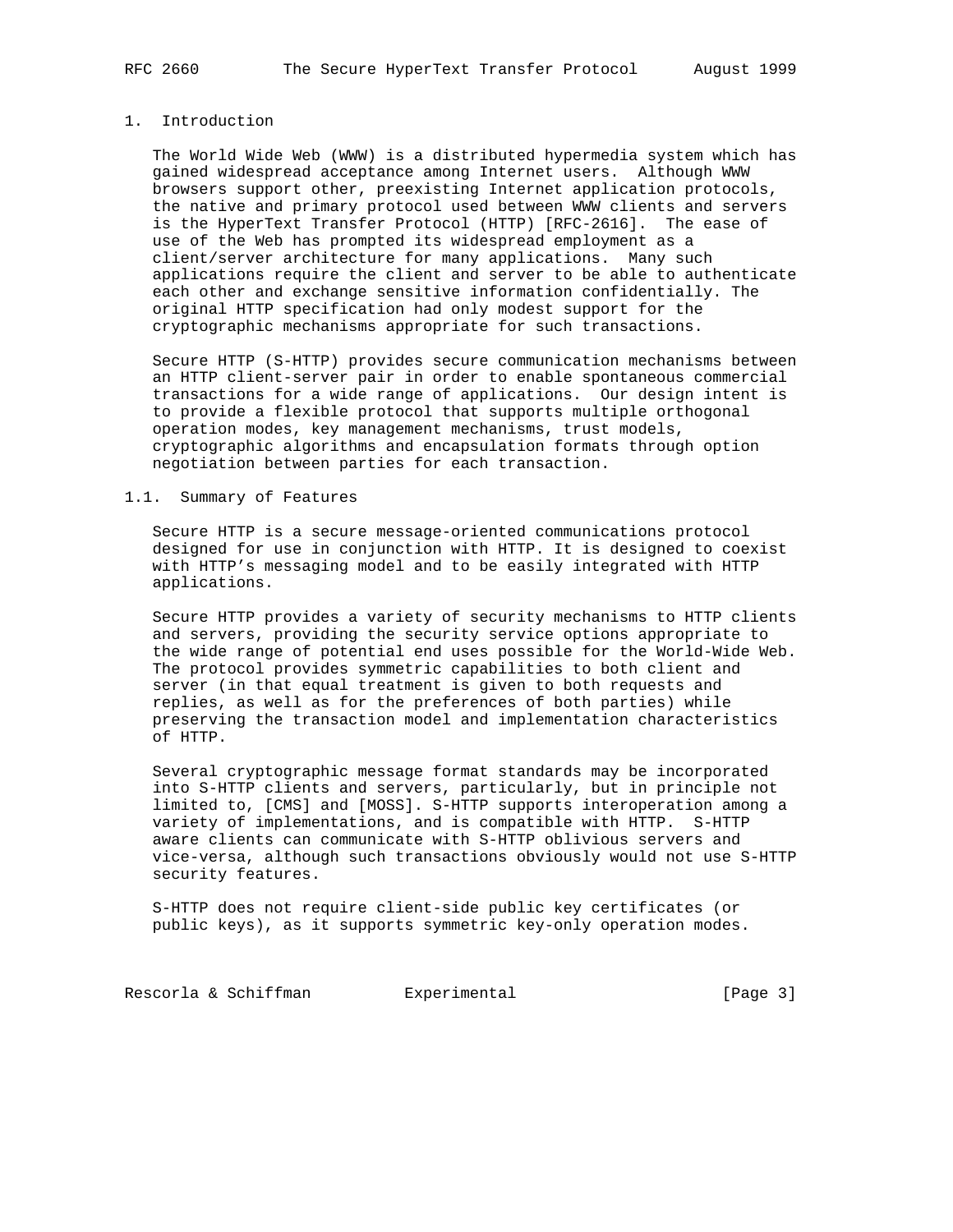This is significant because it means that spontaneous private transactions can occur without requiring individual users to have an established public key. While S-HTTP is able to take advantage of ubiquitous certification infrastructures, its deployment does not require it.

 S-HTTP supports end-to-end secure transactions, in contrast with the original HTTP authorization mechanisms which require the client to attempt access and be denied before the security mechanism is employed. Clients may be "primed" to initiate a secure transaction (typically using information supplied in message headers); this may be used to support encryption of fill-out forms, for example. With S-HTTP, no sensitive data need ever be sent over the network in the clear.

 S-HTTP provides full flexibility of cryptographic algorithms, modes and parameters. Option negotiation is used to allow clients and servers to agree on transaction modes (e.g., should the request be signed or encrypted or both -- similarly for the reply?); cryptographic algorithms (RSA vs. DSA for signing, DES vs. RC2 for encrypting, etc.); and certificate selection (please sign with your "Block-buster Video certificate").

 S-HTTP attempts to avoid presuming a particular trust model, although its designers admit to a conscious effort to facilitate multiply-rooted hierarchical trust, and anticipate that principals may have many public key certificates.

 S-HTTP differs from Digest-Authentication, described in [RFC-2617] in that it provides support for public key cryptography and consequently digital signature capability, as well as providing confidentiality.

# 1.2. Changes

 This document describes S-HTTP/1.4. It differs from the previous memo in that it differs from the previous memo in its support of the Cryptographic Message Syntax (CMS) [CMS], a successor to PKCS-7; and hence now supports the Diffie-Hellman and the (NIST) Digital Signature Standard cryptosystems. CMS used in RSA mode is bits on the wire compatible with PKCS-7.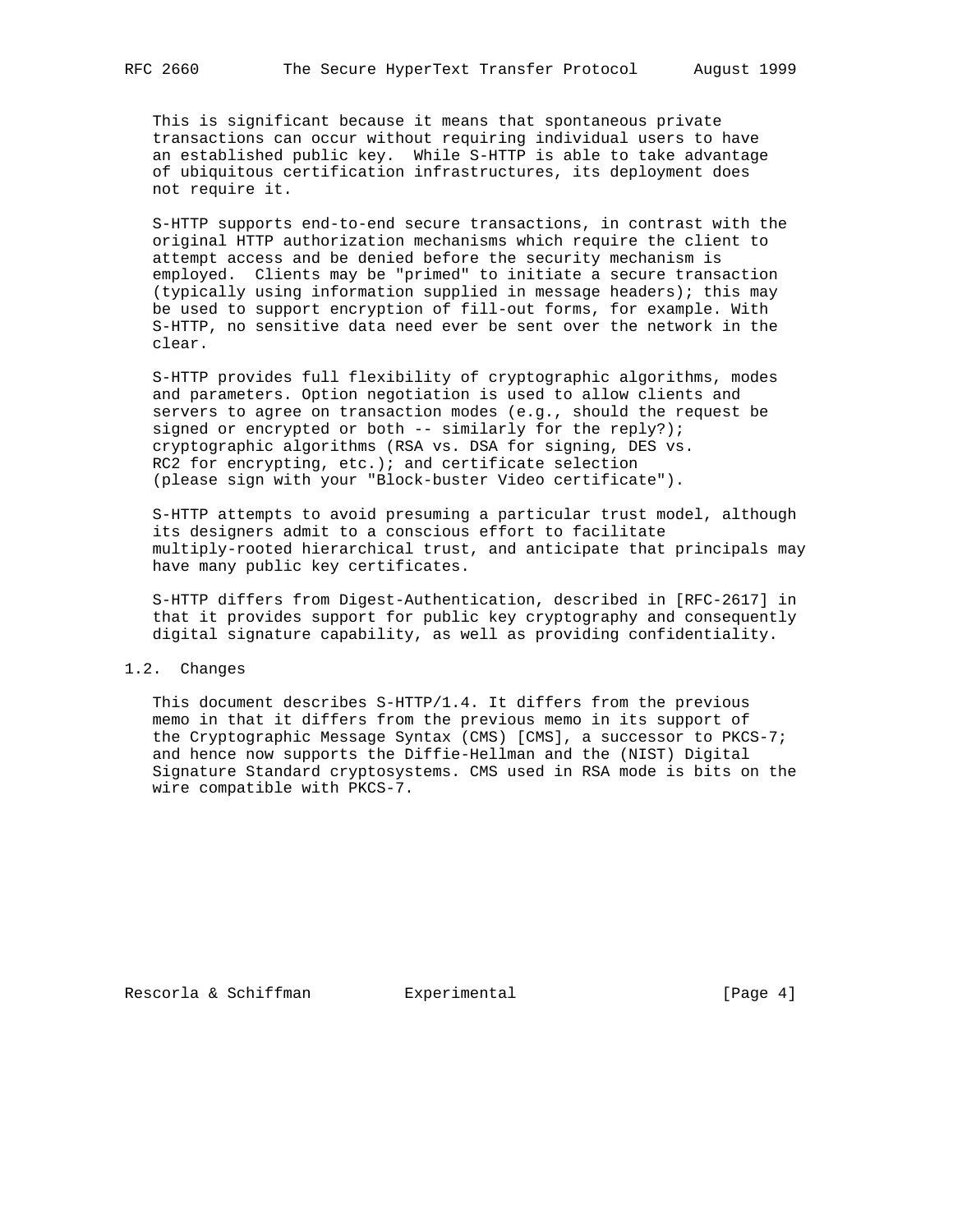# 1.3. Processing Model

1.3.1. Message Preparation

 The creation of an S-HTTP message can be thought of as a a function with three inputs:

 1. The cleartext message. This is either an HTTP message or some other data object. Note that since the cleartext message is carried transparently, headers and all, any version of HTTP can be carried within an S-HTTP wrapper. 2. The receiver's cryptographic preferences and keying material. This is either explicitly specified by the receiver or subject to some default set of preferences. 3. The sender's cryptographic preferences and keying material. This input to the function can be thought of as implicit since it exists only in the memory of the sender.

 In order to create an S-HTTP message, then, the sender integrates the sender's preferences with the receiver's preferences. The result of this is a list of cryptographic enhancements to be applied and keying material to be used to apply them. This may require some user intervention. For instance, there might be multiple keys available to sign the message. (See Section 3.2.4.9.3 for more on this topic.) Using this data, the sender applies the enhancements to the message clear-text to create the S-HTTP message.

 The processing steps required to transform the cleartext message into the S-HTTP message are described in Sections 2 and 3. The processing steps required to merge the sender's and receiver's preferences are described in Sections 3.2.

#### 1.3.2. Message Recovery

 The recovery of an S-HTTP message can be thought of as a function of four distinct inputs:

 1. The S-HTTP message. 2. The receiver's stated cryptographic preferences and keying material. The receiver has the opportunity to remember what cryptographic preferences it provided in order for this document to be dereferenced. 3. The receiver's current cryptographic preferences and keying material. 4. The sender's previously stated cryptographic options. The sender may have stated that he would perform certain cryptographic operations in this message. (Again, see sections 4 and 5 for details on how to do this.)

Rescorla & Schiffman Bxperimental Chage 5]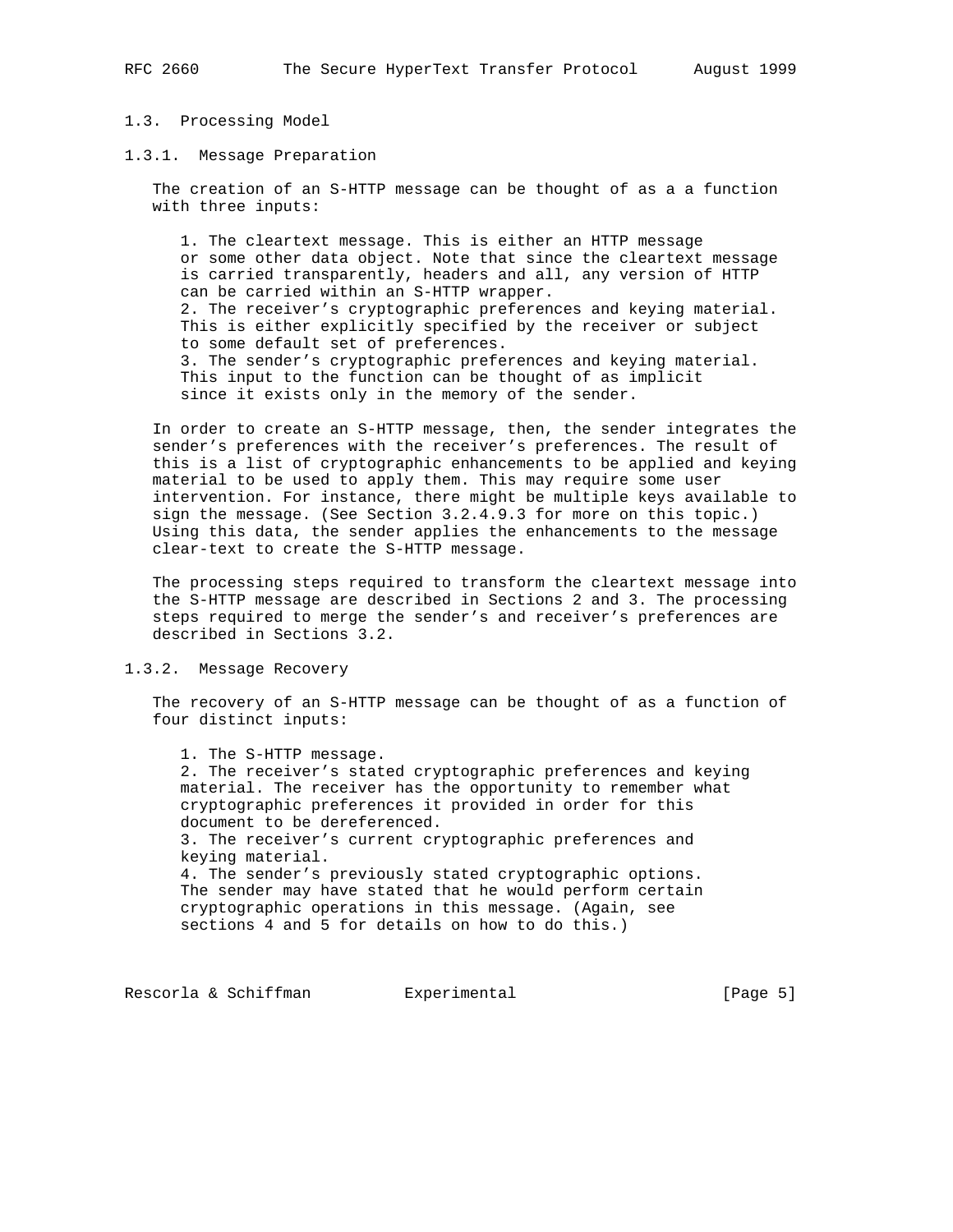In order to recover an S-HTTP message, the receiver needs to read the headers to discover which cryptographic transformations were performed on the message, then remove the transformations using some combination of the sender's and receiver's keying material, while taking note of which enhancements were applied.

 The receiver may also choose to verify that the applied enhancements match both the enhancements that the sender said he would apply (input 4 above) and that the receiver requested (input 2 above) as well as the current preferences to see if the S-HTTP message was appropriately transformed. This process may require interaction with the user to verify that the enhancements are acceptable to the user. (See Section 6.4 for more on this topic.)

# 1.4. Modes of Operation

 Message protection may be provided on three orthogonal axes: signature, authentication, and encryption. Any message may be signed, authenticated, encrypted, or any combination of these (including no protection).

 Multiple key management mechanisms are supported, including password-style manually shared secrets and public-key key exchange. In particular, provision has been made for prearranged (in an earlier transaction or out of band) symmetric session keys in order to send confidential messages to those who have no public key pair.

 Additionally, a challenge-response ("nonce") mechanism is provided to allow parties to assure themselves of transaction freshness.

# 1.4.1. Signature

 If the digital signature enhancement is applied, an appropriate certificate may either be attached to the message (possibly along with a certificate chain) or the sender may expect the recipient to obtain the required certificate (chain) independently.

# 1.4.2. Key Exchange and Encryption

 In support of bulk encryption, S-HTTP defines two key transfer mechanisms, one using public-key enveloped key exchange and another with externally arranged keys.

 In the former case, the symmetric-key cryptosystem parameter is passed encrypted under the receiver's public key.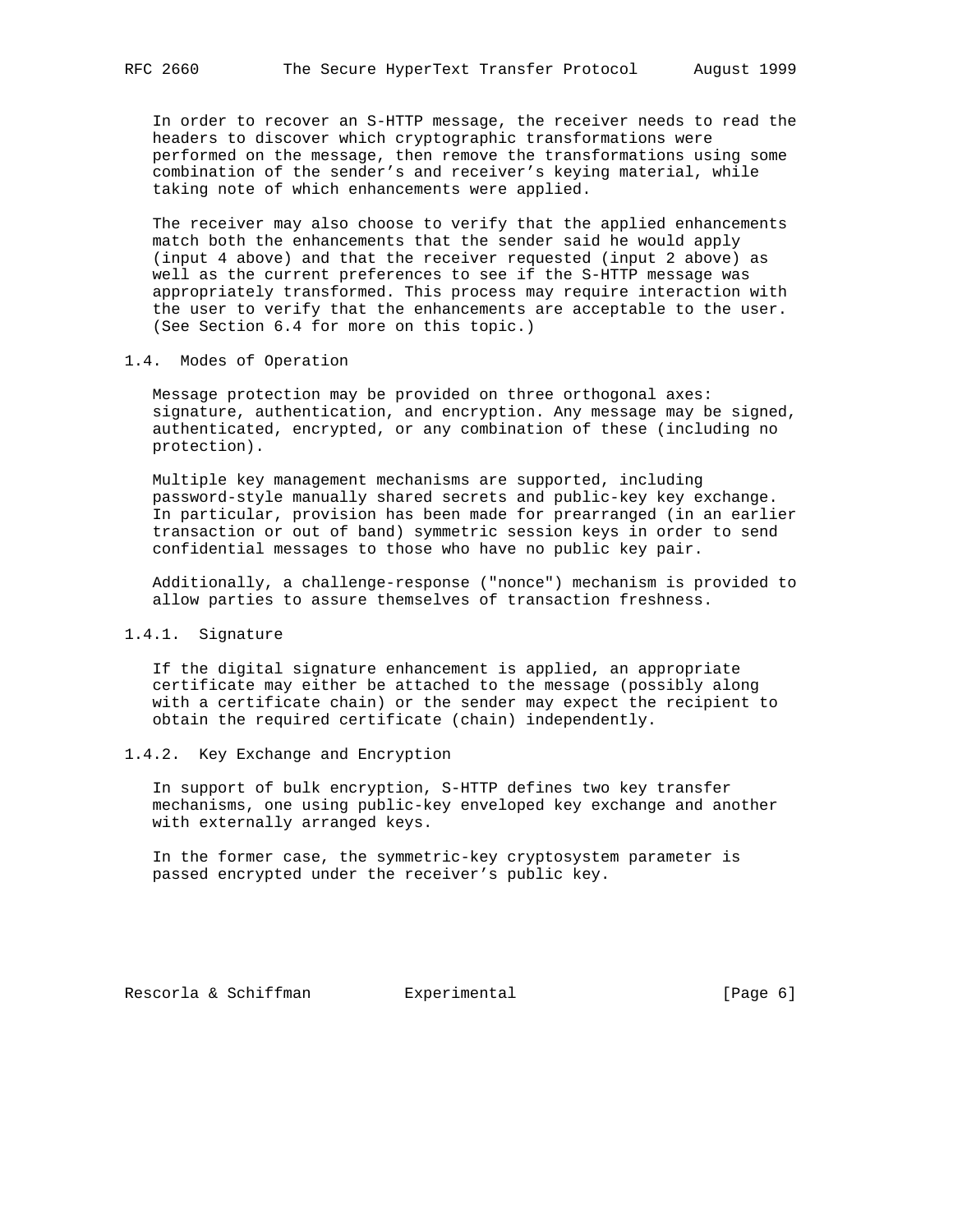In the latter mode, we encrypt the content using a prearranged session key, with key identification information specified on one of the header lines.

## 1.4.3. Message Integrity and Sender Authentication

 Secure HTTP provides a means to verify message integrity and sender authenticity for a message via the computation of a Message Authentication Code (MAC), computed as a keyed hash over the document using a shared secret -- which could potentially have been arranged in a number of ways, e.g.: manual arrangement or 'inband' key management. This technique requires neither the use of public key cryptography nor encryption.

 This mechanism is also useful for cases where it is appropriate to allow parties to identify each other reliably in a transaction without providing (third-party) non-repudiability for the transactions themselves. The provision of this mechanism is motivated by our bias that the action of "signing" a transaction should be explicit and conscious for the user, whereas many authentication needs (i.e., access control) can be met with a lighter-weight mechanism that retains the scalability advantages of public-key cryptography for key exchange.

# 1.4.4. Freshness

 The protocol provides a simple challenge-response mechanism, allowing both parties to insure the freshness of transmissions. Additionally, the integrity protection provided to HTTP headers permits implementations to consider the Date: header allowable in HTTP messages as a freshness indicator, where appropriate (although this requires implementations to make allowances for maximum clock skew between parties, which we choose not to specify).

## 1.5. Implementation Options

 In order to encourage widespread adoption of secure documents for the World-Wide Web in the face of the broad scope of application requirements, variability of user sophistication, and disparate implementation constraints, Secure HTTP deliberately caters to a variety of implementation options. See Section 8 for implementation recommendations and requirements.

#### 2. Message Format

 Syntactically, Secure HTTP messages are the same as HTTP, consisting of a request or status line followed by headers and a body. However, the range of headers is different and the bodies are typically

Rescorla & Schiffman Bxperimental Character (Page 7)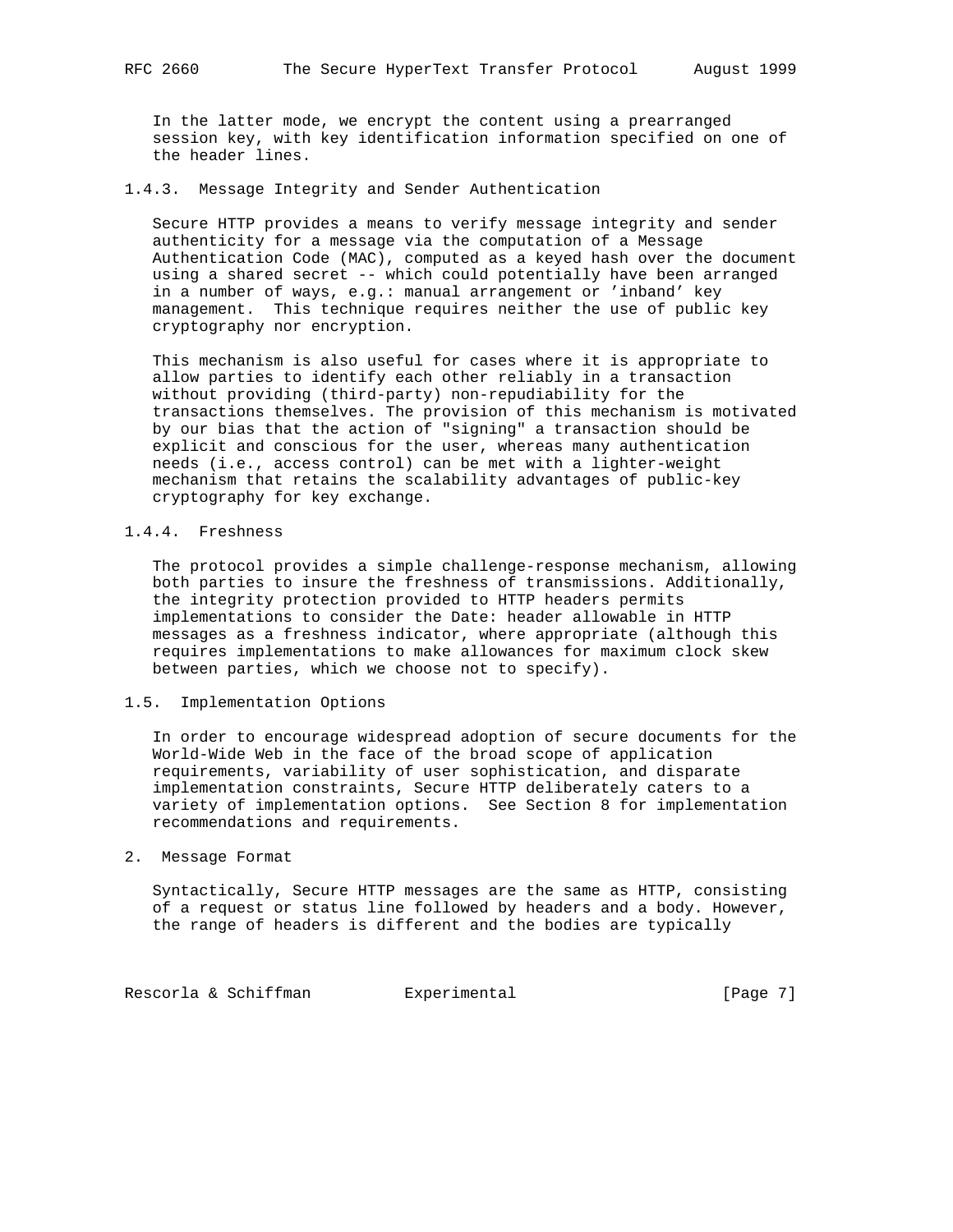cryptographically enhanced.

# 2.1. Notational Conventions

 This document uses the augmented BNF from HTTP [RFC-2616]. You should refer to that document for a description of the syntax.

2.2. Request Line

 In order to differentiate S-HTTP messages from HTTP messages and allow for special processing, the request line should use the special Secure" method and use the protocol designator "Secure-HTTP/1.4". Consequently, Secure-HTTP and HTTP processing can be intermixed on the same TCP port, e.g. port 80. In order to prevent leakage of potentially sensitive information Request-URI should be "\*". For example:

Secure \* Secure-HTTP/1.4

 When communicating via a proxy, the Request-URI should be consist of the AbsoluteURI. Typically, the rel path section should be replaced by "\*" to minimize the information passed to in the clear. (e.g. http://www.terisa.com/\*); proxies should remove the appropriate amount of this information to minimize the threat of traffic analysis. See Section 7.2.2.1 for a situation where providing more information is appropriate.

2.3. The Status Line

 S-HTTP responses should use the protocol designator "Secure- HTTP/1.4". For example:

Secure-HTTP/1.4 200 OK

 Note that the status in the Secure HTTP response line does not indicate anything about the success or failure of the unwrapped HTTP request. Servers should always use 200 OK provided that the Secure HTTP processing is successful. This prevents analysis of success or failure for any request, which the correct recipient can determine from the encapsulated data. All case variations should be accepted.

# 2.4. Secure HTTP Header Lines

 The header lines described in this section go in the header of a Secure HTTP message. All except 'Content-Type' and 'Content-Privacy- Domain' are optional. The message body shall be separated from the header block by two successive CRLFs.

Rescorla & Schiffman Experimental [Page 8]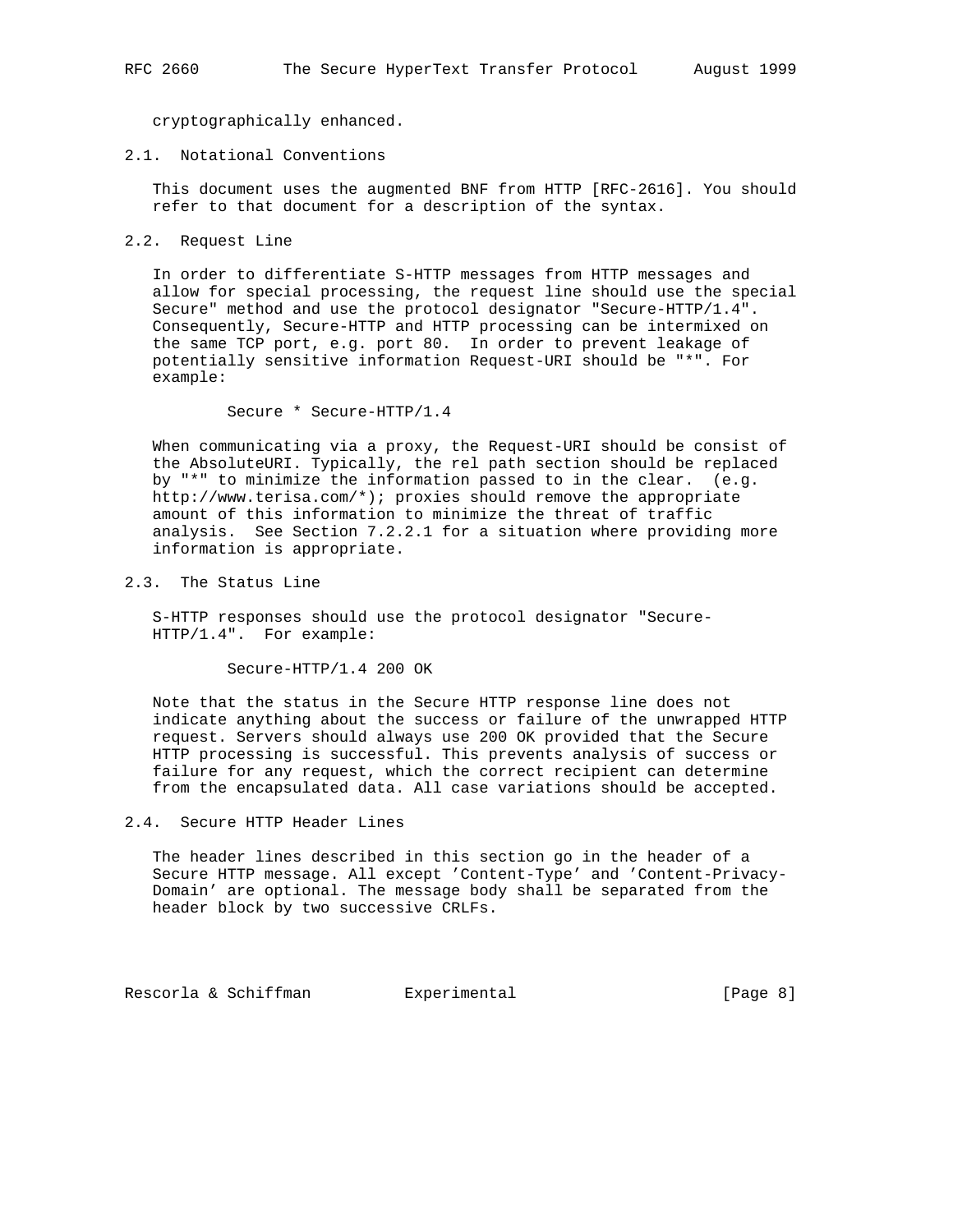All data and fields in header lines should be treated as case insensitive unless otherwise specified. Linear whitespace [RFC-822] should be used only as a token separator unless otherwise quoted. Long header lines may be line folded in the style of [RFC-822].

 This document refers to the header block following the S-HTTP request/response line and preceding the successive CRLFs collectively as "S-HTTP headers".

2.4.1. Content-Privacy-Domain

 The two values defined by this document are 'MOSS' and 'CMS'. CMS refers to the privacy enhancement specified in section 2.6.1. MOSS refers to the format defined in [RFC-1847] and [RFC-1848].

2.4.2. Content-Type for CMS

 Under normal conditions, the terminal encapsulated content (after all privacy enhancements have been removed) would be an HTTP message. In this case, there shall be a Content-Type line reading:

Content-Type: message/http

The message/http content type is defined in RFC-2616.

 If the inner message is an S-HTTP message, then the content type shall be 'application/s-http'. (See Appendix for the definition of this.)

 It is intended that these types be registered with IANA as MIME content types.

 The terminal content may be of some other type provided that the type is properly indicated by the use of an appropriate Content-Type header line. In this case, the header fields for the encapsulation of the terminal content apply to the terminal content (the 'final headers'). But in any case, final headers should themselves always be S-HTTP encapsulated, so that the applicable S-HTTP/HTTP headers are never passed unenhanced.

 S-HTTP encapsulation of non-HTTP data is a useful mechanism for passing pre-enhanced data (especially presigned data) without requiring that the HTTP headers themselves be pre-enhanced.

Rescorla & Schiffman Bxperimental [Page 9]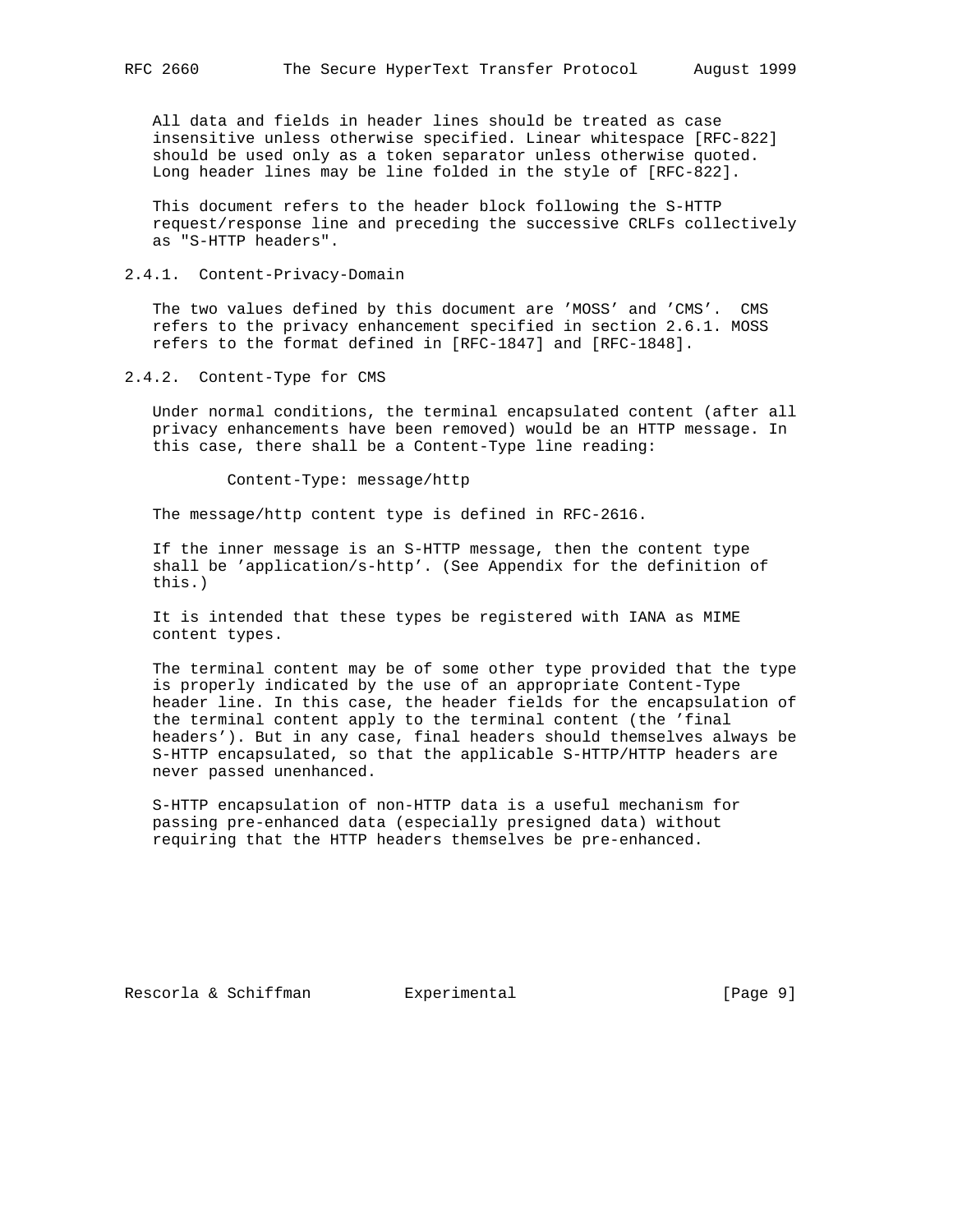## 2.4.3. Content-Type for MOSS

 The Content-Type for MOSS shall be an acceptable MIME content type describing the cryptographic processing applied. (e.g. multipart/signed). The content type of the inner content is described in the content type line corresponding to that inner content, and for HTTP messages shall be 'message/http'.

# 2.4.4. Prearranged-Key-Info

 This header line is intended to convey information about a key which has been arranged outside of the internal cryptographic format. One use of this is to permit in-band communication of session keys for return encryption in the case where one of the parties does not have a key pair. However, this should also be useful in the event that the parties choose to use some other mechanism, for instance, a one-time key list.

 This specification defines two methods for exchanging named keys, Inband, Outband. Inband indicates that the session key was exchanged previously, using a Key-Assign header of the corresponding method. Outband arrangements imply that agents have external access to key materials corresponding to a given name, presumably via database access or perhaps supplied immediately by a user from keyboard input. The syntax for the header line is:

 Prearranged-Key-Info = "Prearranged-Key-Info" ":" Hdr-Cipher "," CoveredDEK "," CoverKey-ID CoverKey-ID = method ":" key-name CoveredDEK = \*HEX method = "inband" | "outband"

 While chaining ciphers require an Initialization Vector (IV) [FIPS- 81] to start off the chaining, that information is not carried by this field. Rather, it should be passed internal to the cryptographic format being used. Likewise, the bulk cipher used is specified in this fashion.

 <Hdr-Cipher> should be the name of the block cipher used to encrypt the session key (see section 3.2.4.7)

 <CoveredDEK> is the protected Data Encryption Key (a.k.a. transaction key) under which the encapsulated message was encrypted. It should be appropriately (randomly) generated by the sending agent, then encrypted under the cover of the negotiated key (a.k.a. session key) using the indicated header cipher, and then converted into hex.

Rescorla & Schiffman and Experimental [Page 10]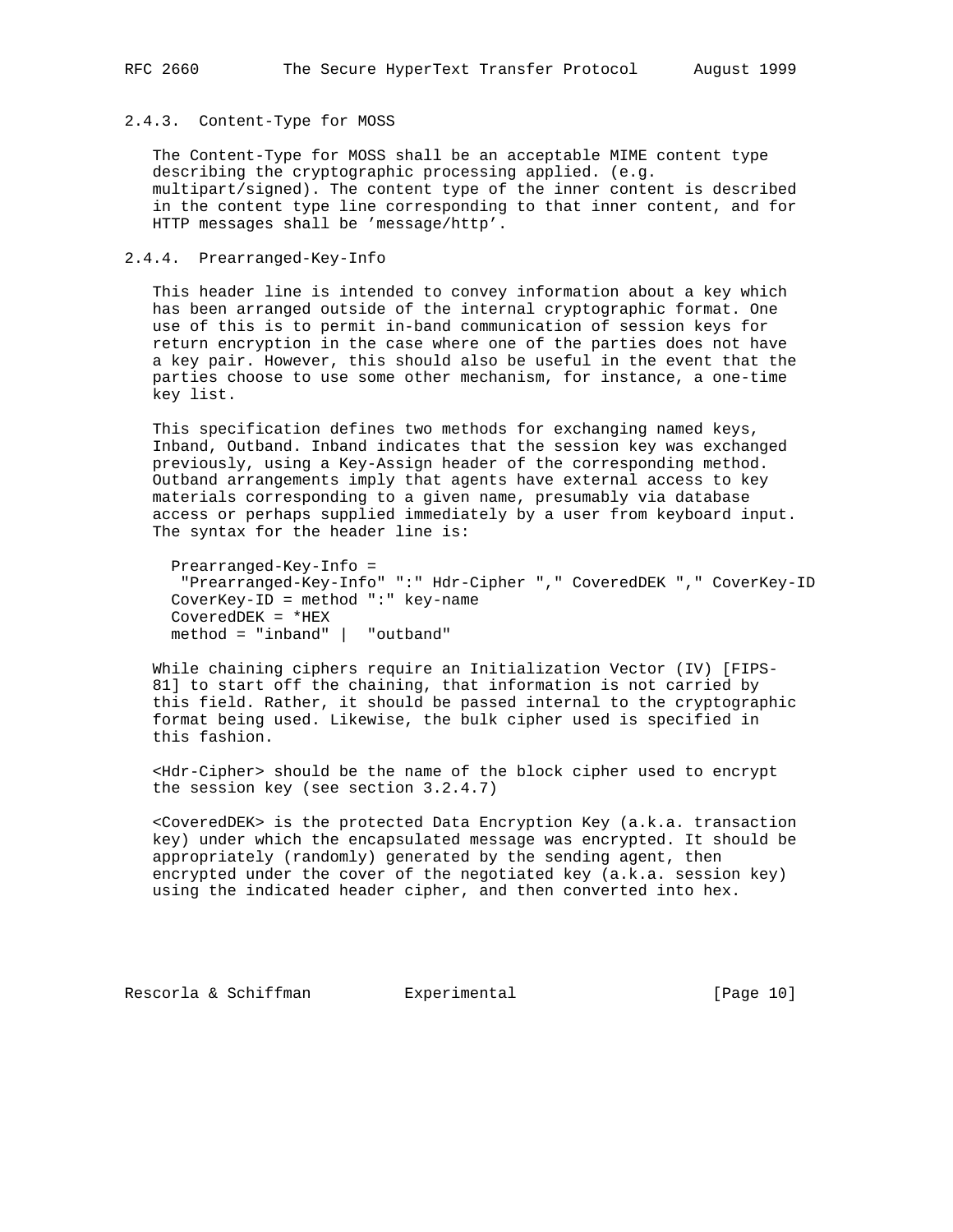In order to avoid name collisions, cover key namespaces must be maintained separately by host and port.

 Note that some Content-Privacy-Domains, notably likely future revisions of MOSS and CMS may have support for symmetric key management.

 The Prearranged-Key-Info field need not be used in such circumstances. Rather, the native syntax is preferred. Keys exchanged with Key-Assign, however, may be used in this situation.

## 2.4.5. MAC-Info

 This header is used to supply a Message Authenticity Check, providing both message authentication and integrity, computed from the message text, the time (optional -- to prevent replay attack), and a shared secret between client and server. The MAC should be computed over the encapsulated content of the S-HTTP message. S-HTTP/1.1 defined that MACs should be computed using the following algorithm ('||' means concatenation):

MAC = hex(H(Message||[<time>]||<shared key>))

 The time should be represented as an unsigned 32 bit quantity representing seconds since 00:00:00 GMT January 1, 1970 (the UNIX epoch), in network byte order. The shared key format is a local matter.

 Recent research [VANO95] has demonstrated some weaknesses in this approach, and this memo introduces a new construction, derived from [RFC-2104]. In the name of backwards compatibility, we retain the previous constructions with the same names as before. However, we also introduce a new series of names (See Section 3.2.4.8 for the names) that obey a different (hopefully stronger) construction. (^ means bitwise XOR)

 $HMAC = hex(H(K' \land pad2 || H(K' \land pad1 ||[)] || Message)))$  pad1 = the byte 0x36 repeated enough times to fill out a hash input block. (I.e. 64 times for both MD5 and SHA-1) pad2 = the byte 0x5c repeated enough times to fill out a hash input block.  $K' = H(<sub>shared</sub> key>)$ 

 The original HMAC construction is for the use of a key with length equal to the length of the hash output. Although it is considered safe to use a key of a different length (Note that strength cannot be increased past the length of the hash function itself, but can be reduced by using a shorter key.) [KRAW96b] we hash the original key

Rescorla & Schiffman Bxperimental (Page 11)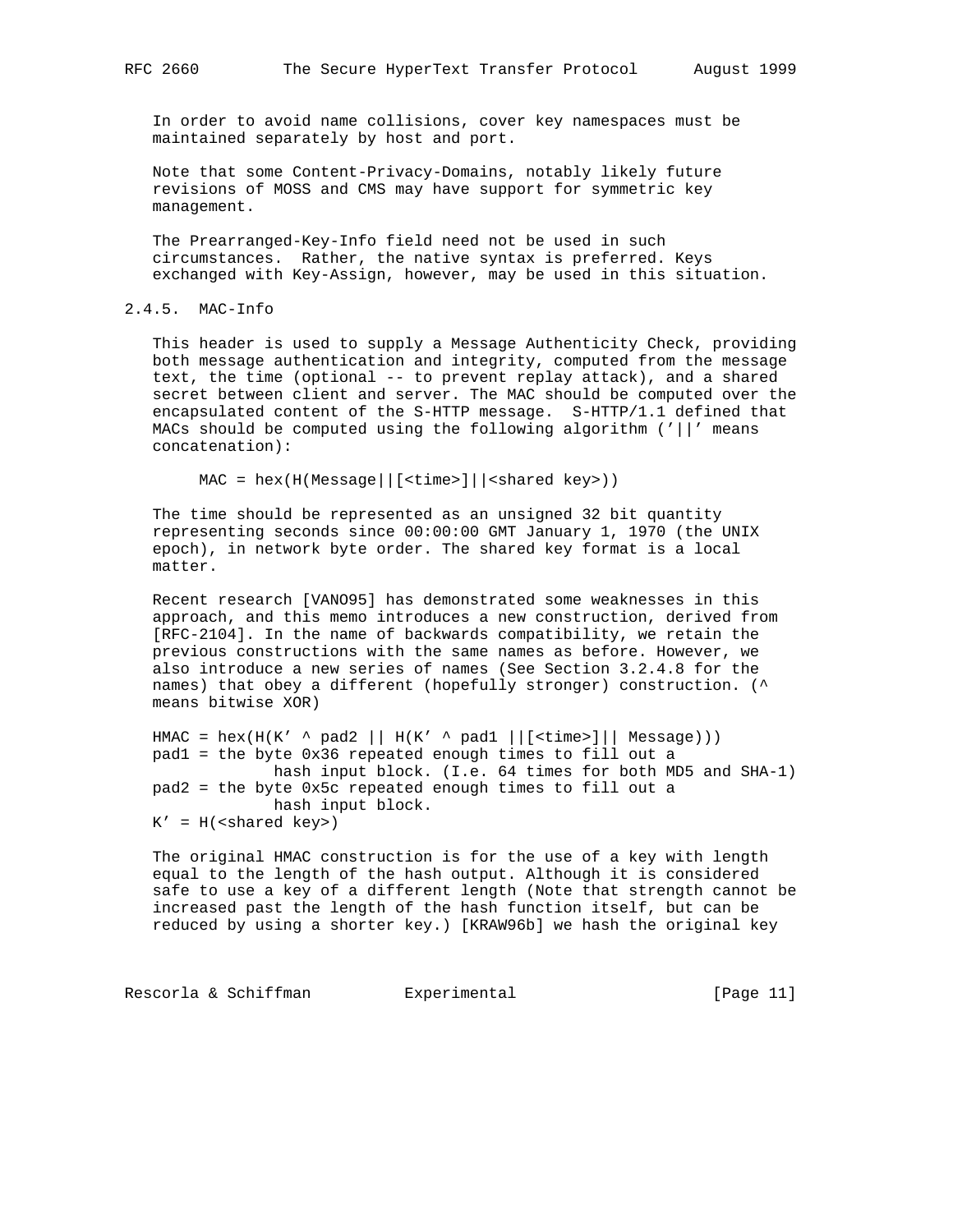to permit the use of shared keys (e.g. passphrases) longer than the length of the hash. It is noteworthy (though obvious) that this technique does not increase the strength of short keys.

The format of the MAC-Info line is:

 MAC-Info = "MAC-Info" ":" [hex-time], hash-alg, hex-hash-data, key-spec hex-time = <unsigned seconds since Unix epoch represented as HEX> hash-alg = <hash algorithms from section 3.2.4.8> hex-hash-data = <computation as described above represented as HEX> Key-Spec = "null" | "dek" | Key-ID

 Key-Ids can refer either to keys bound using the Key-Assign header line or those bound in the same fashion as the Outband method described later. The use of a 'Null' key-spec implies that a zero length key was used, and therefore that the MAC merely represents a hash of the message text and (optionally) the time. The special key-spec 'DEK' refers to the Data Exchange Key used to encrypt the following message body (it is an error to use the DEK key-spec in situations where the following message body is unencrypted).

 If the time is omitted from the MAC-Info line, it should simply not be included in the hash.

 Note that this header line can be used to provide a more advanced equivalent of the original HTTP Basic authentication mode in that the user can be asked to provide a username and password. However, the password remains private and message integrity can be assured. Moreover, this can be accomplished without encryption of any kind.

 In addition, MAC-Info permits fast message integrity verification (at the loss of non-repudiability) for messages, provided that the participants share a key (possibly passed using Key-Assign in a previous message).

 Note that some Content-Privacy-Domains, notably likely future revisions of MOSS and CMS may have support for symmetric integrity protection The MAC-Info field need not be used in such circumstances. Rather, the native syntax is preferred. Keys exchanged with Key- Assign, however, may be used in this situation.

#### 2.5. Content

 The content of the message is largely dependent upon the values of the Content-Privacy-Domain and Content-Transfer-Encoding fields.

Rescorla & Schiffman and Experimental Contrast (Page 12)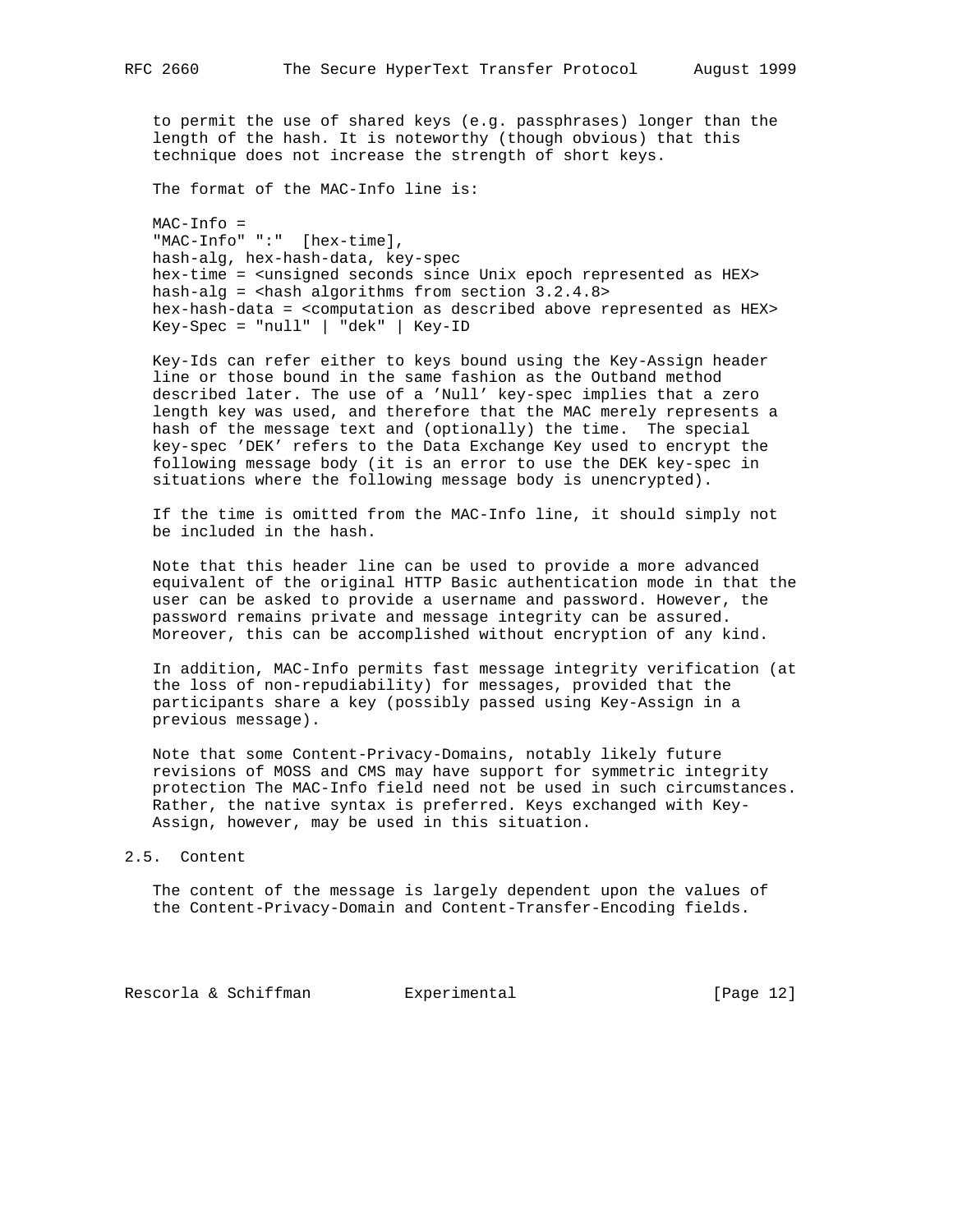For a CMS message, with '8BIT' Content-Transfer-Encoding, the content should simply be the CMS message itself.

 If the Content-Privacy-Domain is MOSS, the content should consist of a MOSS Security Multipart as described in RFC1847.

 It is expected that once the privacy enhancements have been removed, the resulting (possibly protected) contents will be a normal HTTP request. Alternately, the content may be another Secure-HTTP message, in which case privacy enhancements should be unwrapped until clear content is obtained or privacy enhancements can no longer be removed. (This permits embedding of enhancements, such as sequential Signed and Enveloped enhancements.) Provided that all enhancements can be removed, the final de-enhanced content should be a valid HTTP request (or response) unless otherwise specified by the Content-Type line.

 Note that this recursive encapsulation of messages potentially permits security enhancements to be applied (or removed) for the benefit of intermediaries who may be a party to the transaction between a client and server (e.g., a proxy requiring client authentication). How such intermediaries should indicate such processing is described in Section 7.2.1.

- 2.6. Encapsulation Format Options
- 2.6.1. Content-Privacy-Domain: CMS

 Content-Privacy-Domain 'CMS' follows the form of the CMS standard (see Appendix).

 Message protection may proceed on two orthogonal axes: signature and encryption. Any message may be either signed, encrypted, both, or neither. Note that the 'auth' protection mode of S-HTTP is provided independently of CMS coding via the MAC-Info header of section 2.3.6 since CMS does not support a 'KeyDigestedData' type, although it does support a 'DigestedData' type.

# 2.6.1.1. Signature

 This enhancement uses the 'SignedData' type of CMS. When digital signatures are used, an appropriate certificate may either be attached to the message (possibly along with a certificate chain) as specified in CMS or the sender may expect the recipient to obtain its certificate (and/or chain) independently. Note that an explicitly allowed instance of this is a certificate signed with the private component corresponding to the public component being attested to. This shall be referred to as a self-signed certificate. What, if any, weight to give to such a certificate is a purely local matter. In

Rescorla & Schiffman Bxperimental [Page 13]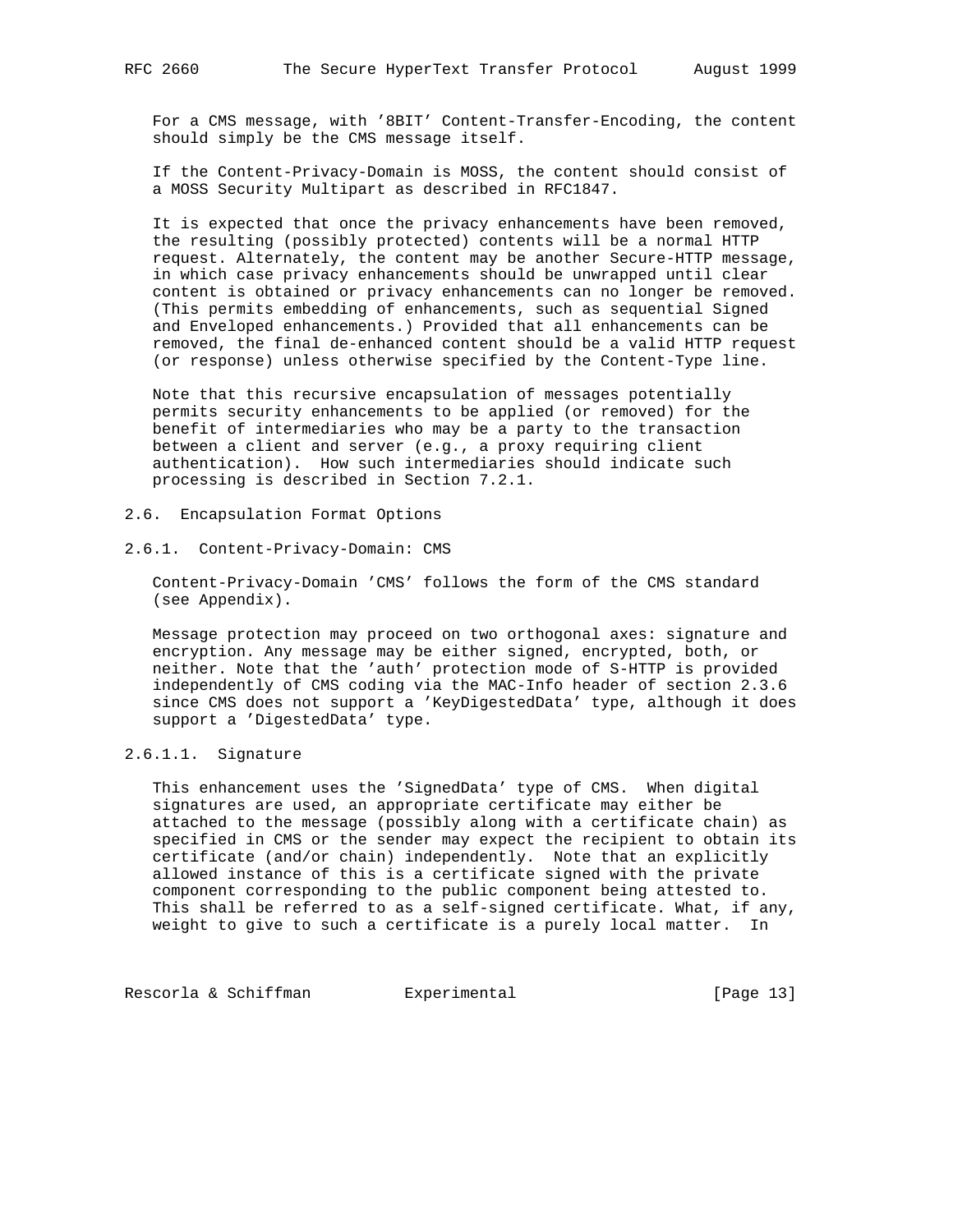either case, a purely signed message is precisely CMS compliant.

2.6.1.2. Encryption

2.6.1.2.1. Encryption -- normal, public key

 This enhancement is performed precisely as enveloping (using either ' EnvelopedData' types) under CMS. A message encrypted in this fashion, signed or otherwise, is CMS compliant. To have a message which is both signed and encrypted, one simply creates the CMS SignedData production and encapsulates it in EnvelopedData as described in CMS.

## 2.6.1.2.2. Encryption -- prearranged key

 This uses the 'EncryptedData' type of CMS. In this mode, we encrypt the content using a DEK encrypted under cover of a prearranged session key (how this key may be exchanged is discussed later), with key identification information specified on one of the header lines. The IV is in the EncryptedContentInfo type of the EncryptedData element. To have a message which is both signed and encrypted, one simply creates the CMS SignedData production and encapsulates it in EncryptedData as described in CMS.

2.6.2. Content-Privacy-Domain: MOSS

 The body of the message should be a MIME compliant message with content type that matches the Content-Type line in the S-HTTP headers. Encrypted messages should use multipart/encrypted. Signed messages should use multipart/signed. However, since multipart/signed does not convey keying material, is is acceptable to use multipart/mixed where the first part is application/mosskey-data and the second part is multipart/mixed in order to convey certificates for use in verifying the signature.

 Implementation Note: When both encryption and signature are applied by the same agent, signature should in general be applied before encryption.

# 2.6.3. Permitted HTTP headers

# 2.6.3.1. Overview

 In general, HTTP [RFC-2616] headers should appear in the inner content (i.e. the message/http) of an S-HTTP message but should not appear in the S-HTTP message wrapper for security reasons. However, certain headers need to be visible to agents which do not have access to the encapsulated data. These headers may appear in the S-HTTP headers as well.

Rescorla & Schiffman Bxperimental [Page 14]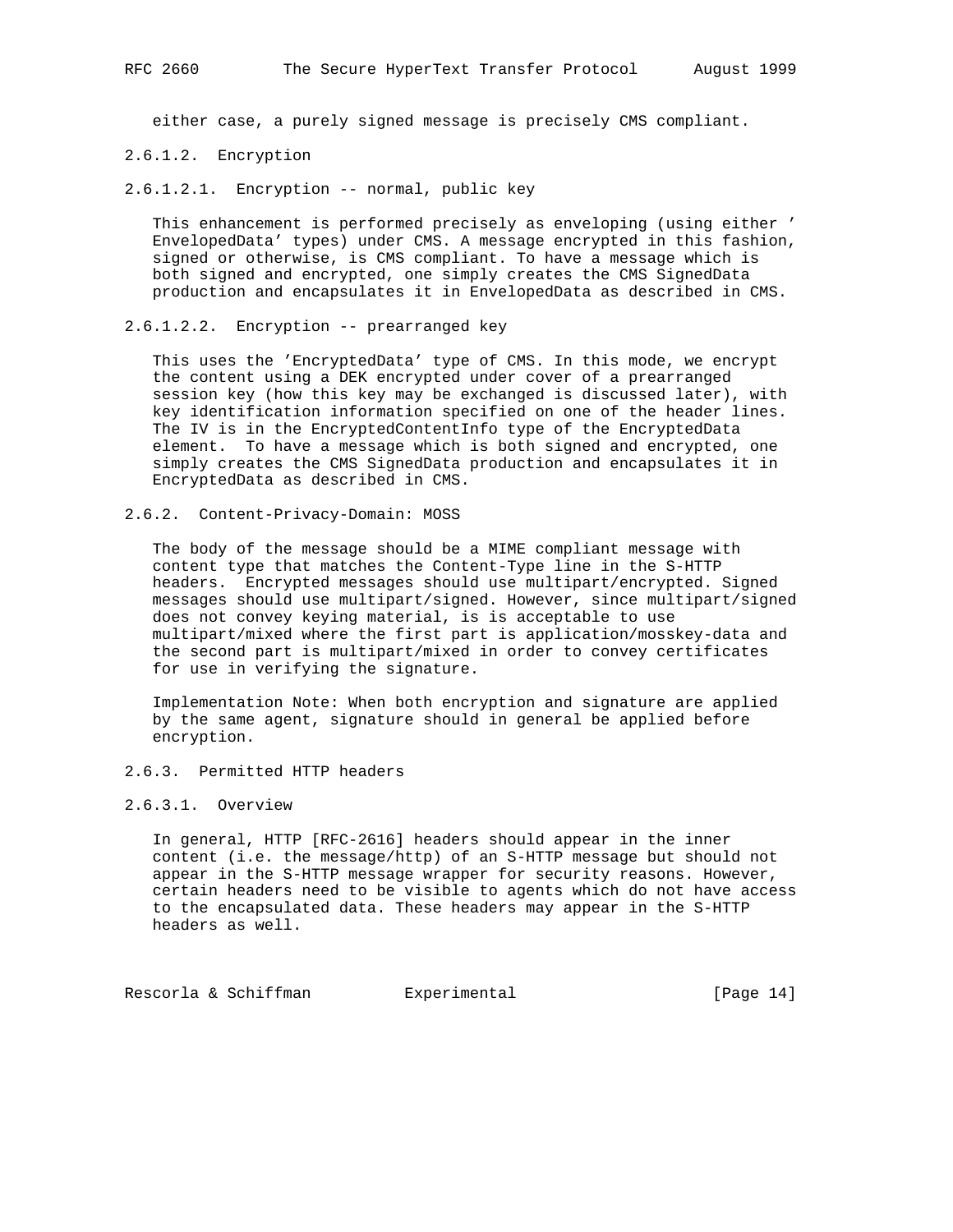Please note that although brief descriptions of the general purposes of these headers are provided for clarity, the definitive reference is [RFC-2616].

# 2.6.3.2. Host

 The host header specificies the internet host and port number of the resource being requested. This header should be used to disambiguate among multiple potential security contexts within which this message could be interpreted. Note that the unwrapped HTTP message will have it's own Host field (assuming it's an HTTP/1.1 message). If these fields do not match, the server should respond with a 400 status code.

# 2.6.3.3. Connection

 The Connection field has precisely the same semantics in S-HTTP headers as it does in HTTP headers. This permits persistent connections to be used with S-HTTP.

3. Cryptographic Parameters

# 3.1. Options Headers

 As described in Section 1.3.2, every S-HTTP request is (at least conceptually) preconditioned by the negotiation options provided by the potential receiver. The two primary locations for these options are

- 1. In the headers of an HTTP Request/Response.
- 2. In the HTML which contains the anchor being dereferenced.

 There are two kinds of cryptographic options which may be provided: Negotiation options, as discussed in Section 3.2 convey a potential message recipient's cryptographic preferences. Keying options, as discussed in Section 3.3 provide keying material (or pointers to keying material) which may be of use to the sender when enhancing a message.

 Binding cryptographic options to anchors using HTML extensions is the topic of the companion document [SHTML] and will not be treated here.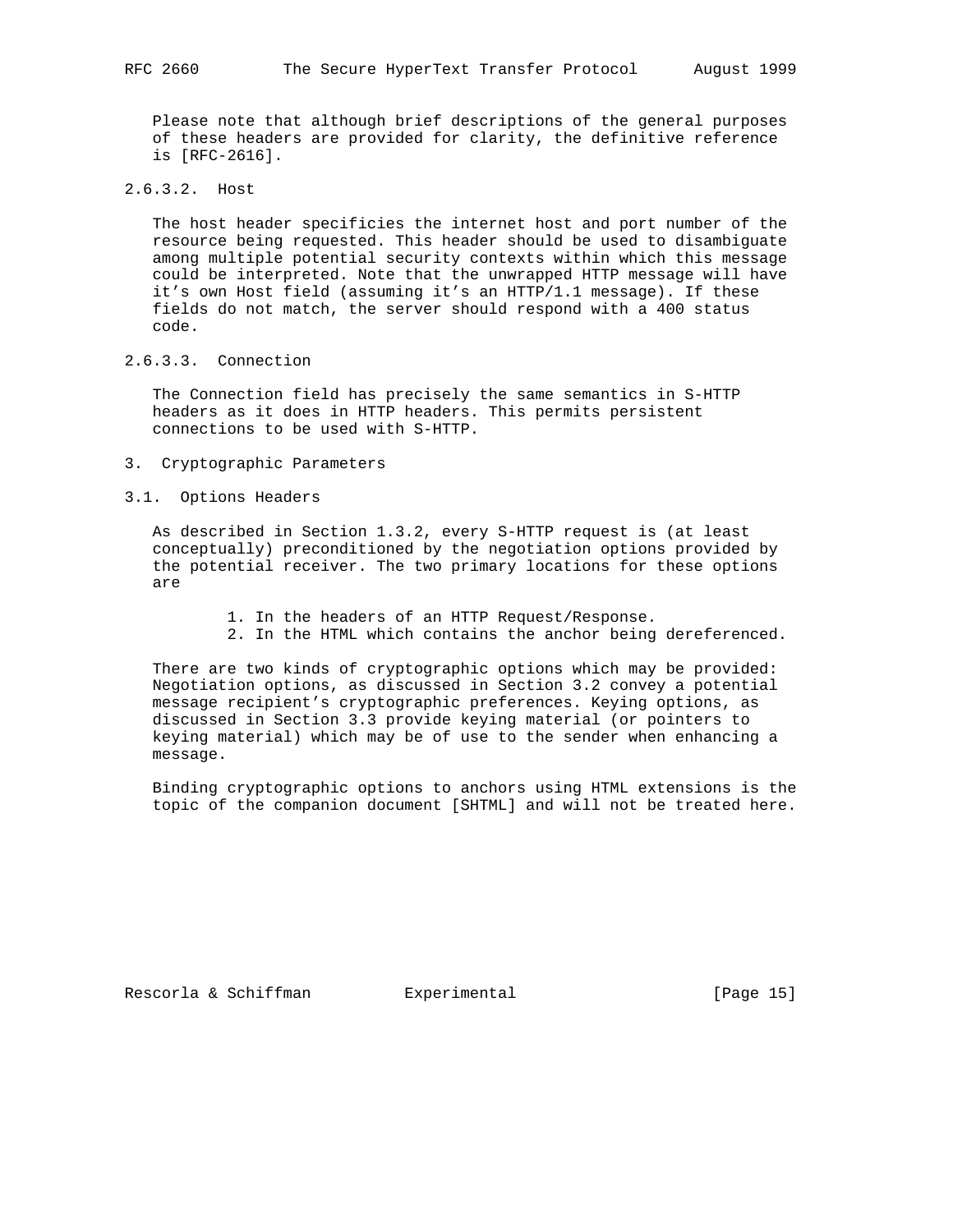3.2. Negotiation Options

3.2.1. Negotiation Overview

 Both parties are able to express their requirements and preferences regarding what cryptographic enhancements they will permit/require the other party to provide. The appropriate option choices depend on implementation capabilities and the requirements of particular applications.

 A negotiation header is a sequence of specifications each conforming to a four-part schema detailing:

 Property -- the option being negotiated, such as bulk encryption algorithm.

 Value -- the value being discussed for the property, such as DES-CBC

 Direction -- the direction which is to be affected, namely: during reception or origination (from the perspective of the originator).

 Strength -- strength of preference, namely: required, optional, refused

As an example, the header line:

SHTTP-Symmetric-Content-Algorithms: recv-optional=DES-CBC,RC2

 could be thought to say: "You are free to use DES-CBC or RC2 for bulk encryption for encrypting messages to me."

 We define new headers (to be used in the encapsulated HTTP header, not in the S-HTTP header) to permit negotiation of these matters.

3.2.2. Negotiation Option Format

The general format for negotiation options is:

 Option = Field ":" Key-val ";" \*(Key-val) Key-val = Key "=" Value  $*($  ", " Value) Key = Mode"-"Action ; This is represented as one ; token without whitespace Mode = "orig" | "recv" Action = "optional" | "required" | "refused"

Rescorla & Schiffman and Experimental [Page 16]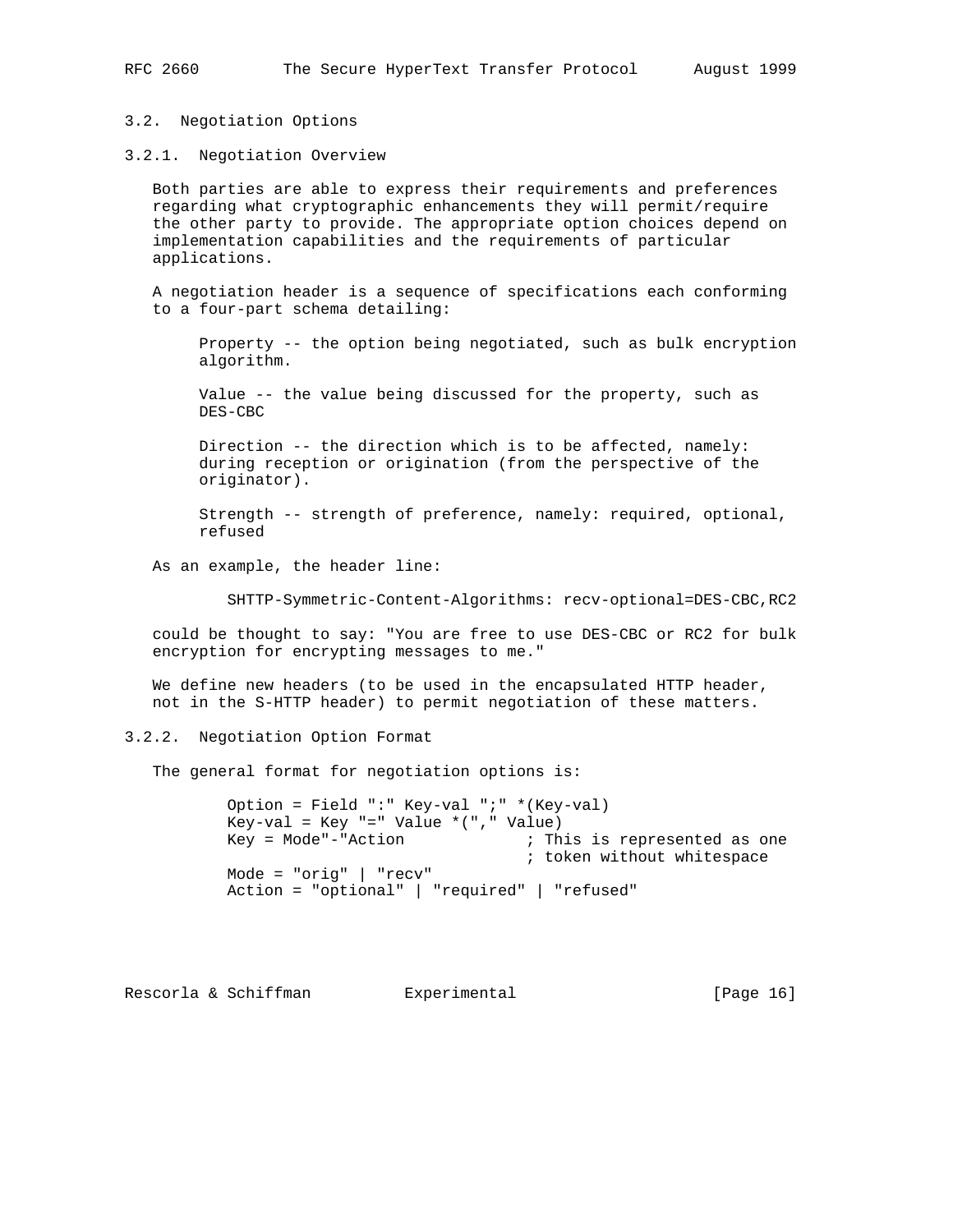The <Mode> value indicates whether this <Key-val> refers to what the agent's actions are upon sending privacy enhanced messages as opposed to upon receiving them. For any given mode-action pair, the interpretation to be placed on the enhancements (<Value>s) listed is:

 'recv-optional:' The agent will process the enhancement if the other party uses it, but will also gladly process messages without the enhancement.

 'recv-required:' The agent will not process messages without this enhancement.

 'recv-refused:' The agent will not process messages with this enhancement.

 'orig-optional:' When encountering an agent which refuses this enhancement, the agent will not provide it, and when encountering an agent which requires it, this agent will provide it.

'orig-required:' The agent will always generate the enhancement.

'orig-refused:' The agent will never generate the enhancement.

 The behavior of agents which discover that they are communicating with an incompatible agent is at the discretion of the agents. It is inappropriate to blindly persist in a behavior that is known to be unacceptable to the other party. Plausible responses include simply terminating the connection, or, in the case of a server response, returning 'Not implemented 501'.

 Optional values are considered to be listed in decreasing order of preference. Agents are free to choose any member of the intersection of the optional lists (or none) however.

 If any <Key-Val> is left undefined, it should be assumed to be set to the default. Any key which is specified by an agent shall override any appearance of that key in any <Key-Val> in the default for that field.

Rescorla & Schiffman and Experimental [Page 17]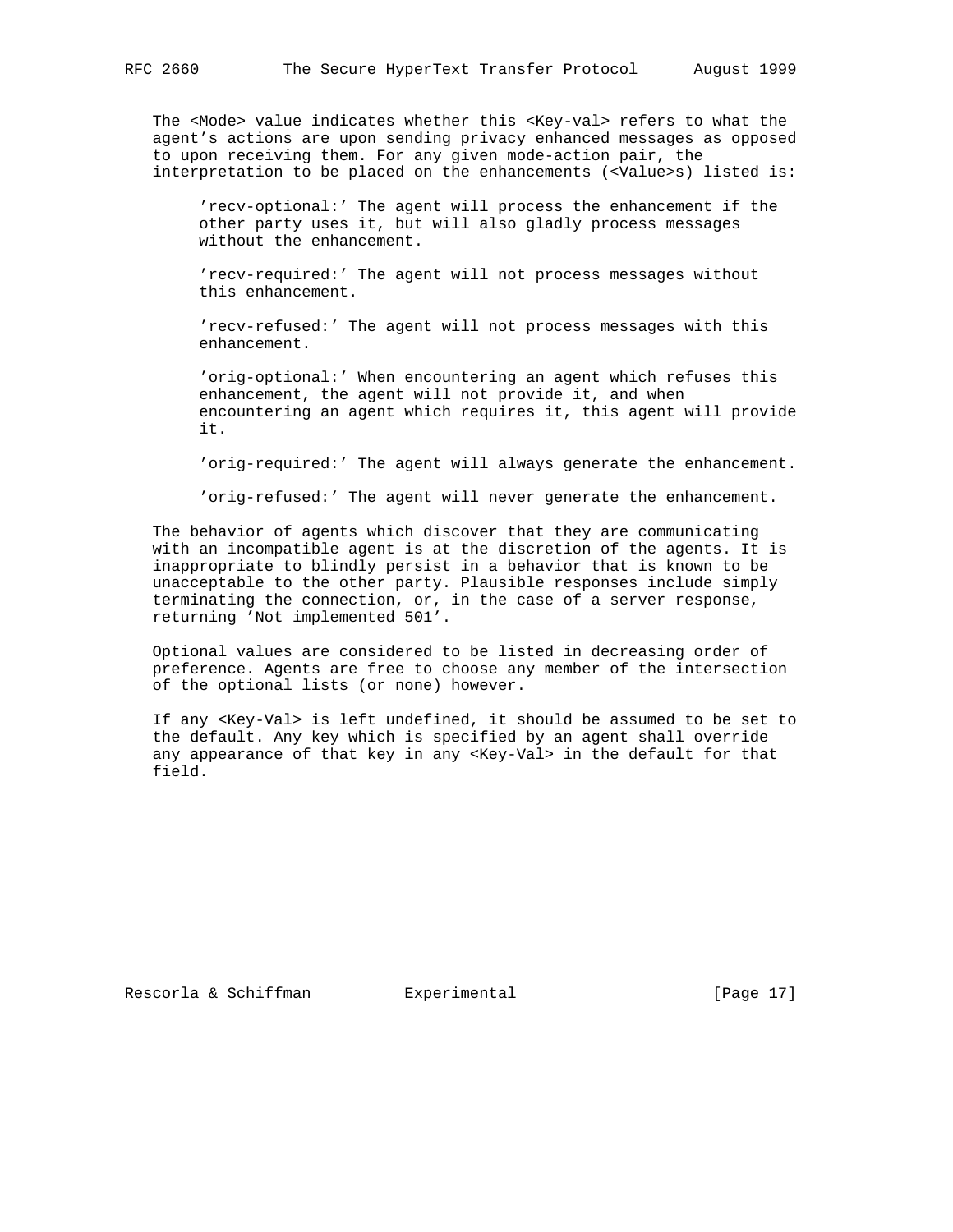3.2.3. Parametrization for Variable-length Key Ciphers

 For ciphers with variable key lengths, values may be parametrized using the syntax <cipher>'['<length>']'

 For example, 'RSA[1024]' represents a 1024 bit key for RSA. Ranges may be represented as

<cipher>'['<bound1>'-'<bound2>']'

 For purposes of preferences, this notation should be treated as if it read (assuming x and y are integers)

 $<$ cipher>[x],  $<$ cipher>[x+1],... $<$ cipher>[y] (if x<y)

and

 $<$ cipher>[x],  $<$ cipher>[x-1],... $<$ cipher>[y] (if x>y)

The special value 'inf' may be used to denote infinite length.

 Using simply <cipher> for such a cipher shall be read as the maximum range possible with the given cipher.

3.2.4. Negotiation Syntax

3.2.4.1. SHTTP-Privacy-Domains

 This header refers to the Content-Privacy-Domain type of section 2.3.1. Acceptable values are as listed there. For instance,

> SHTTP-Privacy-Domains: orig-required=cms; recv-optional=cms,MOSS

 would indicate that the agent always generates CMS compliant messages, but can read CMS or MOSS (or, unenhanced messages).

3.2.4.2. SHTTP-Certificate-Types

 This indicates what sort of Public Key certificates the agent will accept. Currently defined values are 'X.509' and 'X.509v3'.

3.2.4.3. SHTTP-Key-Exchange-Algorithms

 This header indicates which algorithms may be used for key exchange. Defined values are 'DH', 'RSA', 'Outband' and 'Inband'. DH refers to Diffie-Hellman X9.42 style enveloping. [DH] RSA refers to RSA enveloping. Outband refers to some sort of external key agreement.

Rescorla & Schiffman and Experimental [Page 18]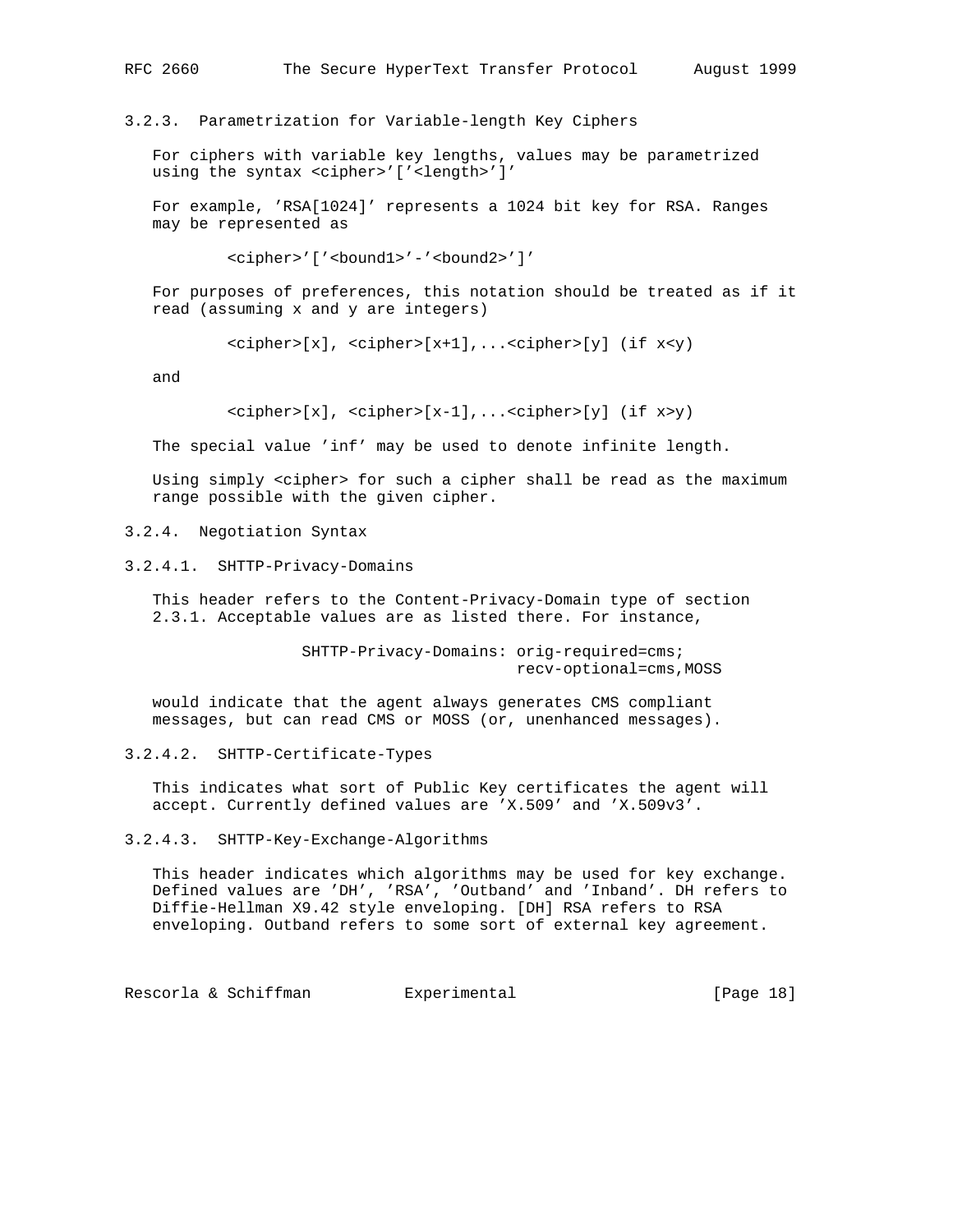Inband refers to section 3.3.3.1.

 The expected common configuration of clients having no certificates and servers having certificates would look like this (in a message sent by the server):

> SHTTP-Key-Exchange-Algorithms: orig-optional=Inband, DH; recv-required=DH

3.2.4.4. SHTTP-Signature-Algorithms

 This header indicates what Digital Signature algorithms may be used. Defined values are 'RSA' [PKCS-1] and 'NIST-DSS' [FIPS-186] Since NIST-DSS and RSA use variable length moduli the parametrization syntax of section 3.2.3 should be used. Note that a key length specification may interact with the acceptability of a given certificate, since keys (and their lengths) are specified in public key certificates.

3.2.4.5. SHTTP-Message-Digest-Algorithms

 This indicates what message digest algorithms may be used. Previously defined values are 'RSA-MD2' [RFC-1319], 'RSA-MD5' [RFC- 1321], 'NIST-SHS' [FIPS-180].

3.2.4.6. SHTTP-Symmetric-Content-Algorithms

 This header specifies the symmetric-key bulk cipher used to encrypt message content. Defined values are:

 DES-CBC -- DES in Cipher Block Chaining (CBC) mode [FIPS-81] DES-EDE-CBC -- 2 Key 3DES using Encrypt-Decrypt-Encrypt in outer CBC mode DES-EDE3-CBC -- 3 Key 3DES using Encrypt-Decrypt-Encrypt in outer CBC mode DESX-CBC -- RSA's DESX in CBC mode IDEA-CBC -- IDEA in CBC mode RC2-CBC -- RSA's RC2 in CBC mode CDMF-CBC -- IBM's CDMF (weakened key DES) [JOHN93] in CBC mode

 Since RC2 keys are variable length, the syntax of section 3.2.3 should be used.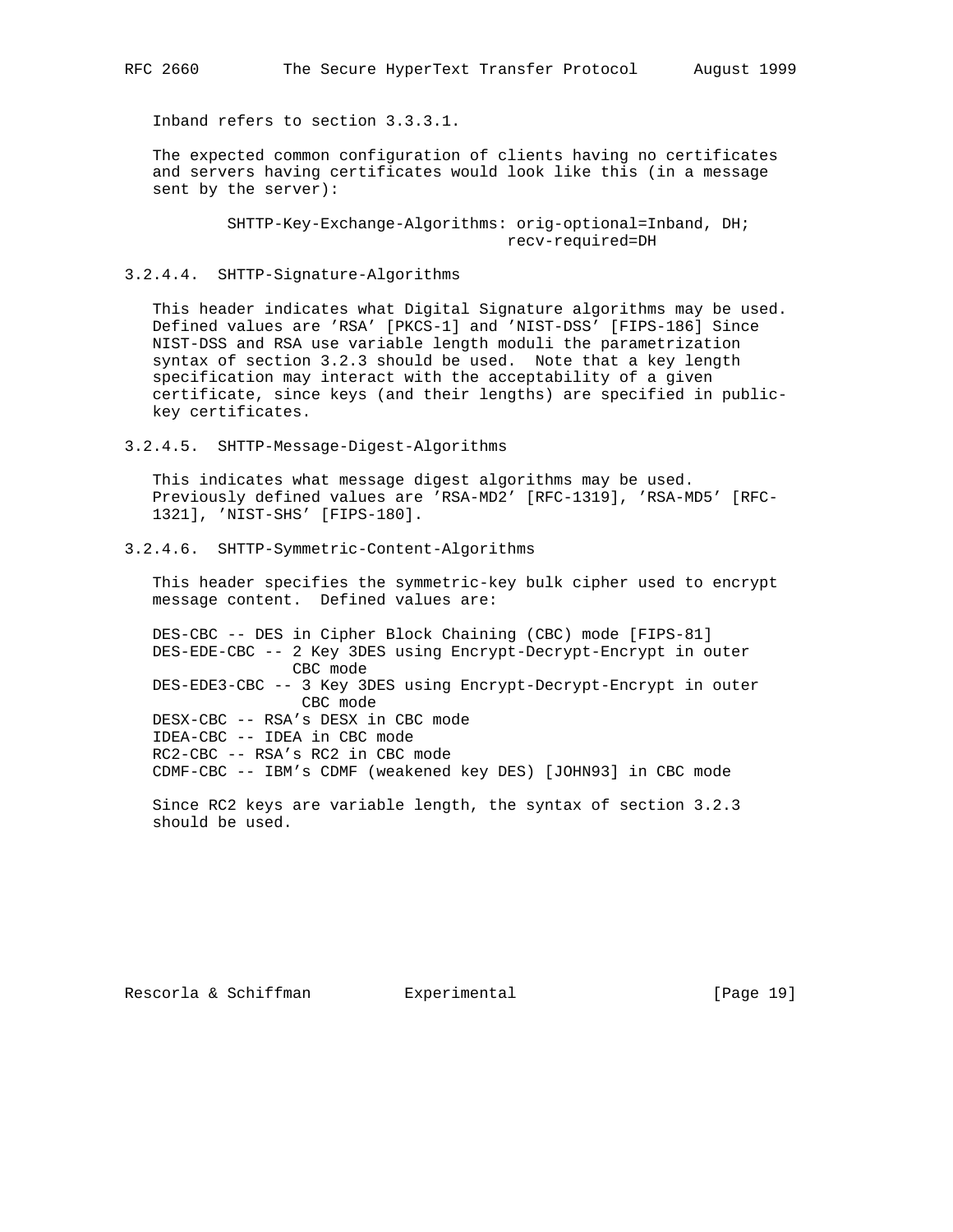3.2.4.7. SHTTP-Symmetric-Header-Algorithms

 This header specifies the symmetric-key cipher used to encrypt message headers.

 DES-ECB -- DES in Electronic Codebook (ECB) mode [FIPS-81] DES-EDE-ECB -- 2 Key 3DES using Encrypt-Decrypt-Encrypt in ECB mode DES-EDE3-ECB -- 3 Key 3DES using Encrypt-Decrypt-Encrypt in ECB mode DESX-ECB -- RSA's DESX in ECB mode IDEA-ECB -- IDEA RC2-ECB -- RSA's RC2 in ECB mode CDMF-ECB -- IBM's CDMF in ECB mode

 Since RC2 is variable length, the syntax of section 3.2.3 should be used.

3.2.4.8. SHTTP-MAC-Algorithms

 This header indicates what algorithms are acceptable for use in providing a symmetric key MAC. 'RSA-MD2', 'RSA-MD5' and 'NIST-SHS' persist from S-HTTP/1.1 using the old MAC construction. The tokens ' RSA-MD2-HMAC', 'RSA-MD5-HMAC' and 'NIST-SHS-HMAC' indicate the new HMAC construction of 2.3.6 with the MD2, MD5, and SHA-1 algorithms respectively.

3.2.4.9. SHTTP-Privacy-Enhancements

 This header indicates security enhancements to apply. Possible values are 'sign', 'encrypt' and 'auth' indicating whether messages are signed, encrypted, or authenticated (i.e., provided with a MAC), respectively.

3.2.4.10. Your-Key-Pattern

 This is a generalized pattern match syntax to describe identifiers for a large number of types of keying material. The general syntax is:

 Your-Key-Pattern = "Your-Key-Pattern" ":" key-use "," pattern-info key-use = "cover-key" | "auth-key" | "signing-key"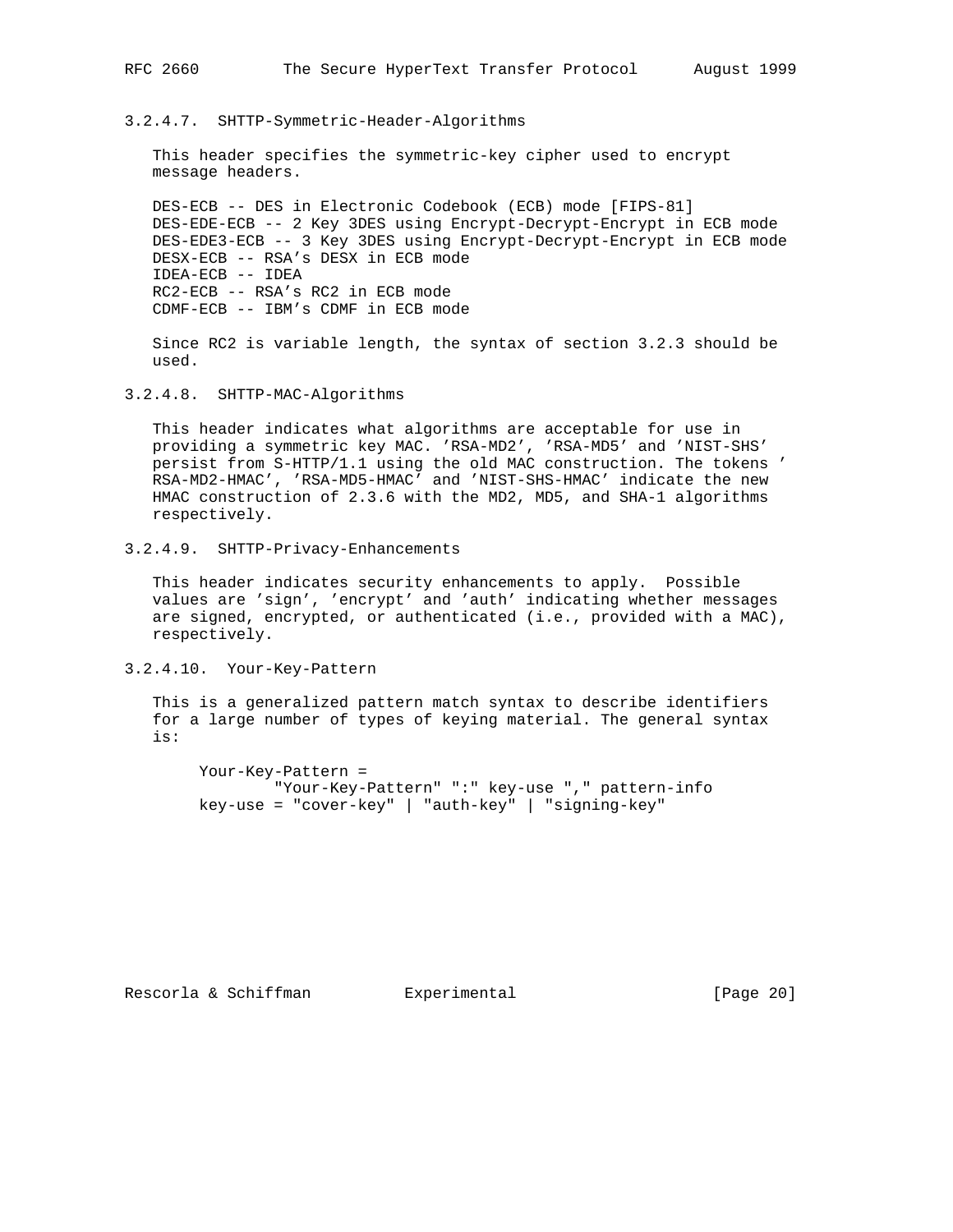# 3.2.4.10.1. Cover Key Patterns

 This header specifies desired values for key names used for encryption of transaction keys using the Prearranged-Key-Info syntax of section 2.3.5. The pattern-info syntax consists of a series of comma separated regular expressions. Commas should be escaped with backslashes if they appear in the regexps. The first pattern should be assumed to be the most preferred.

3.2.4.10.2. Auth key patterns

 Auth-key patterns specify name forms desired for use for MAC authenticators. The pattern-info syntax consists of a series of comma separated regular expressions. Commas should be escaped with backslashes if they appear in the regexps. The first pattern should be assumed to be the most preferred.

3.2.4.10.3. Signing Key Pattern

 This parameter describes a pattern or patterns for what keys are acceptable for signing for the digital signature enhancement. The pattern-info syntax for signing-key is:

pattern-info = name-domain "," pattern-data

 The only currently defined name-domain is 'DN-1779'. This parameter specifies desired values for fields of Distinguished Names. DNs are considered to be represented as specified in RFC1779, the order of fields and whitespace between fields is not significant.

All RFC1779 values should use ',' as a separator rather than ';', since ';' is used as a statement separator in S-HTTP.

 Pattern-data is a modified RFC1779 string, with regular expressions permitted as field values. Pattern match is performed field-wise, unspecified fields match any value (and therefore leaving the DN- Pattern entirely unspecified allows for any DN). Certificate chains may be matched as well (to allow for certificates without name subordination). DN chains are considered to be ordered left-to-right with the issuer of a given certificate on its immediate right, although issuers need not be specified. A trailing '.' indicates that the sequence of DNs is absolute. I.e. that the one furthest to the right is a root.

Rescorla & Schiffman Bxperimental [Page 21]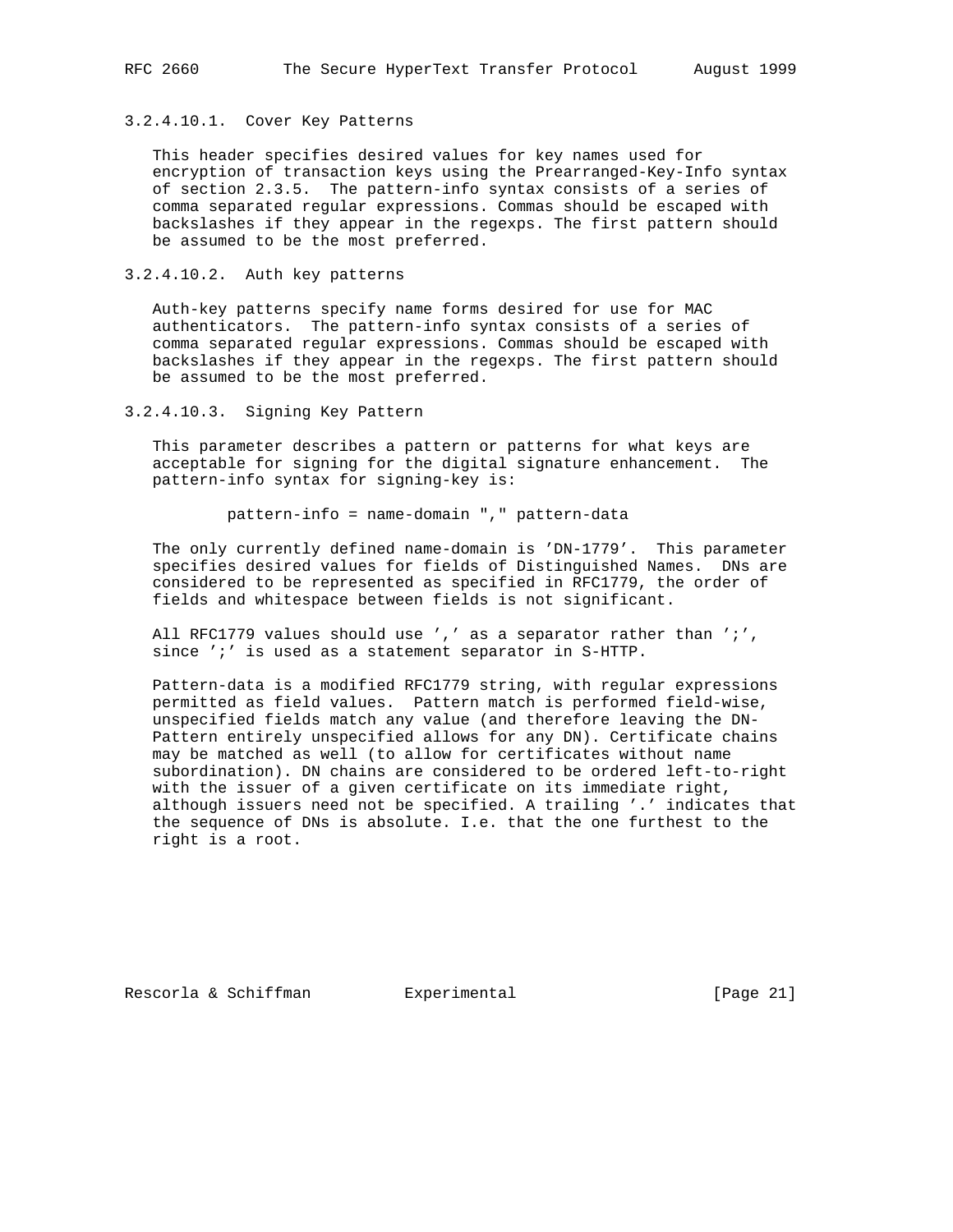The syntax for the pattern values is,

Value =  $DN$ -spec  $*(", " Dn$ -spec $) [ " . " ]$  $Dn$ -spec = "/" \*(Field-spec) "/" Field-spec := Attr = "Pattern" Attr = "CN" | "L" | "ST" | "O" | "OU" | "C" | <or as appropriate> Pattern = <POSIX 1003.2 regular expressions>

 For example, to request that the other agent sign with a key certified by the RSA Persona CA (which uses name subordination) one could use the expression below. Note the use of RFC1779 quoting to protect the comma (an RFC1779 field separator) and the POSIX 1003.2 quoting to protect the dot (a regular expression metacharacter).

```
 Your-Key-Pattern: signing-key, DN-1779,
                  /OU=Persona Certificate, O="RSA Data Security,
Inc\, \cdot \, ''
```

```
3.2.4.11. Example
```
A representative header block for a server follows.

 SHTTP-Privacy-Domains: recv-optional=MOSS, CMS; orig-required=CMS SHTTP-Certificate-Types: recv-optional=X.509; orig-required=X.509 SHTTP-Key-Exchange-Algorithms: recv-required=DH; orig-optional=Inband,DH SHTTP-Signature-Algorithms: orig-required=NIST-DSS; recv-required=NIST-DSS SHTTP-Privacy-Enhancements: orig-required=sign; orig-optional=encrypt

3.2.4.12. Defaults

 Explicit negotiation parameters take precedence over default values. For a given negotiation option type, defaults for a given mode-action pair (such as 'orig-required') are implicitly merged unless explicitly overridden.

The default values (these may be negotiated downward or upward) are:

 SHTTP-Privacy-Domains: orig-optional=CMS; recv-optional=CMS SHTTP-Certificate-Types: orig-optional=X.509; recv-optional=X.509 SHTTP-Key-Exchange-Algorithms: orig-optional=DH, Inband, Outband;

Rescorla & Schiffman and Experimental [Page 22]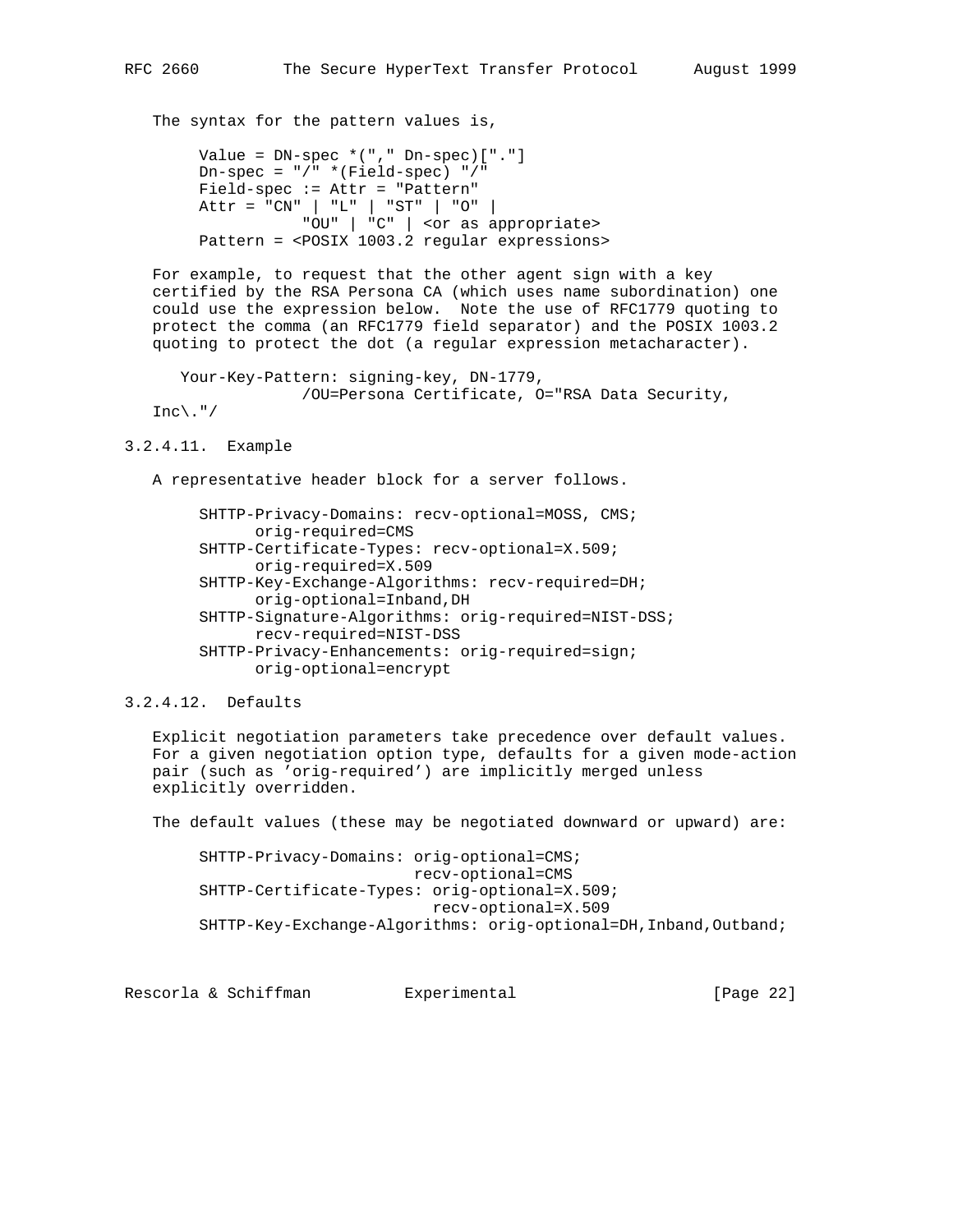recv-optional=DH,Inband,Outband SHTTP-Signature-Algorithms: orig-optional=NIST-DSS; recv-optional=NIST-DSS SHTTP-Message-Digest-Algorithms: orig-optional=RSA-MD5; recv-optional=RSA-MD5 SHTTP-Symmetric-Content-Algorithms: orig-optional=DES-CBC; recv-optional=DES-CBC SHTTP-Symmetric-Header-Algorithms: orig-optional=DES-ECB; recv-optional=DES-ECB SHTTP-Privacy-Enhancements: orig-optional=sign,encrypt, auth; recv-required=encrypt; recv-optional=sign, auth

3.3. Non-Negotiation Headers

 There are a number of options that are used to communicate or identify the potential recipient's keying material.

# 3.3.1. Encryption-Identity

 This header identifies a potential principal for whom the message described by these options could be encrypted; Note that this explicitly permits return encryption under (say) public key without the other agent signing first (or under a different key than that of the signature). The syntax of the Encryption-Identity line is:

> Encryption-Identity = "Encryption Identity" ":" name-class,key-sel,name-arg name-class = "DN-1779" | MOSS name forms

 The name-class is an ASCII string representing the domain within which the name is to be interpreted, in the spirit of MOSS. In addition to the MOSS name forms of RFC1848, we add the DN-1779 name form to represent a more convenient form of distinguished name.

3.3.1.1. DN-1779 Name Class

The argument is an RFC-1779 encoded DN.

3.3.2. Certificate-Info

 In order to permit public key operations on DNs specified by Encryption-Identity headers without explicit certificate fetches by the receiver, the sender may include certification information in the Certificate-Info option. The format of this option is:

Certificate-Info: <Cert-Fmt>','<Cert-Group>

<Cert-Fmt> should be the type of <Cert-Group> being presented.

Rescorla & Schiffman and Experimental [Page 23]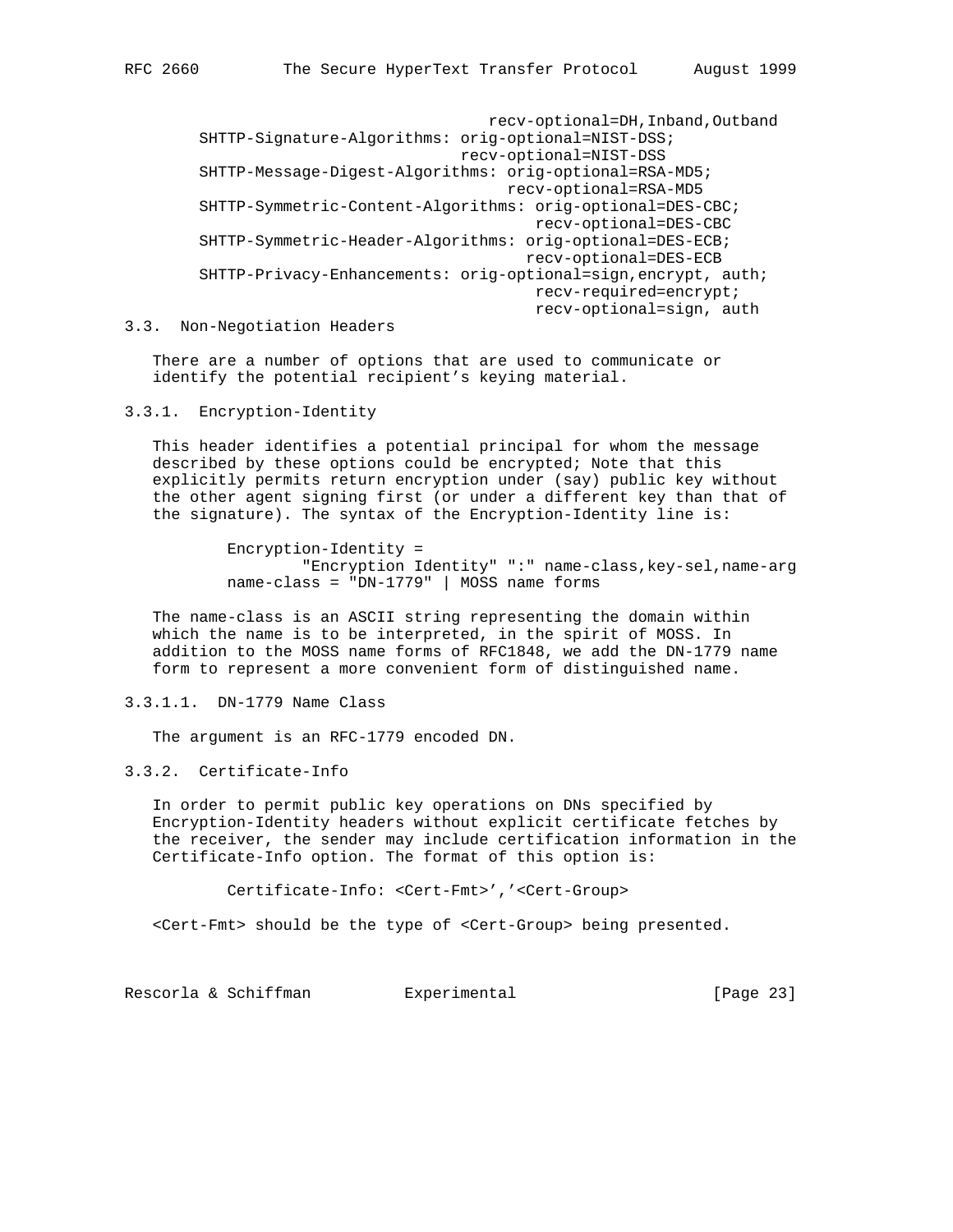Defined values are 'PEM' and 'CMS'. CMS certificate groups are provided as a base-64 encoded CMS SignedData message containing sequences of certificates with or without the SignerInfo field. A PEM format certificate group is a list of comma-separated base64-encoded PEM certificates.

Multiple Certificate-Info lines may be defined.

3.3.3. Key-Assign

 This option serves to indicate that the agent wishes to bind a key to a symbolic name for (presumably) later reference.

The general syntax of the key-assign header is:

```
 Key-Assign =
         "Key-Assign" ":" Method "," Key-Name ","
         Lifetime "," Ciphers ";" Method-args
 Key-name = string
 Lifetime = "this" | "reply" | ""
 Method ="inband"
 Ciphers = "null" | Cipher+
 Cipher" = <Header cipher from section 3.2.4.7>
kv = "4" | "5"
```
 Key-Name is the symbolic name to which this key is to be bound. Ciphers is a list of ciphers for which this key is potentially applicable (see the list of header ciphers in section 3.2.4.7). The keyword 'null' should be used to indicate that it is inappropriate for use with ANY cipher. This is potentially useful for exchanging keys for MAC computation.

 Lifetime is a representation of the longest period of time during which the recipient of this message can expect the sender to accept that key. 'this' indicates that it is likely to be valid only for reading this transmission. 'reply' indicates that it is useful for a reply to this message. If a Key-Assign with the reply lifetime appears in a CRYPTOPTS block, it indicates that it is good for at least one (but perhaps only one) dereference of this anchor. An unspecified lifetime implies that this key may be reused for an indefinite number of transactions.

 Method should be one of a number of key exchange methods. The only currently defined value is 'inband' referring to Inband keys (i.e., direct assignment).

Rescorla & Schiffman and Experimental [Page 24]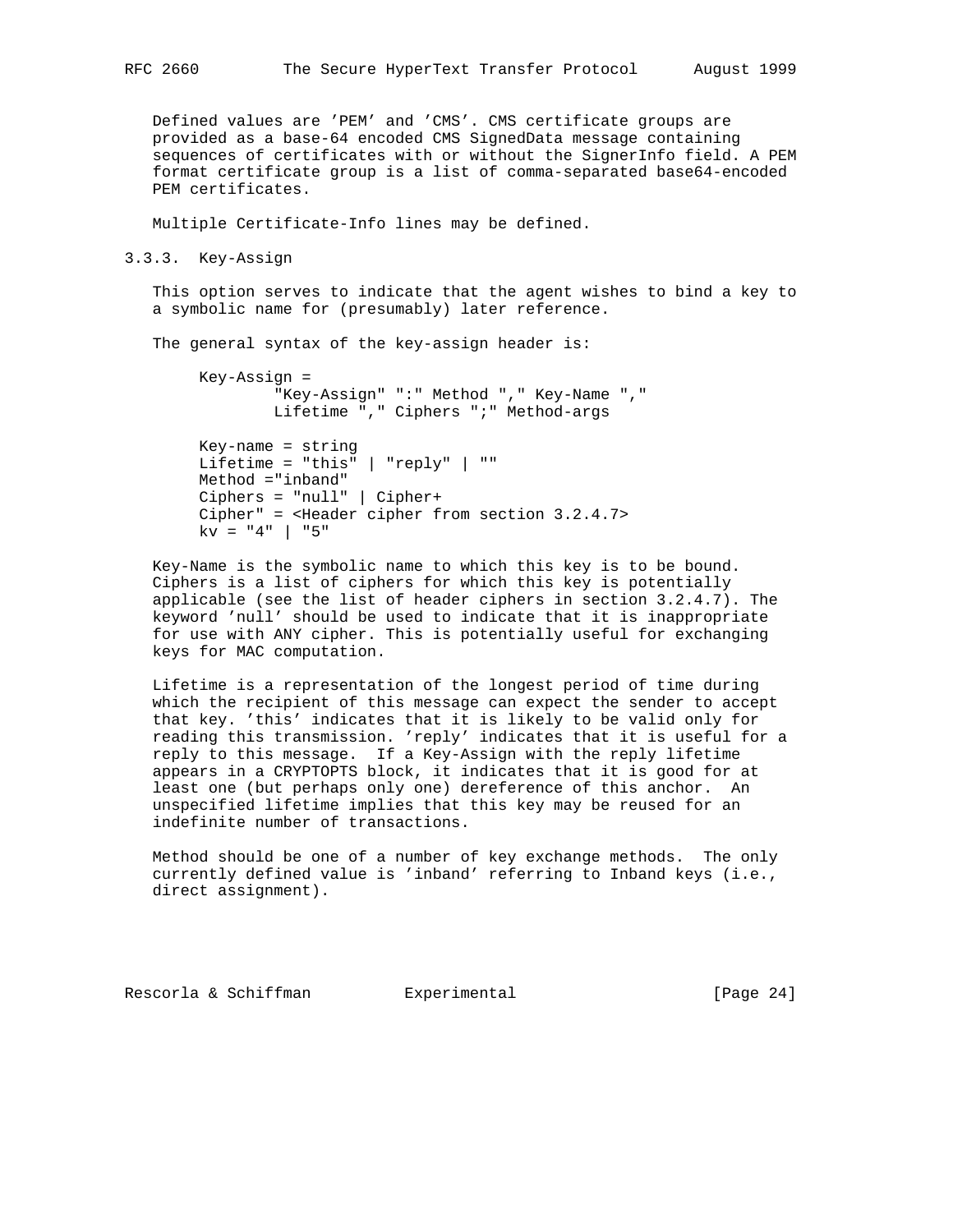This header line may appear either in an unencapsulated header or in an encapsulated message, though when an uncovered key is being directly assigned, it may only appear in an encrypted encapsulated content. Assigning to a key that already exists causes that key to be overwritten.

 Keys defined by this header are referred to elsewhere in this specification as Key-IDs, which have the syntax:

Key-ID = method ":" key-name

3.3.3.1. Inband Key Assignment

 This refers to the direct assignment of an uncovered key to a symbolic name. Method-args should be just the desired session key encoded in hexidecimal as in:

Key-Assign: inband,akey,reply,DES-ECB;0123456789abcdef

 Short keys should be derived from long keys by reading bits from left to right.

 Note that inband key assignment is especially important in order to permit confidential spontaneous communication between agents where one (but not both) of the agents have key pairs. However, this mechanism is also useful to permit key changes without public key computations. The key information is carried in this header line must be in the inner secured HTTP request, therefore use in unencrypted messages is not permitted.

3.3.4. Nonces

 Nonces are opaque, transient, session-oriented identifiers which may be used to provide demonstrations of freshness. Nonce values are a local matter, although they are might well be simply random numbers generated by the originator. The value is supplied simply to be returned by the recipient.

# 3.3.4.1. Nonce

 This header is used by an originator to specify what value is to be returned in the reply. The field may be any value. Multiple nonces may be supplied, each to be echoed independently.

 The Nonce should be returned in a Nonce-Echo header line. See section 4.1.1.

Rescorla & Schiffman and Experimental [Page 25]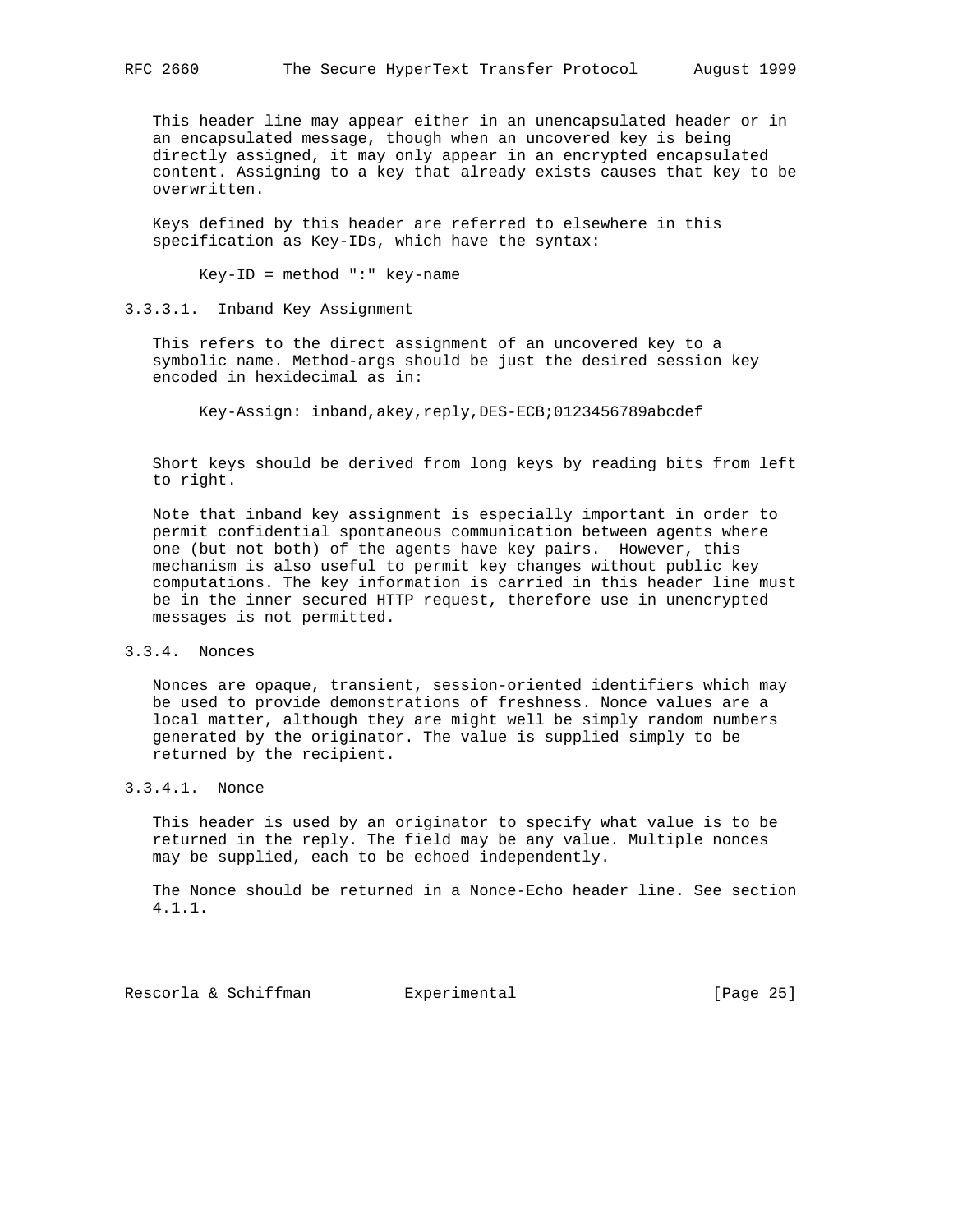## 3.4. Grouping Headers With SHTTP-Cryptopts

 In order for servers to bind a group of headers to an HTML anchor, it is possible to combine a number of headers on a single S-HTTP Cryptopts header line. The names of the anchors to which these headers apply is indicated with a 'scope' parameter.

# 3.4.1. SHTTP-Cryptopts

 This option provides a set of cryptopts and a list of references to which it applies. (For HTML, these references would be named using the NAME tag). The names are provided in the scope attribute as a comma separated list and separated from the next header line by a semicolon. The format for the SHTTP-Cryptopts line is:

SHTTP-Cryptopts =

 "SHTTP-Cryptopts" ":" scope ";" cryptopt-list scope = "scope="<tag-spec> ; This is all one token without whitespace  $tag-spec = tag * ("," tag) | " "$ cryptopt-list = cryptopt \*(";" cryptopt) cryptopt = <S-HTTP cryptopt lines described below> tag = <value used in HTML anchor NAME attribute>

For example:

SHTTP-Cryptopts: scope=tag1, tag2; SHTTP-Privacy-Domains: orig-required=cms; recv-optional=cms,MOSS

 If a message contains both S-HTTP negotiation headers and headers grouped on SHTTP-Cryptopts line(s), the other headers shall be taken to apply to all anchors not bound on the SHTTP-Cryptopts line(s). Note that this is an all-or-nothing proposition. That is, if a SHTTP-Cryptopts header binds options to a reference, then none of these global options apply, even if some of the options headers do not appear in the bound options. Rather, the S-HTTP defaults found in Section 3.2.4.11 apply.

4. New Header Lines for HTTP

Two non-negotiation header lines for HTTP are defined here.

4.1. Security-Scheme

 All S-HTTP compliant agents must generate the Security-Scheme header in the headers of all HTTP messages they generate. This header permits other agents to detect that they are communicating with an S-HTTP compliant agent and generate the appropriate cryptographic

Rescorla & Schiffman Bxperimental (Page 26)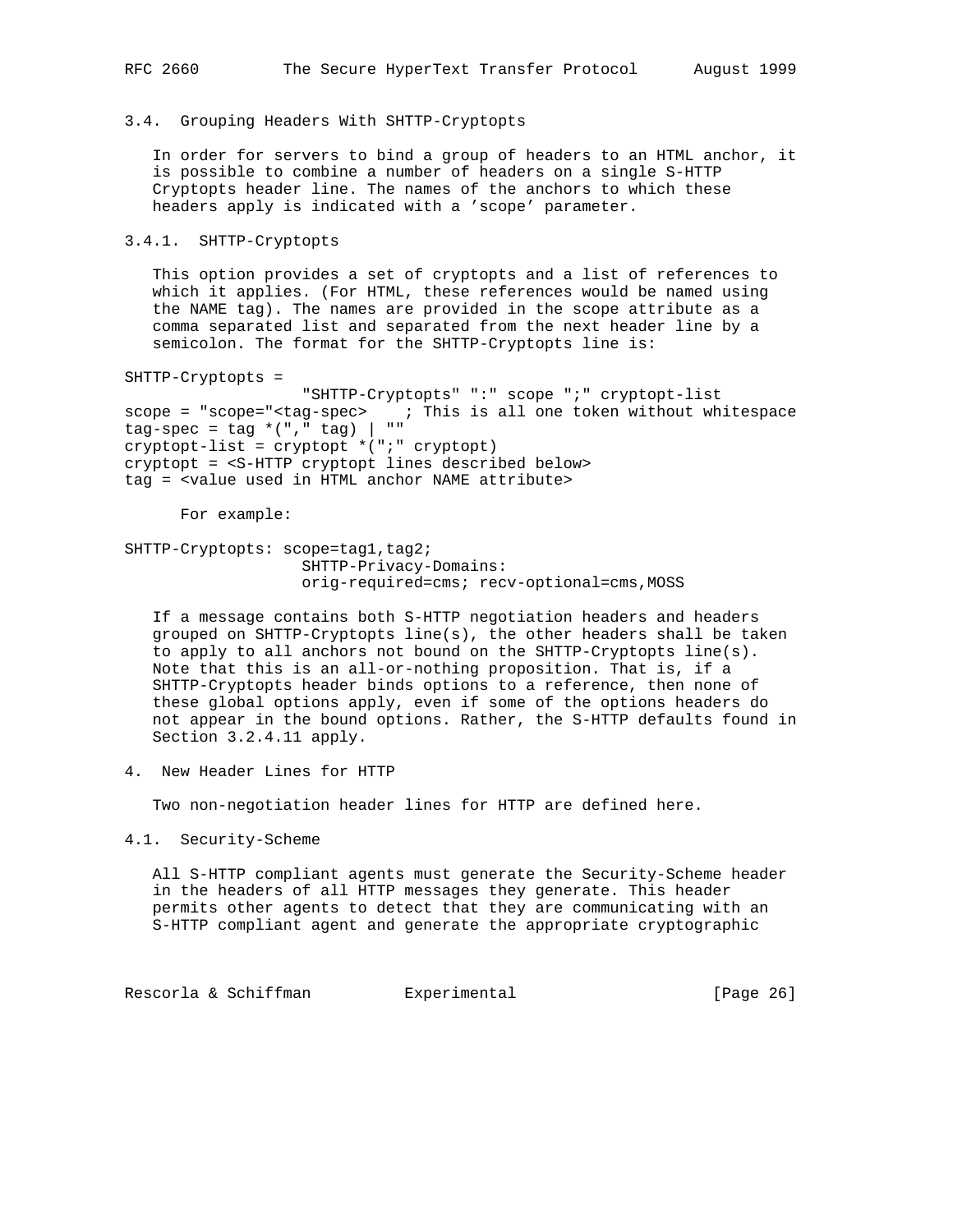options headers.

 For implementations compliant with this specification, the value must be 'S-HTTP/1.4'.

4.1.1. Nonce-Echo

 The header is used to return the value provided in a previously received Nonce: field. This has to go in the encapsulated headers so that it an be cryptographically protected.

5. (Retriable) Server Status Error Reports

 We describe here the special processing appropriate for client retries in the face of servers returning an error status.

5.1. Retry for Option (Re)Negotiation

 A server may respond to a client request with an error code that indicates that the request has not completely failed but rather that the client may possibly achieve satisfaction through another request. HTTP already has this concept with the 3XX redirection codes.

 In the case of S-HTTP, it is conceivable (and indeed likely) that the server expects the client to retry his request using another set of cryptographic options. E.g., the document which contains the anchor that the client is dereferencing is old and did not require digital signature for the request in question, but the server now has a policy requiring signature for dereferencing this URL. These options should be carried in the header of the encapsulated HTTP message, precisely as client options are carried.

 The general idea is that the client will perform the retry in the manner indicated by the combination of the original request and the precise nature of the error and the cryptographic enhancements depending on the options carried in the server response.

 The guiding principle in client response to these errors should be to provide the user with the same sort of informed choice with regard to dereference of these anchors as with normal anchor dereference. For instance, in the case above, it would be inappropriate for the client to sign the request without requesting permission for the action.

Rescorla & Schiffman and Experimental [Page 27]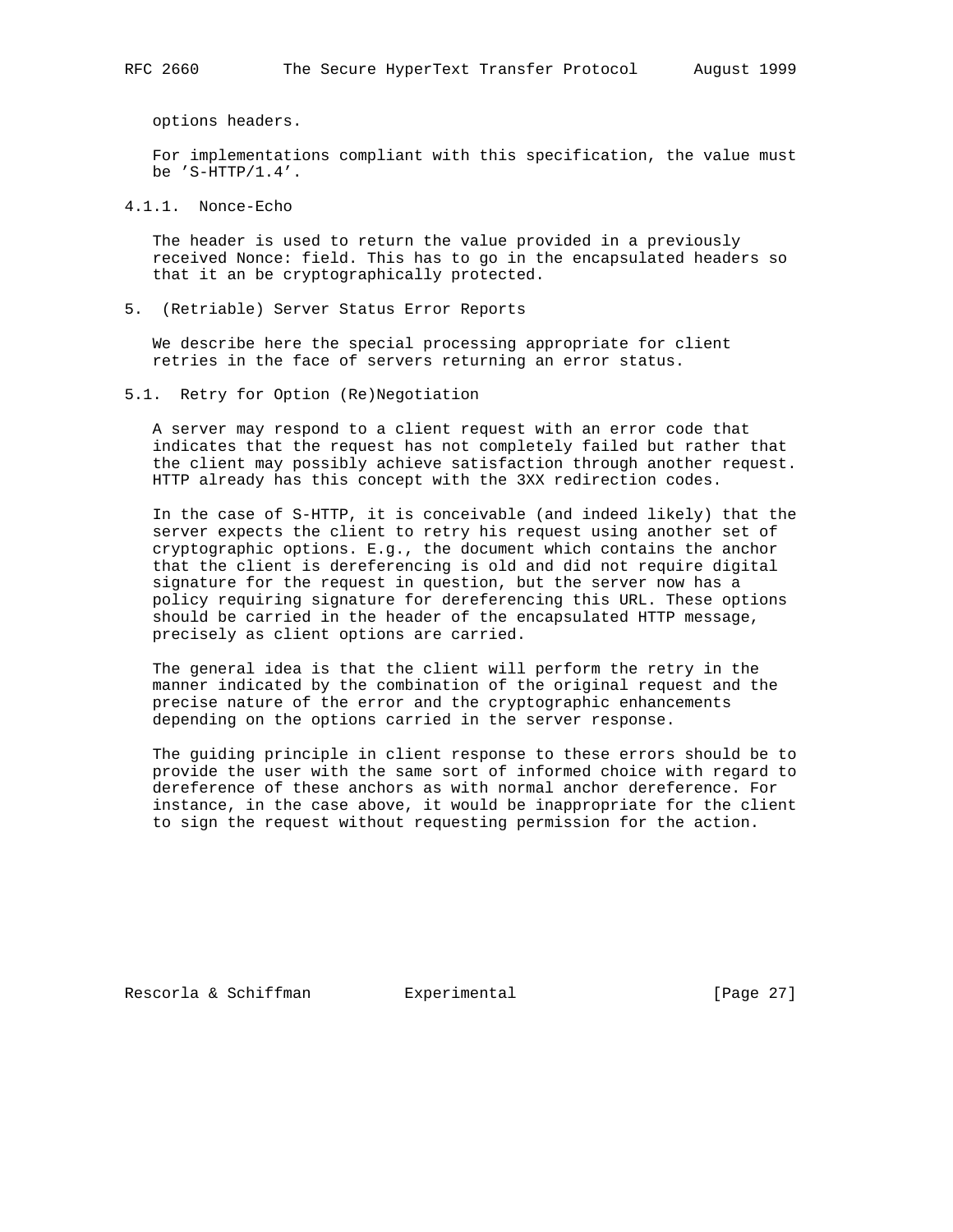# 5.2. Specific Retry Behavior

5.2.1. Unauthorized 401, PaymentRequired 402

 The HTTP errors 'Unauthorized 401', 'PaymentRequired 402' represent failures of HTTP style authentication and payment schemes. While S- HTTP has no explicit support for these mechanisms, they can be performed under S-HTTP while taking advantage of the privacy services offered by S-HTTP. (There are other errors for S-HTTP specific authentication errors.)

# 5.2.2. 420 SecurityRetry

 This server status reply is provided so that the server may inform the client that although the current request is rejected, a retried request with different cryptographic enhancements is worth attempting. This header shall also be used in the case where an HTTP request has been made but an S-HTTP request should have been made. Obviously, this serves no useful purpose other than signalling an error if the original request should have been encrypted, but in other situations (e.g. access control) may be useful.

5.2.2.1. SecurityRetries for S-HTTP Requests

 In the case of a request that was made as an SHTTP request, it indicates that for some reason the cryptographic enhancements applied to the request were unsatisfactory and that the request should be repeated with the options found in the response header. Note that this can be used as a way to force a new public key negotiation if the session key in use has expired or to supply a unique nonce for the purposes of ensuring request freshness.

# 5.2.2.2. SecurityRetries for HTTP Requests

 If the 420 code is returned in response to an HTTP request, it indicates that the request should be retried using S-HTTP and the cryptographic options indicated in the response header.

# 5.2.3. 421 BogusHeader

 This error code indicates that something about the S-HTTP request was bad. The error code is to be followed by an appropriate explanation, e.g.:

421 BogusHeader Content-Privacy-Domain must be specified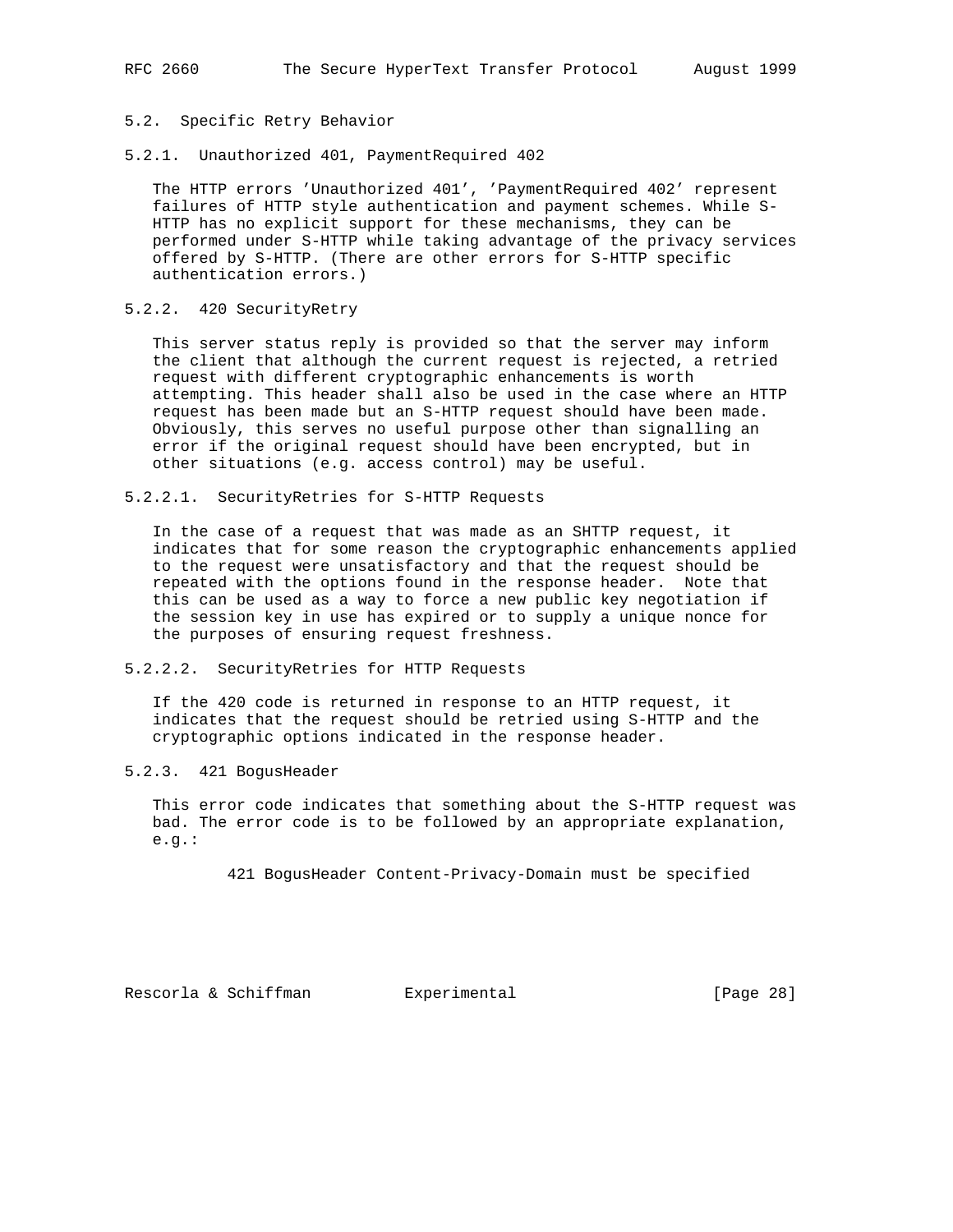# 5.2.4. 422 SHTTP Proxy Authentication Required

 This response is analagous to the 420 response except that the options in the message refer to enhancements that the client must perform in order to satisfy the proxy.

# 5.2.5. 320 SHTTP Not Modifed

 This response code is specifically for use with proxy-server interaction where the proxy has placed the If-Modified-Since header in the S-HTTP headers of its request. This response indicates that the following S-HTTP message contains sufficient keying material for the proxy to forward the cached document for the new requestor.

 In general, this takes the form of an S-HTTP message where the actual enhanced content is missing, but all the headers and keying material are retained. (I.e. the optional content section of the CMS message has been removed.) So, if the original response was encrypted, the response contains the original DEK re-covered for the new recipient. (Notice that the server performs the same processing as it would have in the server side caching case of 7.1 except that the message body is elided.)

# 5.2.6. Redirection 3XX

 These headers are again internal to HTTP, but may contain S-HTTP negotiation options of significance to S-HTTP. The request should be redirected in the sense of HTTP, with appropriate cryptographic precautions being observed.

# 5.3. Limitations On Automatic Retries

 Permitting automatic client retry in response to this sort of server response permits several forms of attack. Consider for the moment the simple credit card case:

 The user views a document which requires his credit card. The user verifies that the DN of the intended recipient is acceptable and that the request will be encrypted and dereferences the anchor. The attacker intercepts the server's reply and responds with a message encrypted under the client's public key containing the Moved 301 header. If the client were to automatically perform this redirect it would allow compromise of the user's credit card.

Rescorla & Schiffman Bxperimental [Page 29]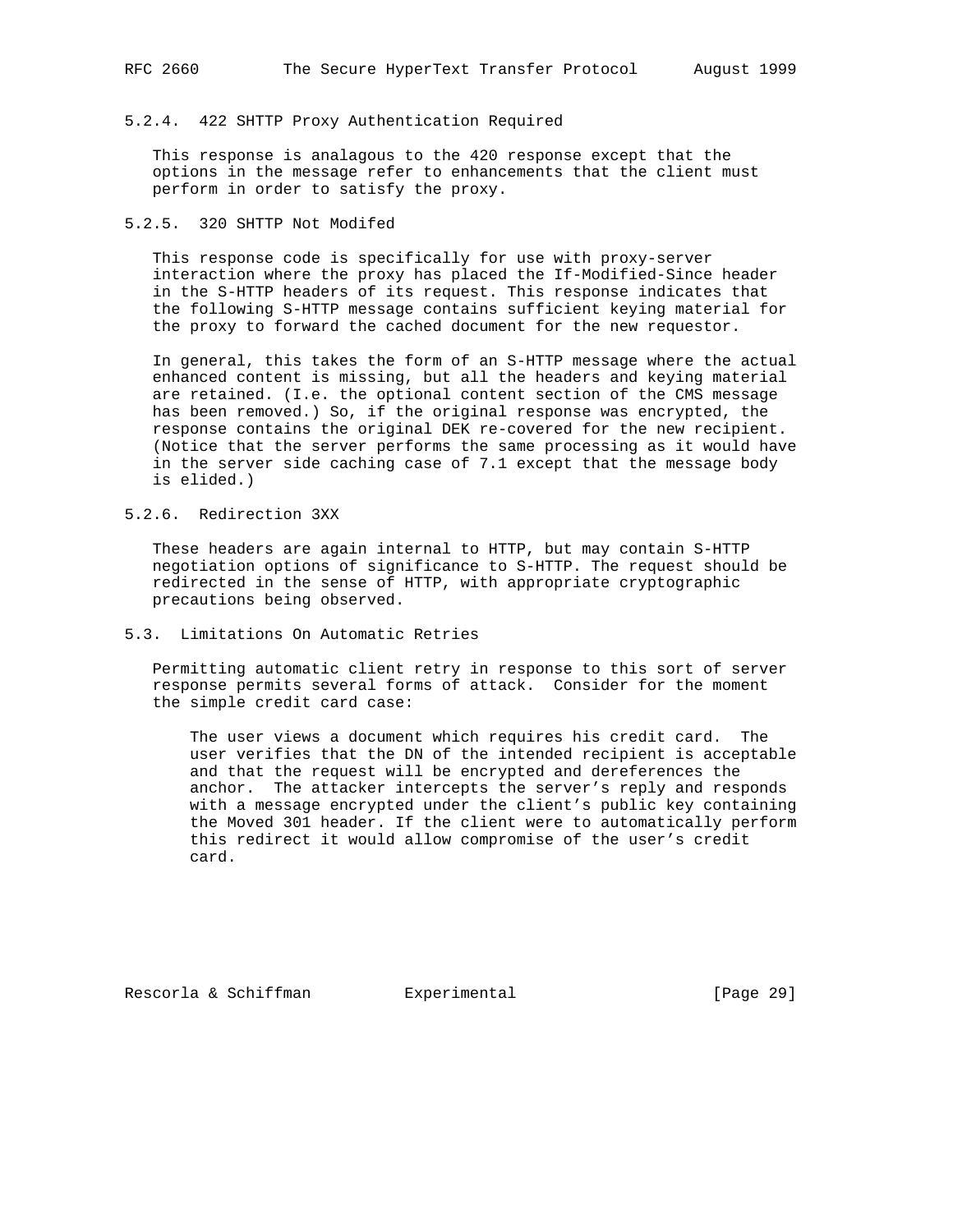# 5.3.1. Automatic Encryption Retry

 This shows one possible danger of automatic retries -- potential compromise of encrypted information. While it is impossible to consider all possible cases, clients should never automatically reencrypt data unless the server requesting the retry proves that he already has the data. So, situations in which it would be acceptable to reencrypt would be if:

 1. The retry response was returned encrypted under an inband key freshly generated for the original request. 2. The retry response was signed by the intended recipient of the original request. 3. The original request used an outband key and the response is encrypted under that key.

 This is not an exhaustive list, however the browser author would be well advised to consider carefully before implementing automatic reencryption in other cases. Note that an appropriate behavior in cases where automatic reencryption is not appropriate is to query the user for permission.

5.3.2. Automatic Signature Retry

 Since we discourage automatic (without user confirmation) signing in even the usual case, and given the dangers described above, it is prohibited to automatically retry signature enchancement.

5.3.3. Automatic MAC Authentication Retry

 Assuming that all the other conditions are followed, it is permissible to automatically retry MAC authentication.

## 6. Other Issues

6.1. Compatibility of Servers with Old Clients

 Servers which receive requests in the clear which should be secured should return 'SecurityRetry 420' with header lines set to indicate the required privacy enhancements.

# 6.2. URL Protocol Type

 We define a new URL protocol designator, 'shttp'. Use of this designator as part of an anchor URL implies that the target server is S-HTTP capable, and that a dereference of this URL should undergo S- HTTP processing.

Rescorla & Schiffman and Experimental [Page 30]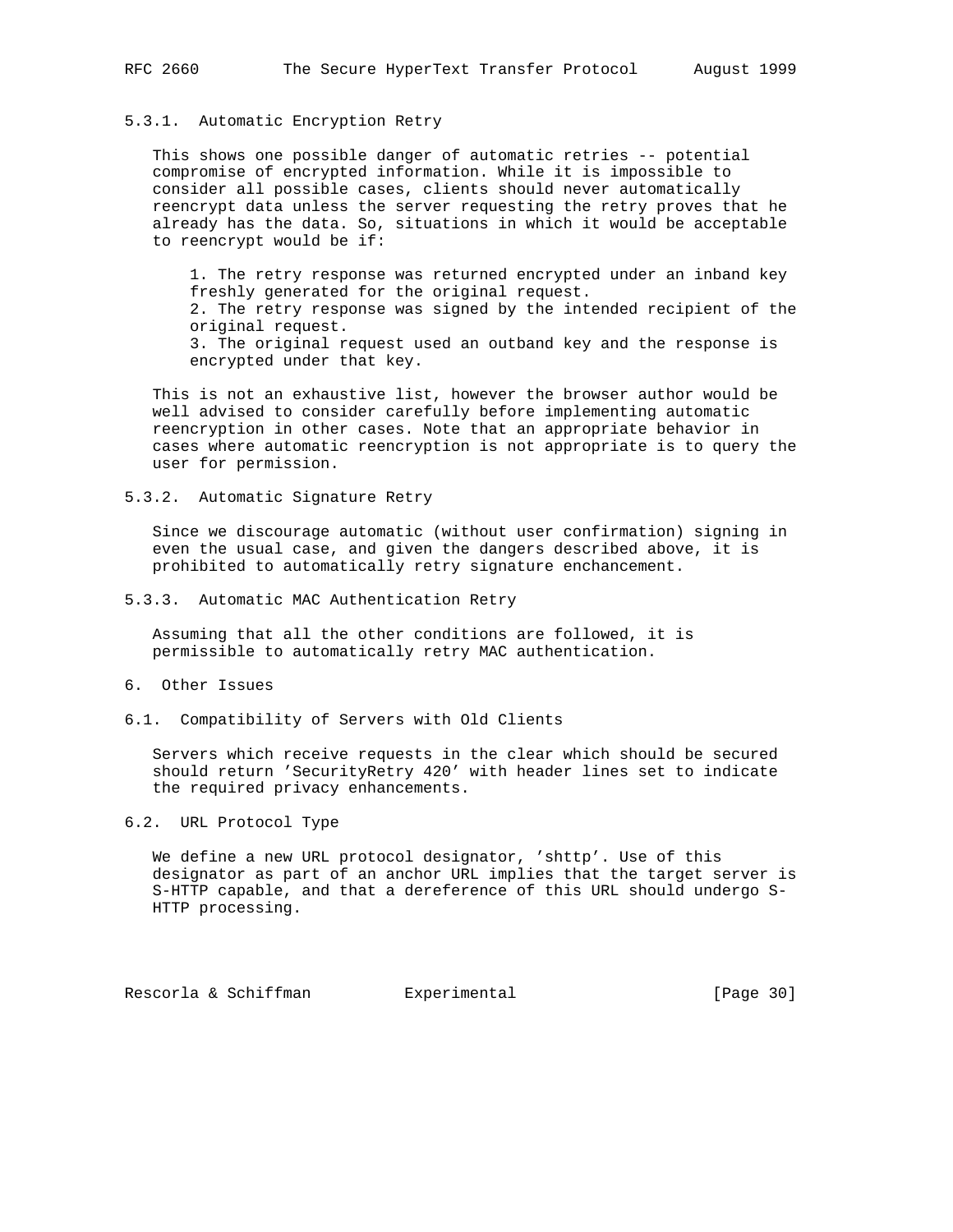Note that S-HTTP oblivious agents should not be willing to dereference a URL with an unknown protocol specifier, and hence sensitive data will not be accidentally sent in the clear by users of non-secure clients.

# 6.3. Browser Presentation

6.3.1. Transaction Security Status

 While preparing a secure message, the browser should provide a visual indication of the security of the transaction, as well as an indication of the party who will be able to read the message. While reading a signed and/or enveloped message, the browser should indicate this and (if applicable) the identity of the signer. Self signed certificates should be clearly differentiated from those validated by a certification hierarchy.

# 6.3.2. Failure Reporting

 Failure to authenticate or decrypt an S-HTTP message should be presented differently from a failure to retrieve the document. Compliant clients may at their option display unverifiable documents but must clearly indicate that they were unverifiable in a way clearly distinct from the manner in which they display documents which possessed no digital signatures or documents with verifiable signatures.

## 6.3.3. Certificate Management

 Clients shall provide a method for determining that HTTP requests are to be signed and for determining which (assuming there are many) certificate is to be used for signature. It is suggested that users be presented with some sort of selection list from which they may choose a default. No signing should be performed without some sort of explicit user interface action, though such action may take the form of a persistent setting via a user preferences mechanism (although this is discouraged.)

# 6.3.4. Anchor Dereference

 Clients shall provide a method to display the DN and certificate chain associated with a given anchor to be dereferenced so that users may determine for whom their data is being encrypted. This should be distinct from the method for displaying who has signed the document containing the anchor since these are orthogonal pieces of encryption information.

Rescorla & Schiffman Bxperimental [Page 31]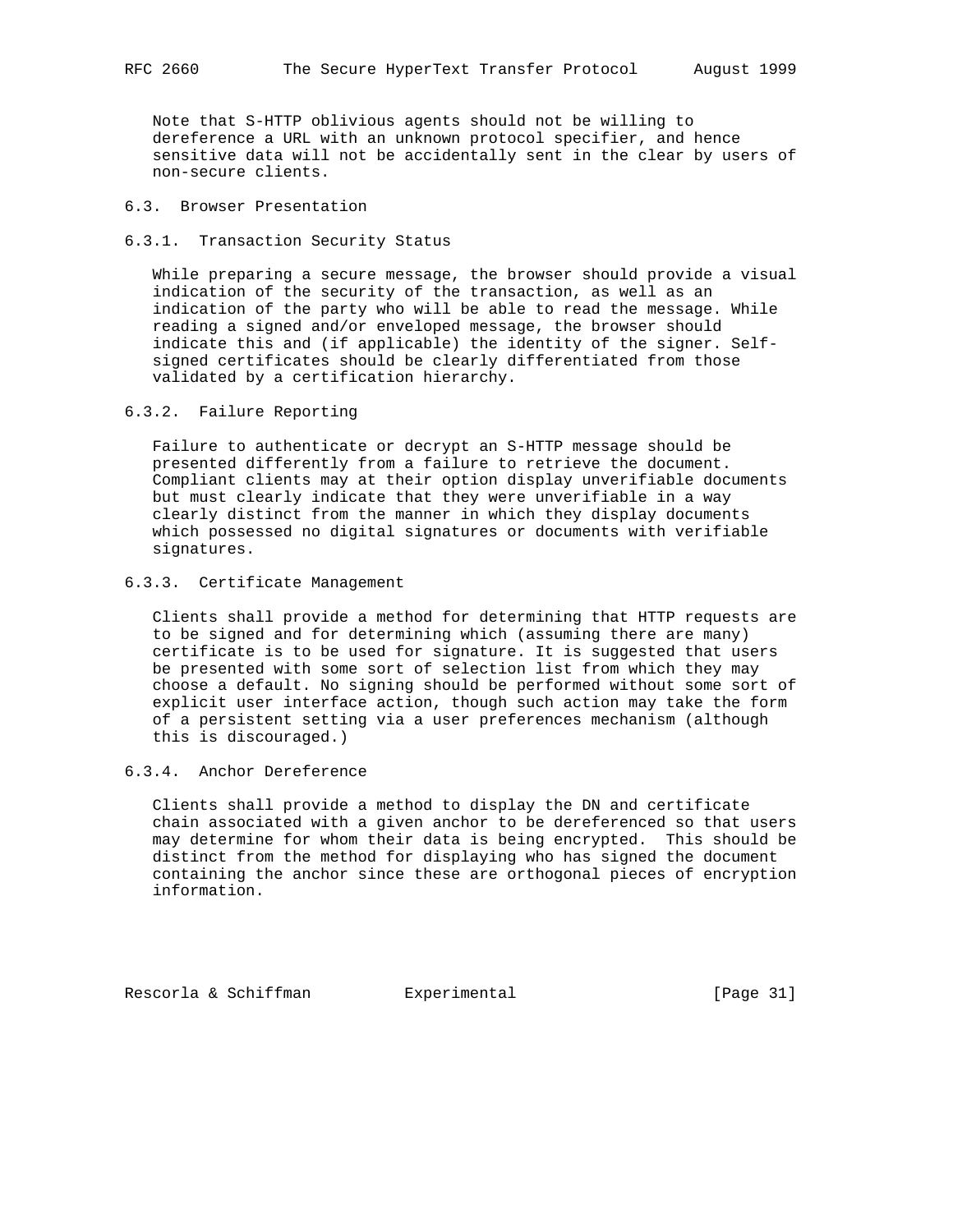## 7. Implementation Notes

## 7.1. Preenhanced Data

 While S-HTTP has always supported preenhanced documents, in previous versions it was never made clear how to actually implement them. This section describes two methods for doing so: preenhancing the HTTP request/response and preenhancing the underlying data.

## 7.1.1. Motivation

 The two primary motivations for preenhanced documents are security and performance. These advantages primarily accrue to signing but may also under special circumstances apply to confidentiality or repudiable (MAC-based) authentication.

 Consider the case of a server which repeatedly serves the same content to multiple clients. One such example would be a server which serves catalogs or price lists. Clearly, customers would like to be able to verify that these are actual prices. However, since the prices are typically the same to all comers, confidentiality is not an issue. (Note: see Section 7.1.5 below for how to deal with this case as well).

 Consequently, the server might wish to sign the document once and simply send the cached signed document out when a client makes a new request, avoiding the overhead of a private key operation each time. Note that conceivably, the signed document might have been generated by a third party and placed in the server's cache. The server might not even have the signing key! This illustrates the security benefit of presigning: Untrusted servers can serve authenticated data without risk even if the server is compromised.

## 7.1.2. Presigned Requests/Responses

 The obvious implementation is simply to take a single request/response, cache it, and send it out in situations where a new message would otherwise be generated.

# 7.1.3. Presigned Documents

 It is also possible using S-HTTP to sign the underlying data and send it as an S-HTTP messsage. In order to do this, one would take the signed document (a CMS or MOSS message) and attach both S-HTTP headers (e.g. the S-HTTP request/response line, the Content-Privacy- Domain) and the necessary HTTP headers (including a Content-Type that reflects the inner content).

Rescorla & Schiffman Bxperimental [Page 32]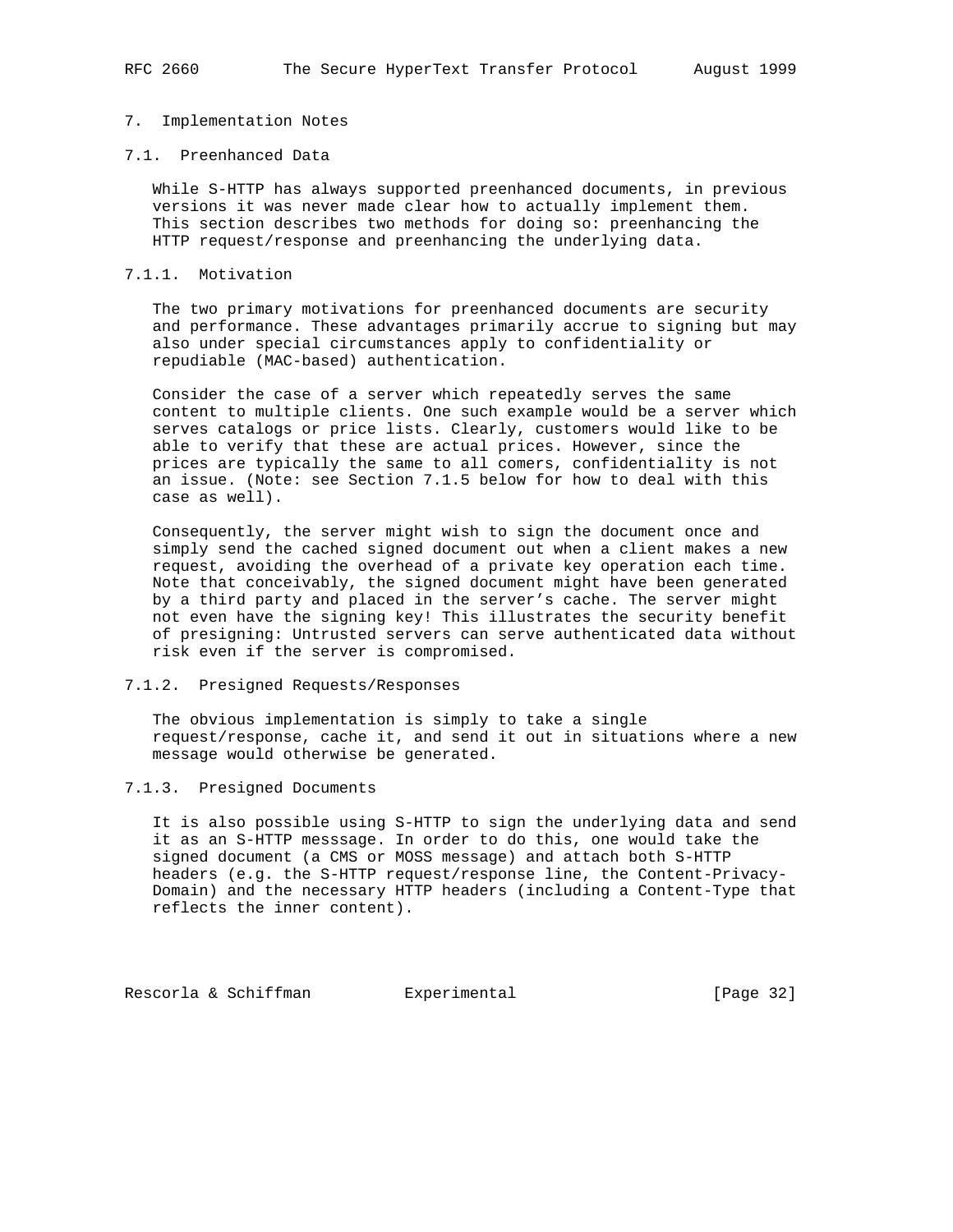SECURE \* Secure-HTTP/1.4 Content-Type: text/html Content-Privacy-Domain: CMS

Random signed message here...

 This message itself cannot be sent, but needs to be recursively encapsulated, as described in the next section.

7.1.4. Recursive Encapsulation

 As required by Section 7.3, the result above needs to be itself encapsulated to protect the HTTP headers. the obvious case [and the one illustrated here] is when confidentiality is required, but the auth enhancement or even the null transform might be applied instead. That is, the message shown above can be used as the inner content of a new S-HTTP message, like so:

> SECURE \* Secure-HTTP/1.4 Content-Type: application/s-http Content-Privacy-Domain: CMS

Encrypted version of the message above...

 To unfold this, the receiver would decode the outer S-HTTP message, reenter the (S-)HTTP parsing loop to process the new message, see that that too was S-HTTP, decode that, and recover the inner content.

 Note that this approach can also be used to provide freshness of server activity (though not of the document itself) while still providing nonrepudiation of the document data if a NONCE is included in the request.

# 7.1.5. Preencrypted Messages

 Although preenhancement works best with signature, it can also be used with encryption under certain conditions. Consider the situation where the same confidential document is to be sent out repeatedly. The time spent to encrypt can be saved by caching the ciphertext and simply generating a new key exchange block for each recipient. [Note that this is logically equivalent to a multi- recipient message as defined in both MOSS and CMS and so care must be taken to use proper PKCS-1 padding if RSA is being used since otherwise, one may be open to a low encryption exponent attack [HAST96].

Rescorla & Schiffman and Experimental [Page 33]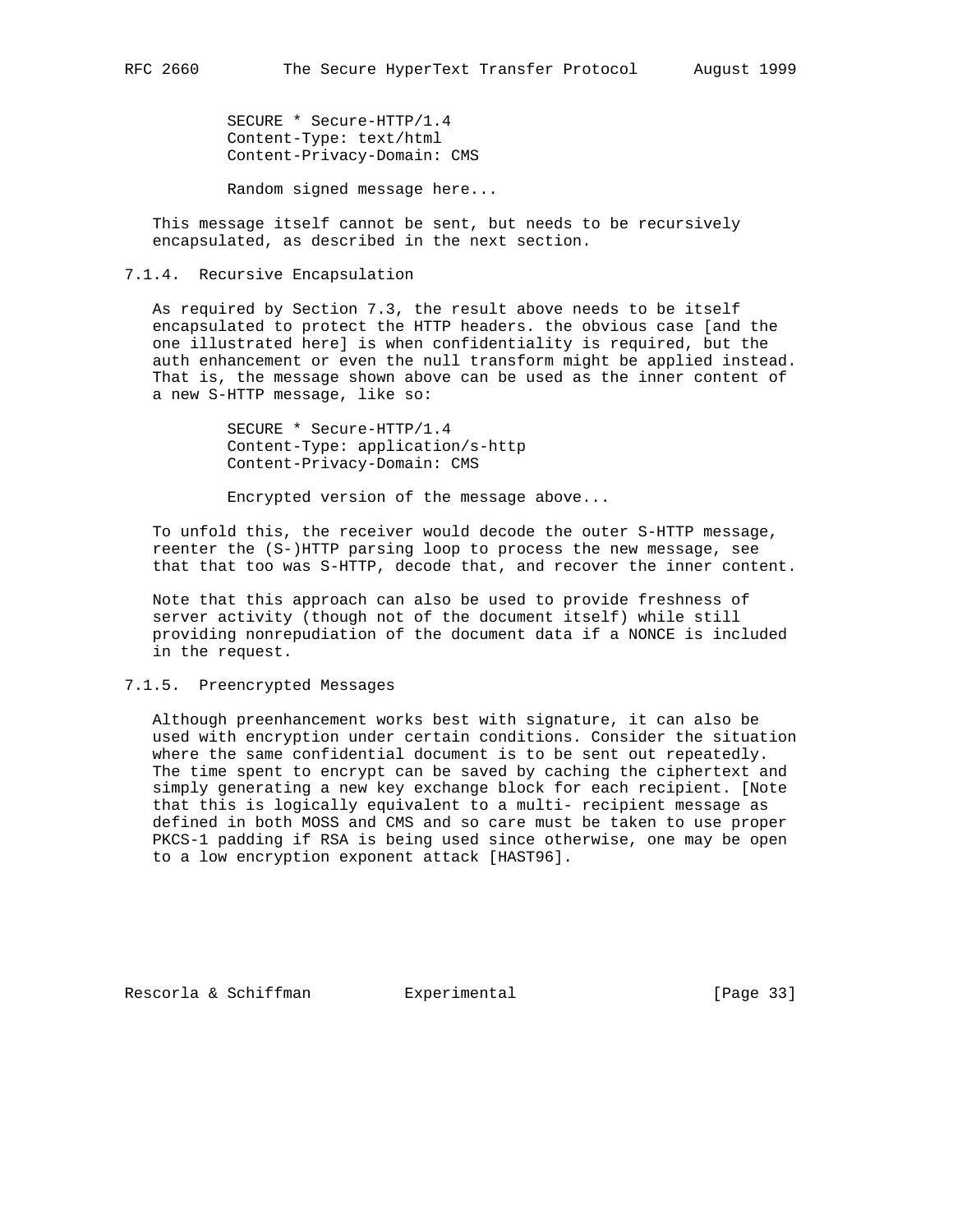#### 7.2. Proxy Interaction

 The use of S-HTTP presents implementation issues to the use of HTTP proxies. While simply having the proxy blindly forward responses is straightforward, it would be preferable if S-HTTP aware proxies were still able to cache responses in at least some circumstances. In addition, S-HTTP services should be usable to protect client-proxy authentication. This section describes how to achieve those goals using the mechanisms described above.

# 7.2.1. Client-Proxy Authentication

 When an S-HTTP aware proxy receives a request (HTTP or S-HTTP) that (by whatever access control rules it uses) it requires to be S-HTTP authenticated (and if it isn't already so), it should return the 422 response code (5.7.4).

 When the client receives the 422 response code, it should read the cryptographic options that the proxy sent and determine whether or not it is willing to apply that enhancement to the message. If the client is willing to meet these requirements, it should recursively encapsulate the request it previously sent using the appropriate options. (Note that since the enhancement is recursively applied, even clients which are unwilling to send requests to servers in the clear may be willing to send the already encrypted message to the proxy without further encryption.) (See Section 7.1 for another example of a recursively encapsulated message)

 When the proxy receives such a message, it should strip the outer encapsulation to recover the message which should be sent to the server.

#### 8. Implementation Recommendations and Requirements

 All S-HTTP agents must support the MD5 message digest and MAC authentication. As of S-HTTP/1.4, all agents must also support the RSA-MD5-HMAC construction.

All S-HTTP agents must support Outband, Inband, and DH key exchange.

All agents must support encryption using DES-CBC.

 Agents must support signature generation and verification using NIST-DSS.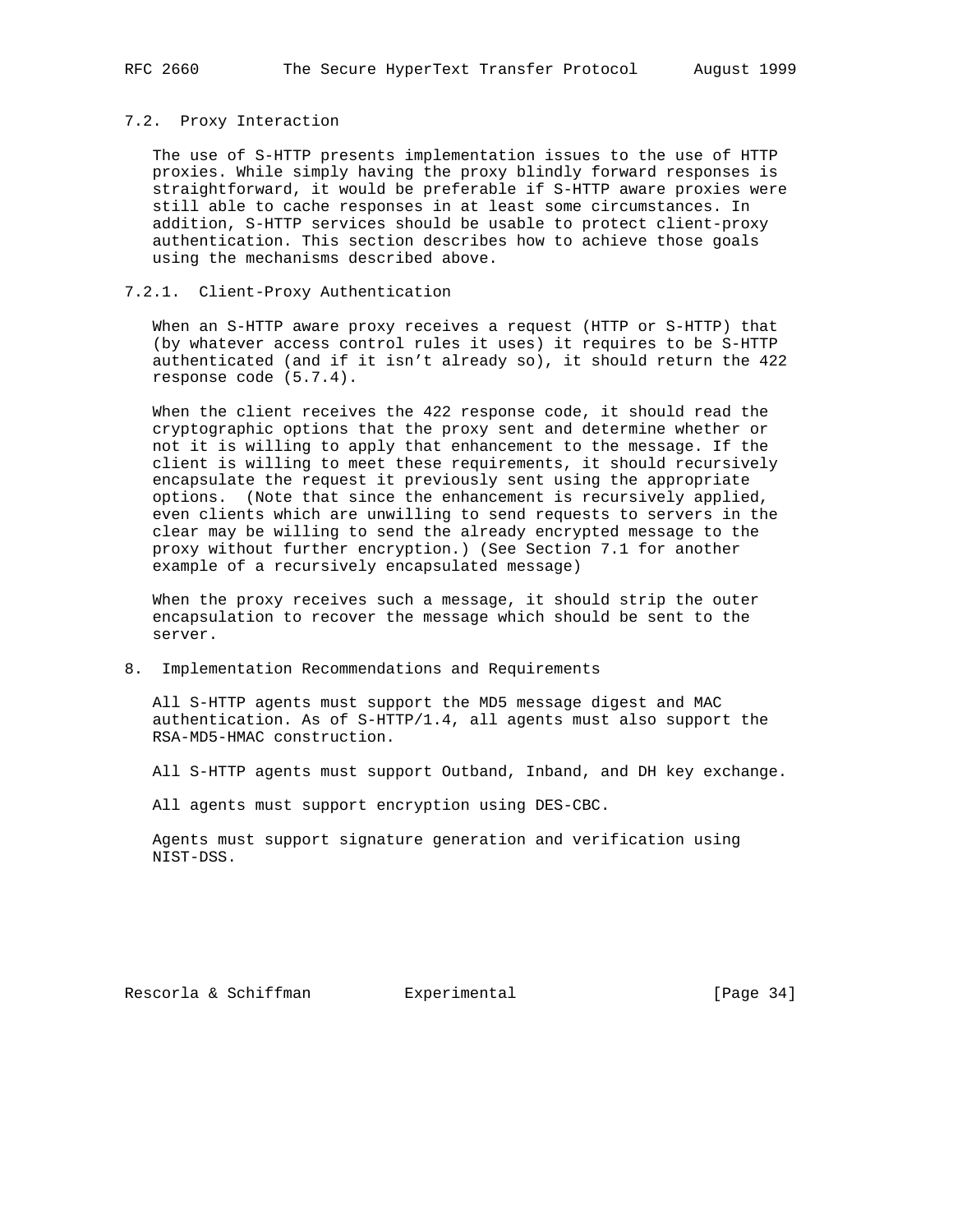9. Protocol Syntax Summary

We present below a summary of the main syntactic features of S-HTTP/1.4, excluding message encapsulation proper.

9.1. S-HTTP (Unencapsulated) Headers

 Content-Privacy-Domain: ('CMS' | 'MOSS') Prearranged-Key-Info: <Hdr-Cipher>,<Key>,<Key-ID> Content-Type: 'message/http' MAC-Info: [hex(timeofday)',']<hash-alg>','hex(<hash-data>)',' <key-spec>

9.2. HTTP (Encapsulated) Non-negotiation Options

```
 Key-Assign: <Method>','<Key-Name>','<Lifetime>','
         <Ciphers>';'<Method-args>
Encryption-Identity: <name-class>','<key-sel>','<name-args>
 Certificate-Info: <Cert-Fmt>','<Cert-Group>
 Nonce: <string>
 Nonce-Echo: <string>
```
9.3. Encapsulated Negotiation Options

```
 SHTTP-Cryptopts: <scope>';'<string>(,<string>)*
 SHTTP-Privacy-Domains: ('CMS' | 'MOSS')
 SHTTP-Certificate-Types: ('X.509')
 SHTTP-Key-Exchange-Algorithms: ('DH', 'RSA' | 'Inband' | 'Outband')
 SHTTP-Signature-Algorithms: ('RSA' | 'NIST-DSS')
 SHTTP-Message-Digest-Algorithms: ('RSA-MD2' | 'RSA-MD5' | 'NIST-SHS'
         'RSA-MD2-HMAC', 'RSA-MD5-HMAC', 'NIST-SHS-HMAC')
 SHTTP-Symmetric-Content-Algorithms: ('DES-CBC' | 'DES-EDE-CBC' |
         'DES-EDE3-CBC' | 'DESX-CBC' | 'CDMF-CBC' | 'IDEA-CBC' |
         'RC2-CBC' )
 SHTTP-Symmetric-Header-Algorithms: ('DES-ECB' | 'DES-EDE-ECB' |
         'DES-EDE3-EBC' | 'DESX-ECB' | 'CDMF-ECB' | 'IDEA-ECB' |
        'RC2-ECB')
 SHTTP-Privacy-Enhancements: ('sign' | 'encrypt' | 'auth')
Your-Key-Pattern: <key-use>','<pattern-info>
```
9.4. HTTP Methods

```
 Secure * Secure-HTTP/1.4
```
Rescorla & Schiffman and Experimental [Page 35]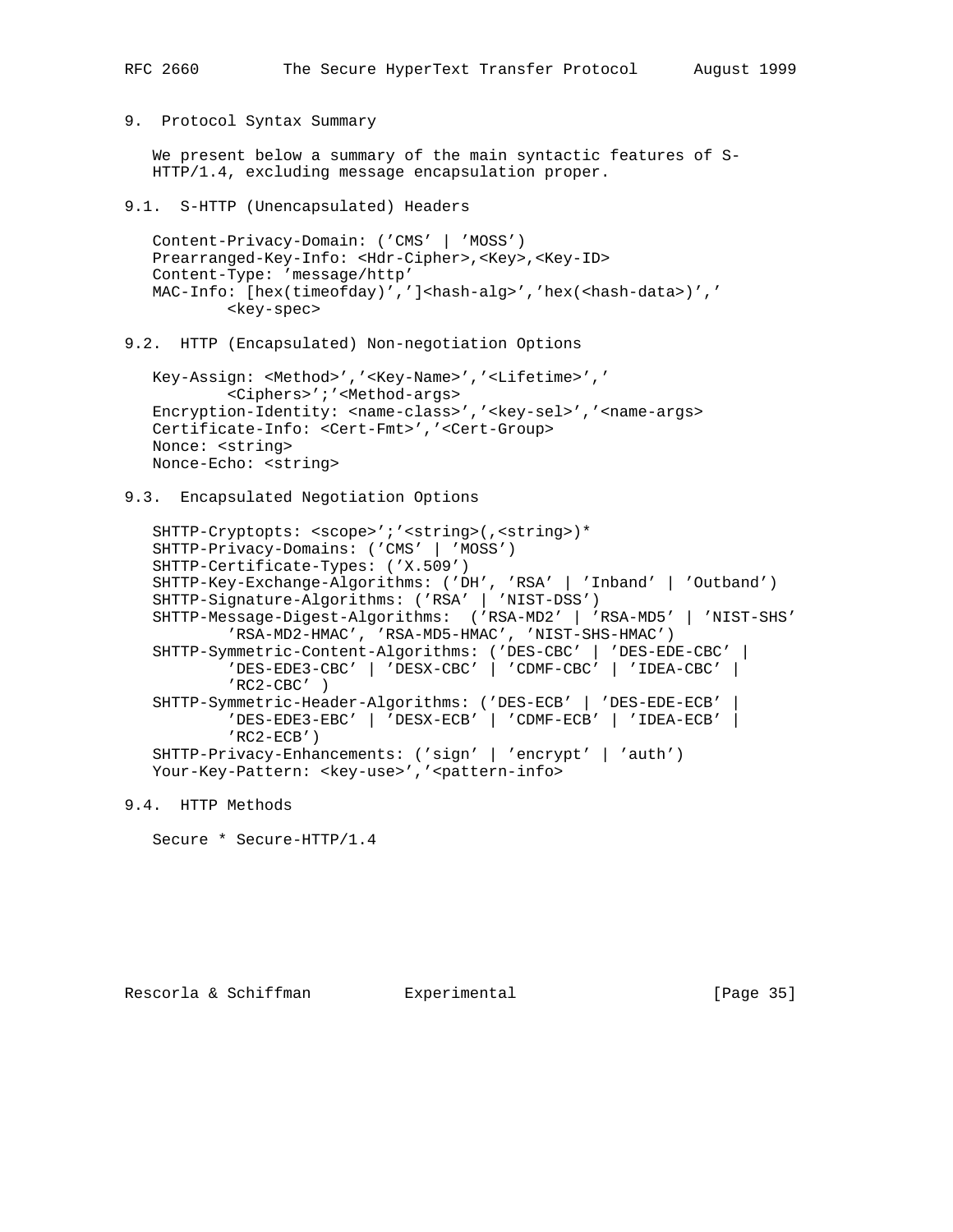#### 9.5. Server Status Reports

 Secure-HTTP/1.4 200 OK SecurityRetry 420 BogusHeader 421 <reason>

10. An Extended Example

 We provide here a contrived example of a series of S-HTTP requests and replies. Rows of equal signs are used to set off the narrative from sample message traces. Note that the actual encrypted or signed message bodies would normally be binary garbage. In an attempt to preserve readability while still using (mostly) genuine messages, the bodies of the requests have been base64 encoded. To regenerate actual S-HTTP messages, it is necessary to remove the base64 encoding from the message body.

10.1. A request using RSA key exchange with Inband key reply

 Alice, using an S-HTTP-capable client, begins by making an HTTP request which yields the following response page:

 ============================================================ 200 OK HTTP/1.0 Server-Name: Navaho-0.1.3.3alpha Certificate-Info: CMS,MIAGCSqGSIb3DQEHAqCAMIACAQExADCABgkqh kiG9w0BBwEAAKCAM IIBrTCCAUkCAgC2MA0GCSqGSIb3DQEBAgUAME0xCzAJBgNVBAYTAlVTMSAwH gYDVQQKExdSU0EgRGF0YSBTZWN1cml0eSwgSW5jLjEcMBoGA1UECxMTUGVyc 29uYSBDZXJ0aWZpY2F0ZTAeFw05NDA0MDkwMDUwMzdaFw05NDA4MDIxODM4N TdaMGcxCzAJBgNVBAYTAlVTMSAwHgYDVQQKExdSU0EgRGF0YSBTZWN1cml0e SwgSW5jLjEcMBoGA1UECxMTUGVyc29uYSBDZXJ0aWZpY2F0ZTEYMBYGA1UEA xMPU2V0ZWMgQXN0cm9ub215MFwwDQYJKoZIhvcNAQEBBQADSwAwSAJBAMy8Q cW7RMrB4sTdQ8Nmb2DFmJmkWn+el+NdeamIDElX/qw9mIQu4xNj1FfepfJNx zPvA0OtMKhy6+bkrlyMEU8CAwEAATANBgkqhkiG9w0BAQIFAANPAAYn7jDgi rhiIL4wnP8nGzUisGSpsFsF4/7z2P2wqne6Qk8Cg/Dstu3RyaN78vAMGP8d8 2H5+Ndfhi2mRp4YHiGHz0HlK6VbPfnyvS2wdjCCAccwggFRAgUCQAAAFDANB gkqhkiG9w0BAQIFADBfMQswCQYDVQQGEwJVUzEgMB4GA1UEChMXUlNBIERhd GEgU2VjdXJpdHksIEluYy4xLjAsBgNVBAsTJUxvdyBBc3N1cmFuY2UgQ2Vyd GlmaWNhdGlvbiBBdXRob3JpdHkwHhcNOTQwMTA3MDAwMDAwWhcNOTYwMTA3M jM1OTU5WjBNMQswCQYDVQQGEwJVUzEgMB4GA1UEChMXUlNBIERhdGEgU2Vjd XJpdHksIEluYy4xHDAaBgNVBAsTE1BlcnNvbmEgQ2VydGlmaWNhdGUwaTANB gkqhkiG9w0BAQEFAANYADBVAk4GqghQDa9Xi/2zAdYEqJVIcYhlLN1FpI9tX Q1m6zZ39PYXK8Uhoj0Es7kWRv8hC04vqkOKwndWbzVtvoHQOmP8nOkkuBi+A QvgFoRcgOUCAwEAATANBgkqhkiG9w0BAQIFAANhAD/5Uo7xDdp49oZm9GoNc PhZcW1e+nojLvHXWAU/CBkwfcR+FSf4hQ5eFu1AjYv6Wqf430Xe9Et5+jgnM Tiq4LnwgTdA8xQX4elJz9QzQobkE3XVOjVAtCFcmiin80RB8AAAMYAAAAAAA  $AAAA ==$ 

Rescorla & Schiffman and Experimental Controller (Page 36)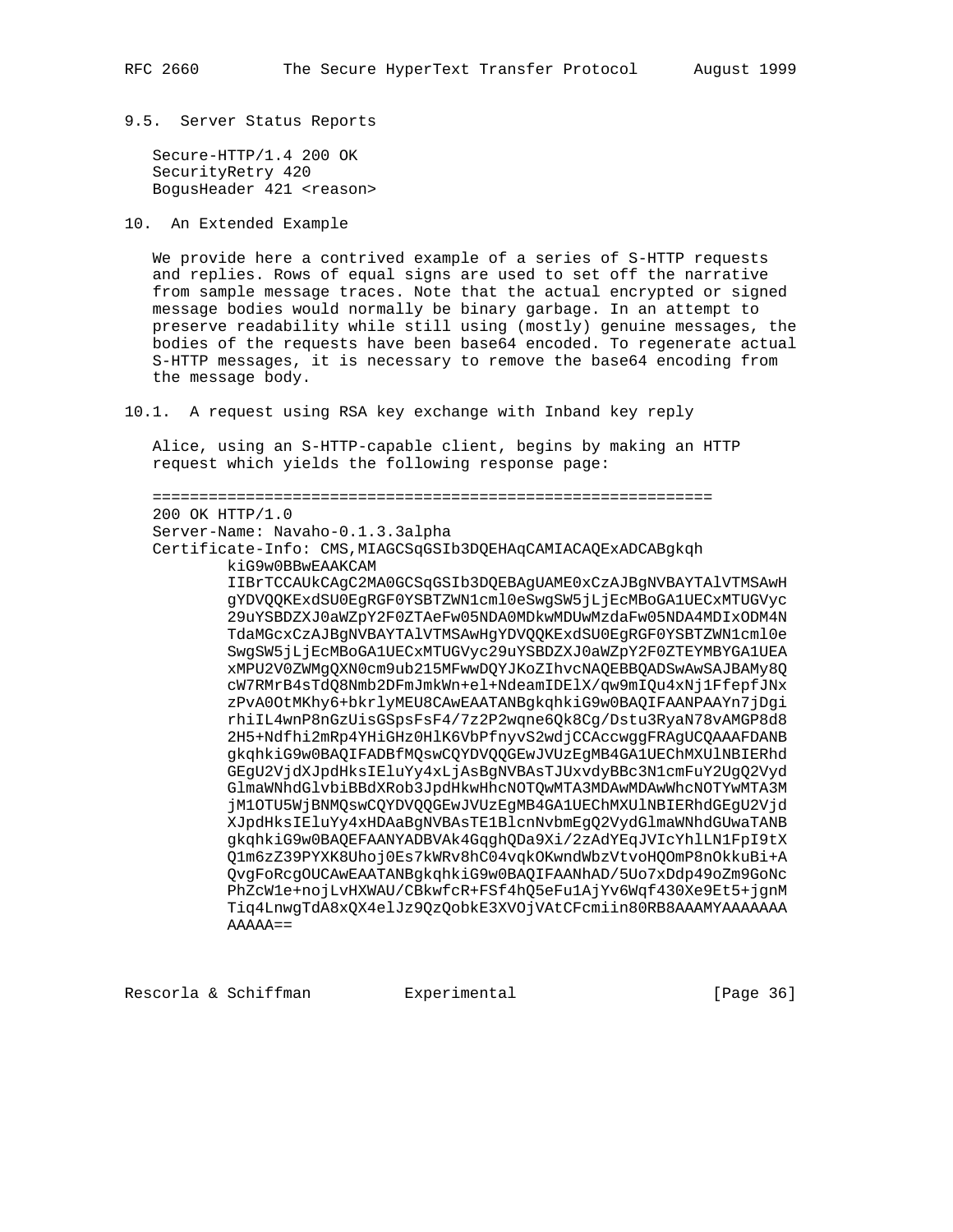Encryption-Identity: DN-1779, null, CN=Setec Astronomy, OU=Persona Certificate,O="RSA Data Security, Inc.", C=US; SHTTP-Privacy-Enhancements: recv-required=encrypt

```
 <A name=tag1 HREF="shttp://www.setec.com/secret">
 Don't read this. </A>
 ============================================================
```
An appropriate HTTP request to dereference this URL would be:

 ============================================================ GET /secret HTTP/1.0 Security-Scheme: S-HTTP/1.4 User-Agent: Web-O-Vision 1.2beta Accept: \*.\* Key-Assign: Inband,1,reply,des-ecb;7878787878787878

============================================================

 The added Key-Assign line that would not have been in an ordinary HTTP request permits Bob (the server) to encrypt his reply to Alice, even though Alice does not have a public key, since they would share a key after the request is received by Bob. This request has the following S-HTTP encapsulation:

```
 ============================================================
 Secure * Secure-HTTP/1.4
 Content-Type: message/http
 Content-Privacy-Domain: CMS
```
 MIAGCSqGSIb3DQEHA6CAMIACAQAxgDCBqQIBADBTME0xCzAJBgNVBAYTAlVTMSAw HgYDVQQKExdSU0EgRGF0YSBTZWN1cml0eSwgSW5jLjEcMBoGA1UECxMTUGVyc29u YSBDZXJ0aWZpY2F0ZQICALYwDQYJKoZIhvcNAQEBBQAEQCU/R+YCJSUsV6XLilHG cNVzwqKcWzmT/rZ+duOv8Ggb7oO/d8H3xUVGQ2LsX4kYGq2szwj8Q6eWhsmhf4oz lvMAADCABgkqhkiG9w0BBwEwEQYFKw4DAgcECFif7BadXlw3oIAEgZBNcMexKe16 +mNxx8YQPukBCL0bWqS86lvws/AgRkKPELmysBi5lco8MBCsWK/fCyrnxIRHs1oK BXBVlsAhKkkusk1kCf/GbXSAphdSgG+d6LxrNZwHbBFOX6A2hYS63Iczd5bOVDDW Op2gcgUtMJq6k2LFrs4L7HHqRPPlqNJ6j5mFP4xkzOCNIQynpD1rV6EECMIk/T7k 1JLSAAAAAAAAAAAAAA==

============================================================

 The data between the delimiters is a CMS message, RSA enveloped for Setec Astronomy.

 Bob decrypts the request, finds the document in question, and is ready to serve it back to Alice.

Rescorla & Schiffman and Experimental [Page 37]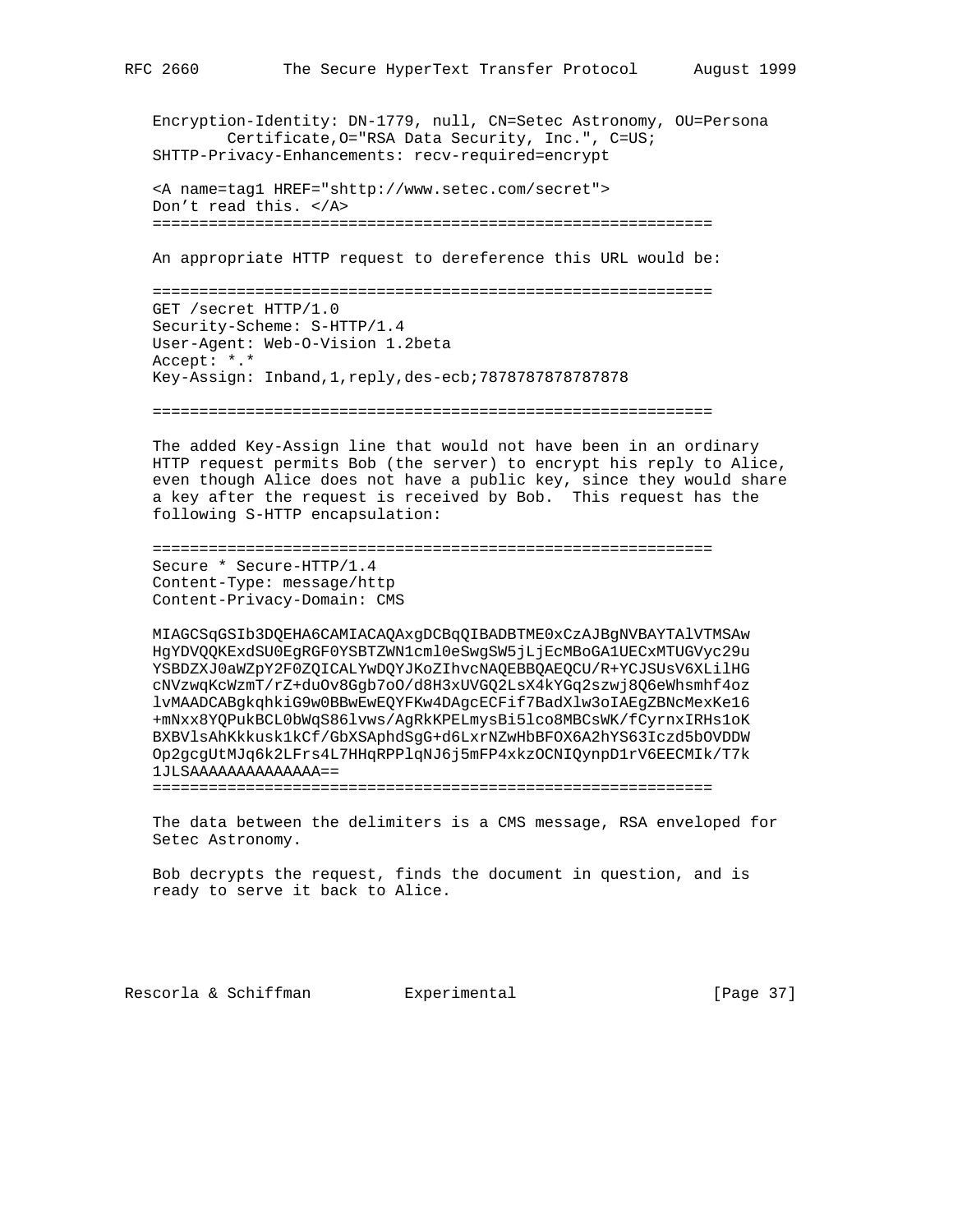An appropriate HTTP server response would be:

```
 ============================================================
 HTTP/1.0 200 OK
 Security-Scheme: S-HTTP/1.4
 Content-Type: text/html
 Congratulations, you've won.
 <A href="/prize.html"
 CRYPTOPTS="Key-Assign: Inband,alice1,reply,des-ecb;020406080a0c0e0f;
 SHTTP-Privacy-Enhancements: recv-required=auth">Click here to
 claim your prize</A>
 ============================================================
 This HTTP response, encapsulated as an S-HTTP message becomes:
```
 ============================================================ Secure \* Secure-HTTP/1.4 Content-Type: message/http Prearranged-Key-Info: des-ecb,697fa820df8a6e53,inband:1 Content-Privacy-Domain: CMS

 MIAGCSqGSIb3DQEHBqCAMIACAQAwgAYJKoZIhvcNAQcBMBEGBSsOAwIHBAifqtdy x6uIMYCCARgvFzJtOZBn773DtmXlx037ck3giqnV0WC0QAx5f+fesAiGaxMqWcir r9XvT0nT0LgSQ/8tiLCDBEKdyCNgdcJAduy3D0r2sb5sNTT0TyL9uydG3w55vTnW aPbCPCWLudArI1UHDZbnoJICrVehxG/sYX069M8v6VO8PsJS7//hh1yM+0nekzQ5 l1p0j7uWKu4W0csrlGqhLvEJanj6dQAGSTNCOoH3jzEXGQXntgesk8poFPfHdtj0 5RH4MuJRajDmoEjlrNcnGl/BdHAd2JaCo6uZWGcnGAgVJ/TVfSVSwN5nlCK87tXl nL7DJwaPRYwxb3mnPKNq7ATiJPf5u162MbwxrddmiE7e3sST7naSN+GS0ateY5X7 AAAAAAAAAAA=

============================================================

 The data between the delimiters is a CMS message encrypted under a randomly-chosen DEK which can be recovered by computing:

DES-DECRYPT(inband:1,697fa820df8a6e53)

 where 'inband:1' is the key exchanged in the Key-Assign line in the original request.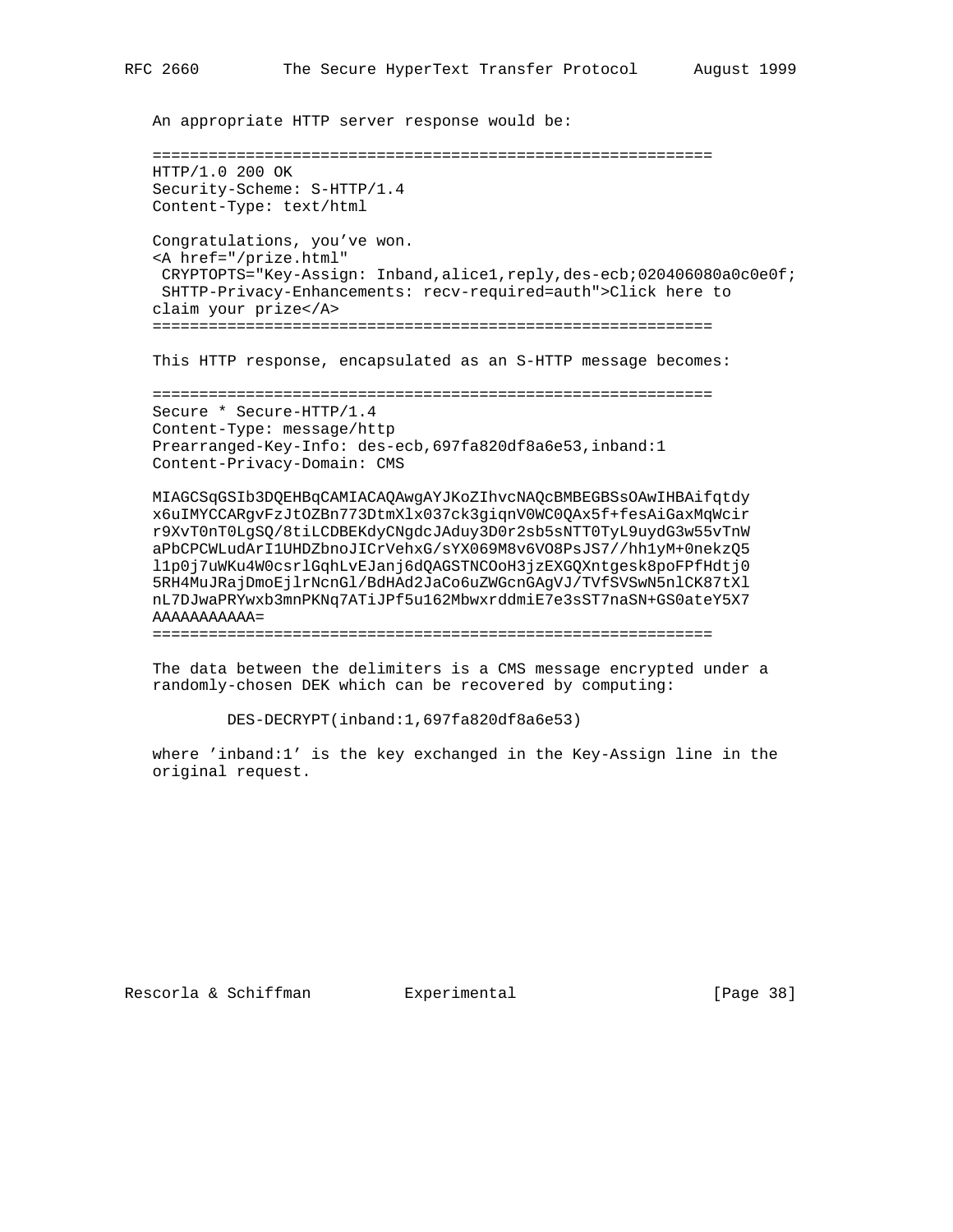10.2. A request using the auth enhancement

 There is a link on the HTML page that was just returned, which Alice dereferences, creating the HTTP message:

============================================================

GET /prize.html HTTP/1.0 Security-Scheme: S-HTTP/1.4 User-Agent: Web-O-Vision 1.1beta Accept: \*.\*

============================================================

Which, when encapsulated as an S-HTTP message, becomes:

============================================================ Secure \* Secure-HTTP/1.4 Content-Type: message/http MAC-Info:31ff8122,rsa-md5,b3ca4575b841b5fc7553e69b0896c416,inband:alice1 Content-Privacy-Domain: CMS

MIAGCSqGSIb3DQEHAaCABGNHRVQgL3ByaXplLmh0bWwgSFRUUC8xLjAKU2VjdXJp dHktU2NoZW1lOiBTLUhUVFAvMS4xClVzZXItQWdlbnQ6IFdlYi1PLVZpc2lvbiAx LjFiZXRhCkFjY2VwdDogKi4qCgoAAAAA

============================================================

 The data between the delimiters is a CMS 'Data' representation of the request.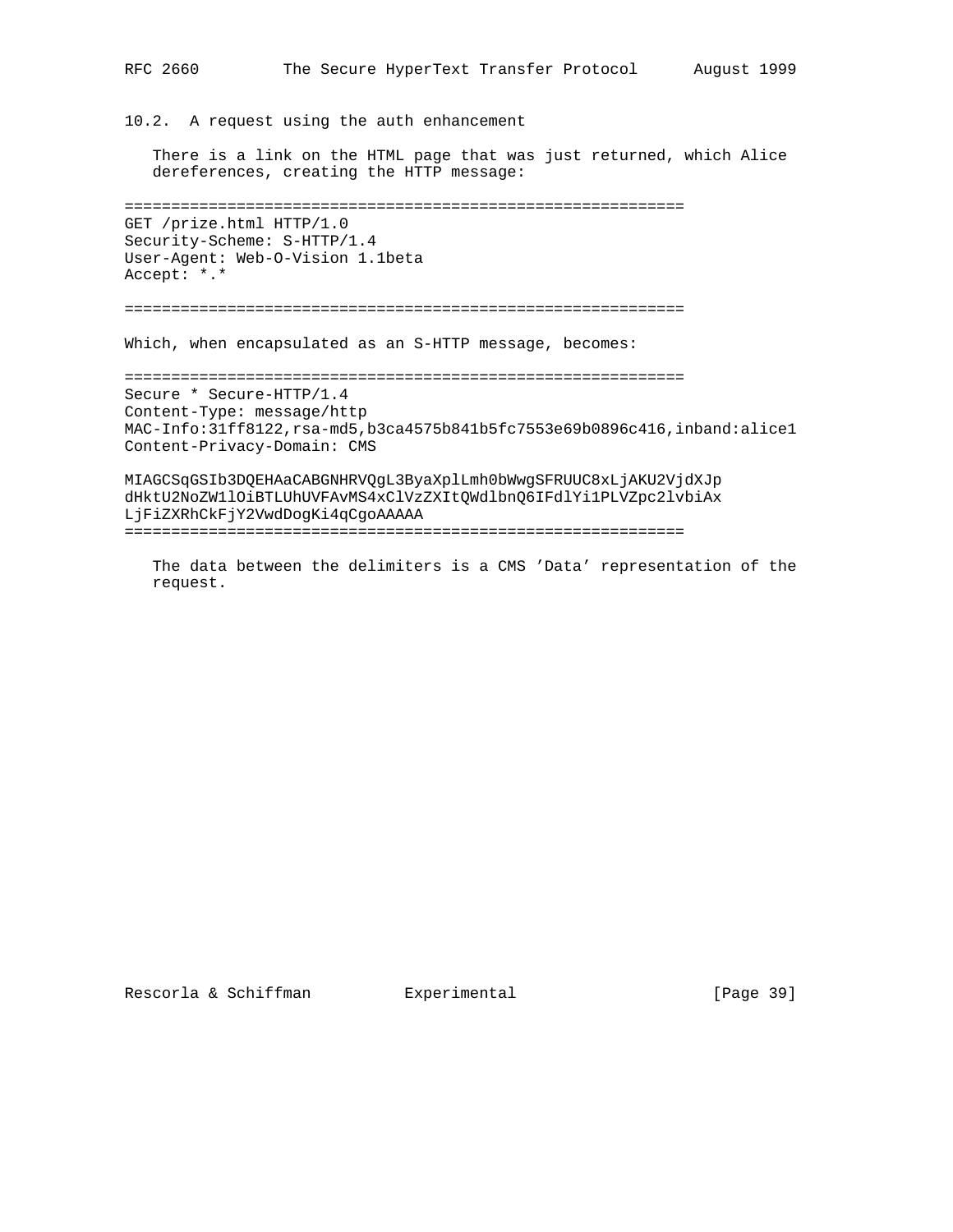Appendix: A Review of CMS

 CMS ("Cryptographic Message Syntax Standard") is a cryptographic message encapsulation format, similar to PEM, based on RSA's PKCS-7 cryptographic messaging syntax.

 CMS is only one of two encapsulation formats supported by S-HTTP, but it is to be preferred since it permits the least restricted set of negotiable options, and permits binary encoding. In the interest of making this specification more self-contained, we summarize CMS here.

 CMS is defined in terms of OSI's Abstract Syntax Notation (ASN.1, defined in X.208), and is concretely represented using ASN.1's Basic Encoding Rules (BER, defined in X.209). A CMS message is a sequence of typed content parts. There are six content types, recursively composable:

Data -- Some bytes, with no enhancement.

 SignedData -- A content part, with zero or more signature blocks, and associated keying materials. Keying materials can be transported via the degenerate case of no signature blocks and no data.

 EnvelopedData -- One or more (per recipient) key exchange blocks and an encrypted content part.

DigestedData -- A content part with a single digest block.

 EncryptedData -- An encrypted content part, with key materials externally provided.

 Here we will dispense with convention for the sake of ASN.1-impaired readers, and present a syntax for CMS in informal BNF (with much gloss). In the actual encoding, most productions have explicit tag and length fields.

 Message = \*Content Content = Data | SignedData | EnvelopedData | DigestedData | EncryptedData Data = Bytes SignedData = \*DigestAlg Content \*Certificates \*CRLs SignerInfo\* EnvelopedData = \*RecipientInfo BulkCryptAlg Encrypted(Content)

Rescorla & Schiffman and Experimental [Page 40]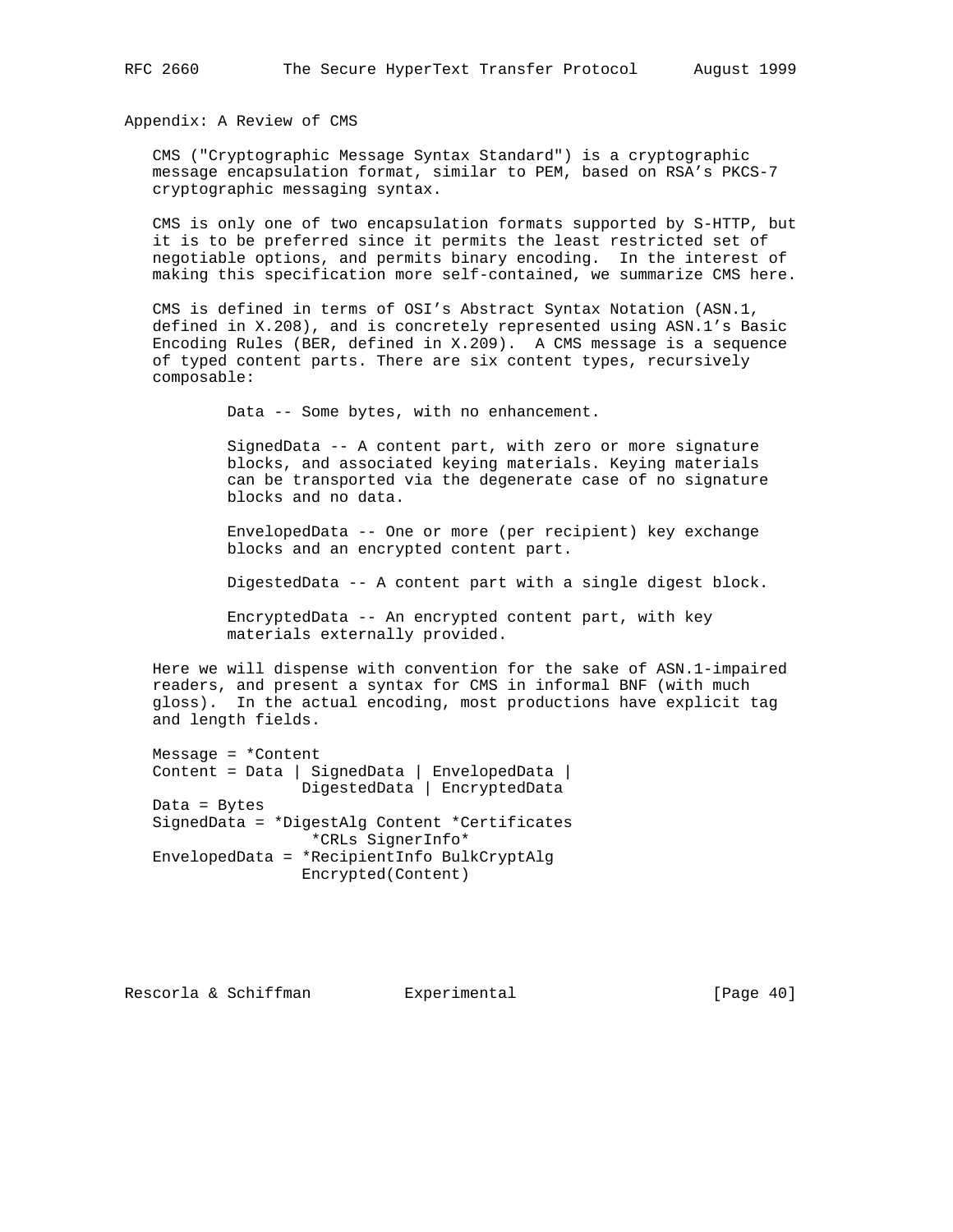DigestedData = DigestAlg Content DigestBytes EncryptedData = BulkCryptAlg Encrypted(Bytes) SignerInfo = CertID ... Encrypted(DigestBytes) ... RecipientInfo = CertID KeyCryptAlg Encrypted(DEK)

Appendix: Internet Media Type message/s-http

 In addition to defining the S-HTTP/1.4 protocol, this document serves as the specification for the Internet media type "message/s-http". The following is to be registered with IANA.

| Media Type name:     | message          |  |
|----------------------|------------------|--|
| Media subtype name:  | s-http           |  |
| Required parameters: | none             |  |
| Optional parameters: | version, msqtype |  |

 version: The S-HTTP version number of the enclosed message (e.g. "1.4"). If not present, the version can be determined from the first line of the body.

 msgtype: The message type -- "request" or "response". If not present, the type can be determined from the first line of the body.

 Encoding considerations: only "7bit", "8bit", or "binary" are permitted.

Security considerations: this is a security protocol.

Bibliography and References

- [BELL96] Bellare, M., Canetti, R., Krawczyk, H., "Keying Hash Functions for Message Authentication", Preprint.
- [FIPS-46-1] Federal Information Processing Standards Publication (FIPS PUB) 46-1, Data Encryption Standard, Reaffirmed 1988 January 22 (supersedes FIPS PUB 46, 1977 January 15).
- [FIPS-81] Federal Information Processing Standards Publication (FIPS PUB) 81, DES Modes of Operation, 1980 December 2.
- [FIPS-180] Federal Information Processing Standards Publication (FIPS PUB) 180-1, "Secure Hash Standard", 1995 April 17.
- [FIPS-186] Federal Information Processing Standards Publication (FIPS PUB) 186, Digital Signature Standard, 1994 May 19.

Rescorla & Schiffman and Experimental [Page 41]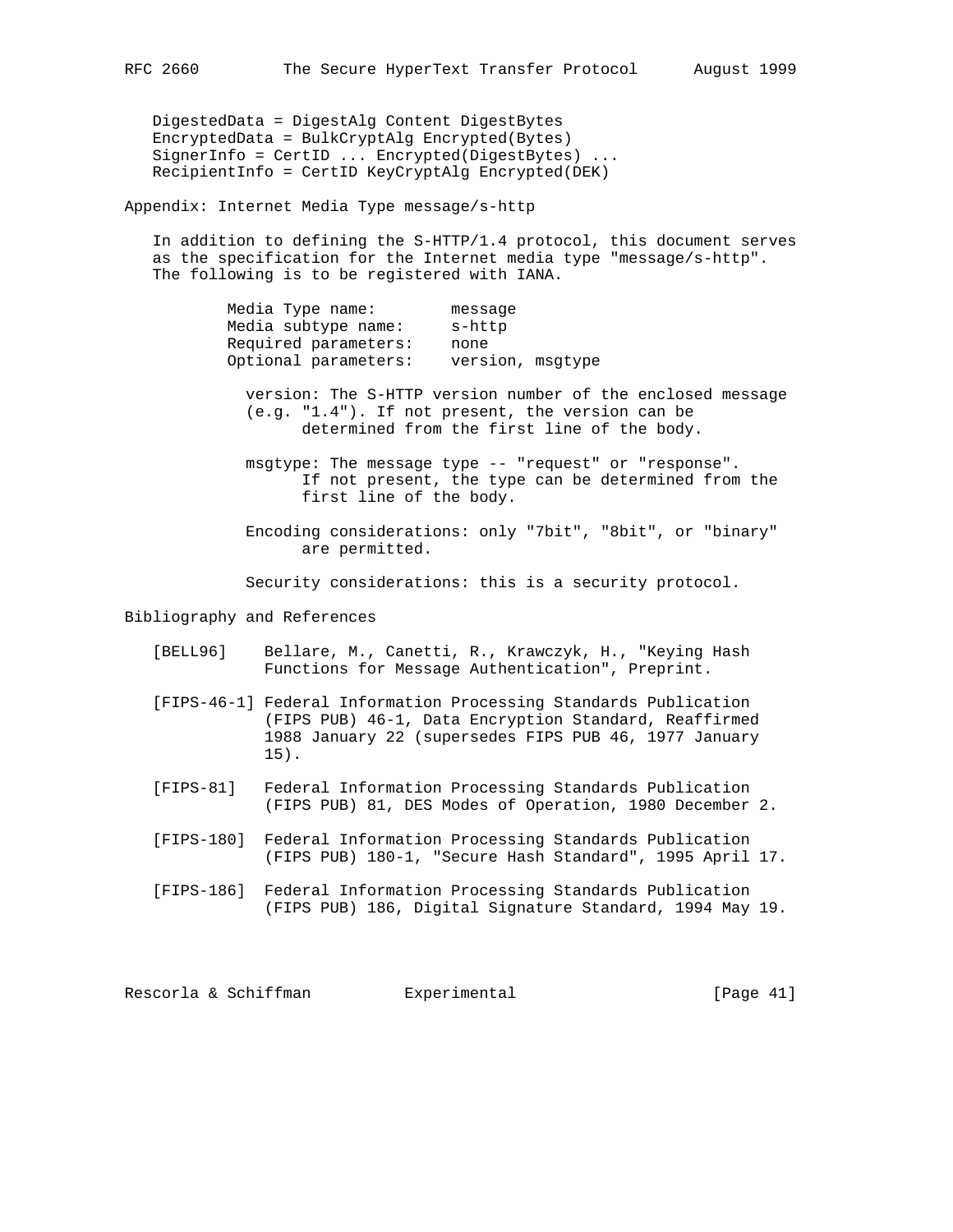- [HAST86] Hastad, J., "On Using RSA With Low Exponents in a Public Key Network," Advances in Cryptology-CRYPTO 95 Proceedings, Springer-Verlag, 1986.
- [JOHN93] Johnson, D.B., Matyas, S.M., Le, A.V., Wilkins, J.D., "Design of the Commercial Data Masking Facility Data Privacy Algorithm," Proceedings 1st ACM Conference on Computer & Communications Security, November 1993, Fairfax, VA., pp. 93-96.
- [KRAW96b] Krawczyk, H. personal communication.
- [LAI92] Lai, X. "On the Design and Security of Block Ciphers," ETH Series in Information Processing, v. 1, Konstanz: Hartung-Gorre Verlag, 1992.
- [PKCS-6] RSA Data Security, Inc. "Extended Certificate Syntax Standard", PKCS-6, Nov 1, 1993.
- [CMS] Housley, R., "Cryptographic Message Syntax", RFC 2630, June 1999.
- [RFC-822] Crocker, D., "Standard For The Format Of ARPA Internet Text Messages", STD 11, RFC 822, August 1982.
- [RFC-1319] Kaliski, B., "The MD2 Message-Digest Algorithm", RFC 1319, April 1992.
- [RFC-1321] Rivest, R., "The MD5 Message-Digest Algorithm", RFC 1321, April 1992.
- [RFC-1421] Linn, J., "Privacy Enhancement for Internet Electronic Mail: Part I: Message Encryption and Authentication Procedures", RFC 1421, February 1993.
- [RFC-1422] Kent, S., "Privacy Enhancement for Internet Electronic Mail: Part II: Certificate-Based Key Management", RFC 1422, February 1993.
- [RFC-1779] Kille, S., "A String Representation of Distinguished Names", RFC 1779, March 1995.
- [RFC-2045] Freed, N. and N. Borenstein, "Multipurpose Internet Mail Extensions (MIME) Part One: Format of Internet Message Bodies", RFC 2045, September 1993.
- [RFC-1738] T. Berners-Lee, "Uniform Resource Locators (URLs)", RFC 1738, December 1994.

Rescorla & Schiffman and Experimental (Experimental [Page 42]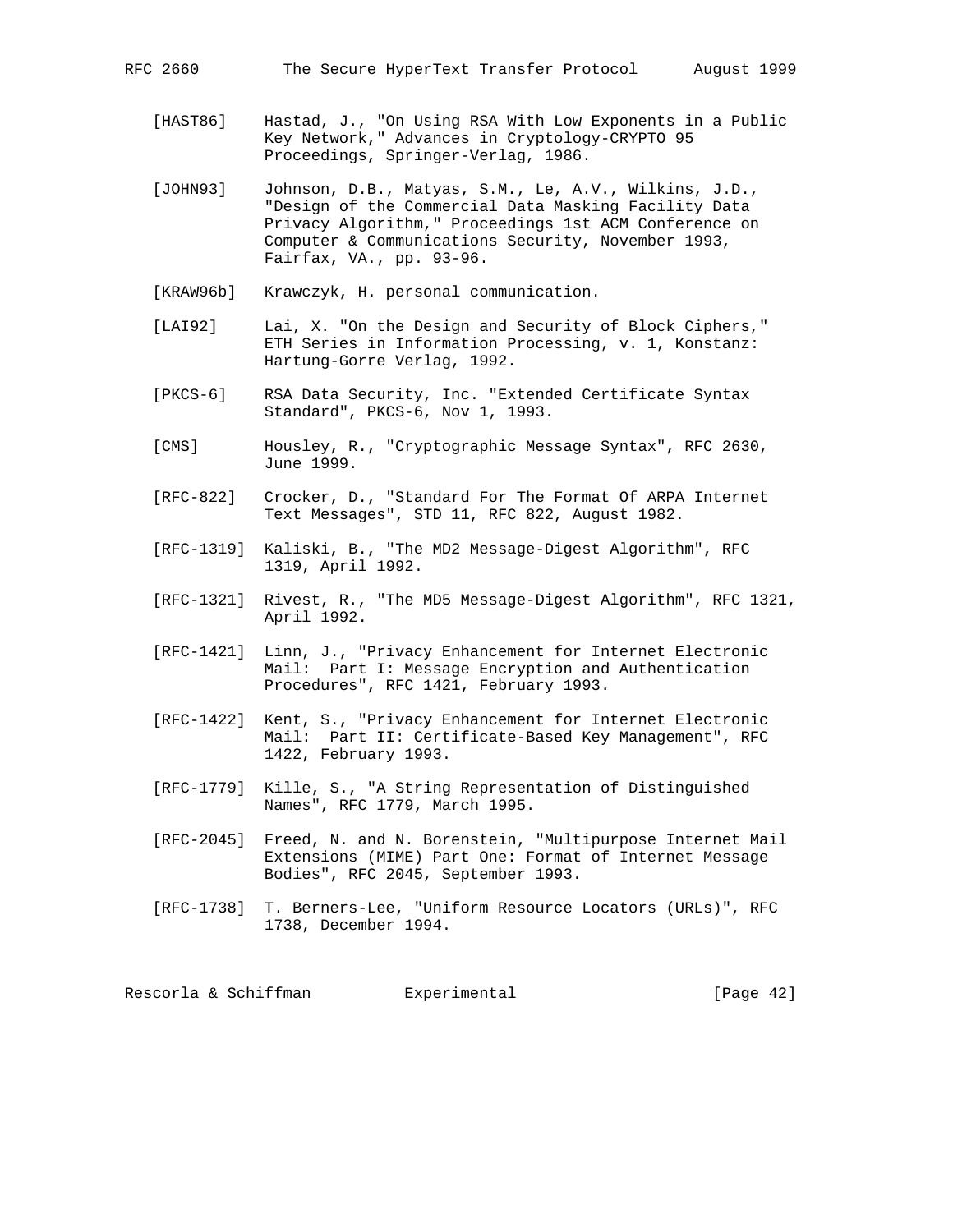- [RFC-1847] Galvin, J., Murphy, S., Crocker, S., and N. Freed, "Security Muliparts for MIME: Multipart/Signed and Multipart/Encrypted", RFC 1847, October 1995.
- [RFC-1848] Crocker, S., Freed, N., Galvin, J., and S. Murphy, "MIME Object Security Services", RFC 1848, October 1995.
- [RFC-1864] Myers, J. and M. Rose, "The Content-MD5 Header Field", RFC 1864, October 1995.
- [RFC-2616] Fielding, R., Gettys, J., Mogul, J., Frystyk, H., Masinter, L., Leach, P. and T. Berners-Lee, "Hypertext Transfer Protocol -- HTTP/1.1" RFC 2616, June 1999.
- [RFC-2617] Franks, J., Hallam-Baker, P., Hostetler, J., Leach, P., Luotonen, A. and L. Stewart, "HTTP Authentication: Basic and Digest Access Authentication", RFC 2617, June 1999.
- [RFC-2104] Krawczyk, H., Bellare, M. and R. Canetti, "HMAC: Keyed- Hashing for Message Authentication", RFC 2104, February 1997.
- [SHTML] Rescorla, E. and A. Schiffman, "Security Extensions For HTML", RFC 2659, August 1999.
- [VANO95] B. Prennel and P. van Oorschot, "On the security of two MAC algorithms", to appear Eurocrypt'96.
- [X509] CCITT Recommendation X.509 (1988), "The Directory Authentication Framework".

Security Considerations

This entire document is about security.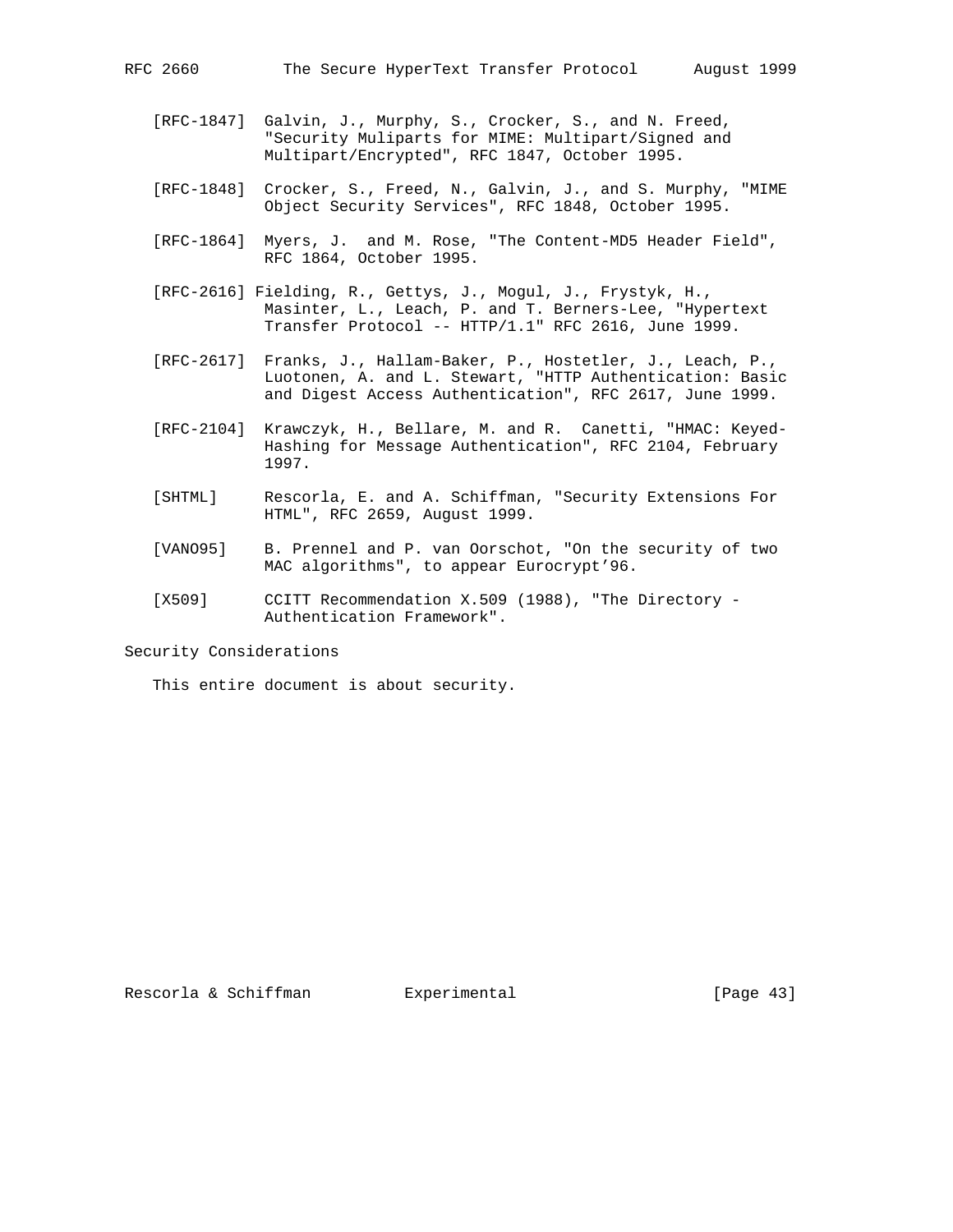Authors' Addresses

 Eric Rescorla RTFM, Inc. 30 Newell Road, #16 East Palo Alto, CA 94303

 Phone: (650) 328-8631 EMail: ekr@rtfm.com

 Allan M. Schiffman SPYRUS/Terisa 5303 Betsy Ross Drive Santa Clara, CA 95054

 Phone: (408) 327-1901 EMail: ams@terisa.com